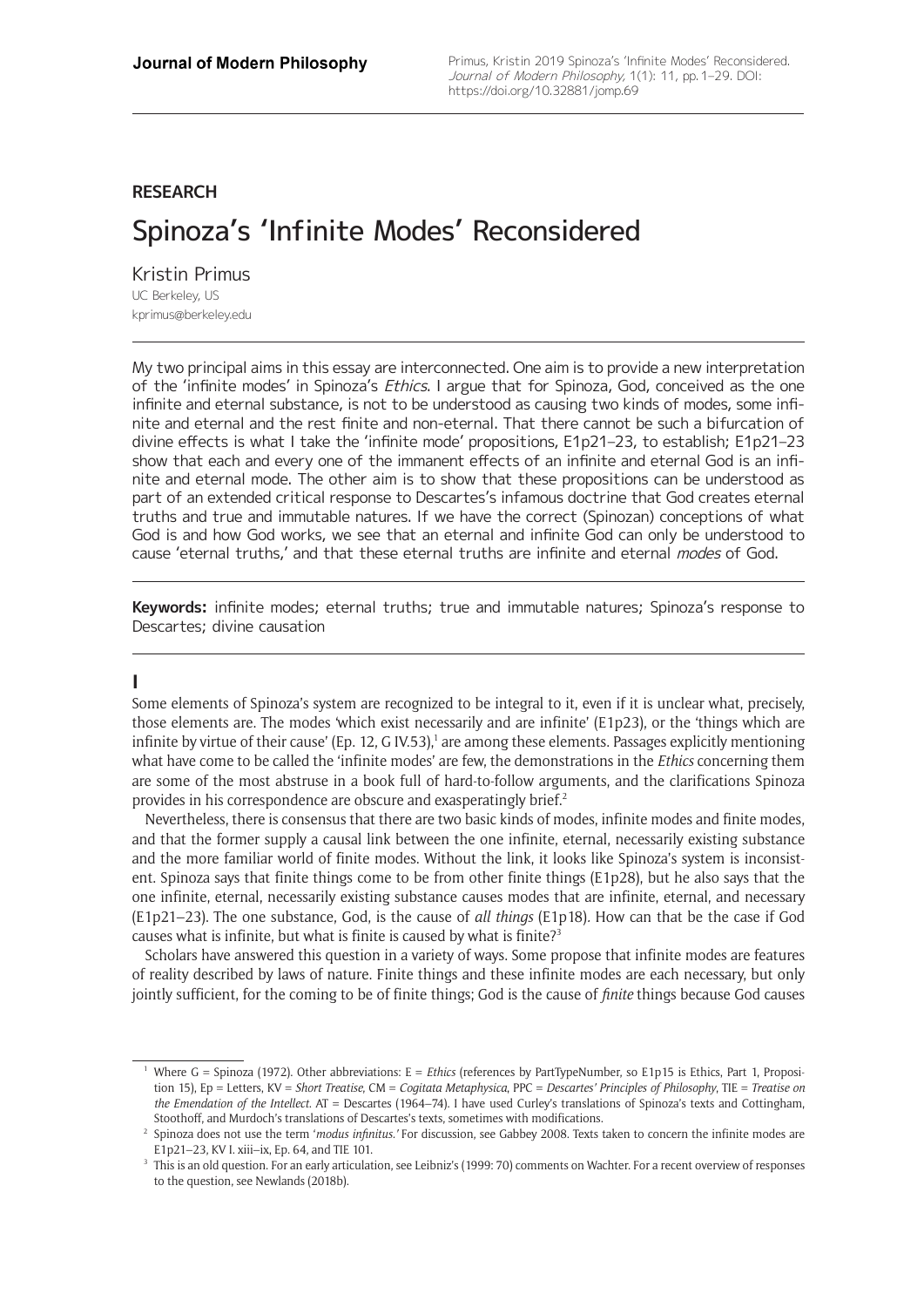these infinite modes.<sup>4</sup> Others argue that while some infinite modes are pervasive, general features of reality<sup>5</sup> (and perhaps other infinite modes are the 'formal essences' of finite things),<sup>6</sup> a different infinite mode supplies the needed causal link between God and things: finite things are caused by God in virtue of being parts (or perhaps modes) of the infinite mode that is the entire series of finite things taken together.<sup>7</sup> Some hold that the infinite modes are to be found in a hierarchy of being that goes from the infinite cause, God, through infinite modes, to finite effects.<sup>8</sup>

Besides the view that infinite modes causally link God and finite things, another prevalent assumption about infinite modes is that whatever they are, Spinoza invented them. Yitzhak Melamed, for example, writes that the notion of an infinite mode 'is probably the *only* Spinozist concept that has no equivalent among his predecessors or contemporaries' (2013: 113. Cf. Martin 2008: 500). While Spinoza's concepts *attribute, substance,* and *mode* are new models of old concepts, the concept *infinite mode* is often thought to lack a precursor.<sup>9</sup>

It is undeniable that there is a sense in which these entities are original to Spinoza. That *God* should have any modes at all is a new claim, since many of Spinoza's predecessors and contemporaries would not have accepted that God has modes, let alone eternal, necessary modes. Modes were often thought to be impermanent.<sup>10</sup>

Yet in another sense, the infinite modes do have a precursor: namely, Descartes's concept of an eternal truth freely created by God. Others have pointed out that for Spinoza, essences—at least 'formal essences' are eternal, even 'eternal truths.'11 Since essences are caused by God (E1p25), scholars who think that those formal essences, or eternal truths, are infinite modes<sup>12</sup> might be amenable to the suggestion that the 'infinite modes' are descendants of the Cartesian eternal truths. What has not been investigated, however, is how the 'infinite mode' propositions E1p21–23 might figure in a critical response to Descartes's doctrine that God creates eternal, necessary truths (henceforth the *Creation Doctrine*). I take up that task here and attempt to show that more of the arguments between E1p15 and E1p25 involve criticisms of, as well as corrections to, the Creation Doctrine than has been appreciated. E1p21–23 are central to this response.<sup>13</sup>

<sup>4</sup> See Curley (1969: 58–62, 1988: 47–48, 1990: 122–126), and Curley and Walski (1999). Curley also argues that the 'common notions' central to cognition of the second kind, reason (E2p40s2), are ideas of the infinite modes, or laws of physics (see also Yovel 1989: 161; Bennett 1984: 107; and Miller 2003).

<sup>5</sup> According to Nadler, some infinite modes of extension are laws of Euclidean geometry (2012).

<sup>6</sup> 'Formal essences' is a term Spinoza uses in E2p8 (and also in his description of the best kind of cognition, *scientia intuitiva,* in E2p40s2). What Spinoza means by 'formal' is a point of debate, but it is often thought that a thing's 'formal' essence is an *eternal*  essence. This essence is to be contrasted with a thing's 'actual' essence, its *conatus*, its striving to persevere in its being [*in suo esse*] (E3p7). For the view that formal essences are, along with general and specific laws of nature, infinite modes, see Garrett (2009; cf. Martin 2008; Martin 2018; Ward 2011). Scribano holds that the entire series of formal essences is a 'mediate' infinite mode that enjoys eternal reality (2008: 55). For the purposes of this paper, I follow many other scholars in assuming that for Spinoza, the statement *'something exists'* is underspecified: does the thing exist as something concrete and enduring over time, or as something that is not properly thought of in time at all? Supposing that there are different formal realities comes with its own questions and difficulties, and elsewhere I explore what, if we assume there are these different realities, the structure of Spinoza's *monist* system might have to be (see Primus 2019, unpublished manuscript). I will not address their arguments here, but Klein (2014) and Laerke (2017) hold that Spinoza did not think there are different kinds of reality at work in Spinoza's system (cf. Deleuze 1968: 44–58). According to Laerke, grasping the 'formal essence' of a thing never involves grasping anything 'beyond the [actual] thing itself': grasping the formal essence is 'grasping the form of the thing itself, its specific structure [i.e., its specific relative configuration of parts], insofar as this thing is contained in the attributes either qua existent, through the causes that makes it exist, or qua nonexistent, through the causes that exclude it from existence.' The form is 'objectively conceived by the intellect as an eternal truth and the form itself eternally contained in the attribute.' (2017: 32–33).

<sup>7</sup> This is a popular view. See Garrett (1991: 198) for an early statement, and Curley and Walski (1999) for criticism. For a recent position that largely follows Garrett, see Lord (2010: 40–41). Melamed also follows Garrett but adds that Spinoza introduced infinite modes because he needed a *divisible,* yet infinite, intermediary between the *indivisible* and infinite cause and finite things (2013: 132).

<sup>8</sup> See Gueroult (1968: I.309) and Miller (2009: 109–110). Melamed's view, according to which the infinite series of infinite modes is a series of modes decreasing in perfection, has a tinge of neo-Platonism to it (2013: 120–121). An example Spinoza offers in Ep. 64 of an infinite mode, 'the face of the universe,' also suggests emanation; Spinoza appears to be appropriating the Kabbalistic term 'faces' (*partzufim*), which refers to the mediate emanations from the Infinite (*Ein Sof*) through the *Sefirot* (ten attributes). Cf. Wolfson (1934: I.244–245).

<sup>9</sup> Curley, however, sees a precursor of the infinite modes in Plotinus (1993: 127–128).

<sup>10</sup> See Descartes's *Principles* I.56 (AT VIIIA.26) and *Comments on a Certain Broadsheet* (AT VIIIB.348).

<sup>11</sup> E.g., Bréhier (1968), Viljanen (2011), and Ward (2011). See Ep. 10: '*things* [*res*] or the affections of things [*rerum affectiones*] are eternal truths [*aeternae veritates*].' Cf. KV I.1. 12 E.g., Garrett (2009), Martin (2008, 2018).

<sup>&</sup>lt;sup>13</sup> It is likely Spinoza had access to the correspondence in which Descartes discusses the Creation Doctrine. Although it was not listed in the 1677 inventory of Spinoza's books, in his exposition of Descartes's *Principles,* Spinoza does refer to Letter 118 in the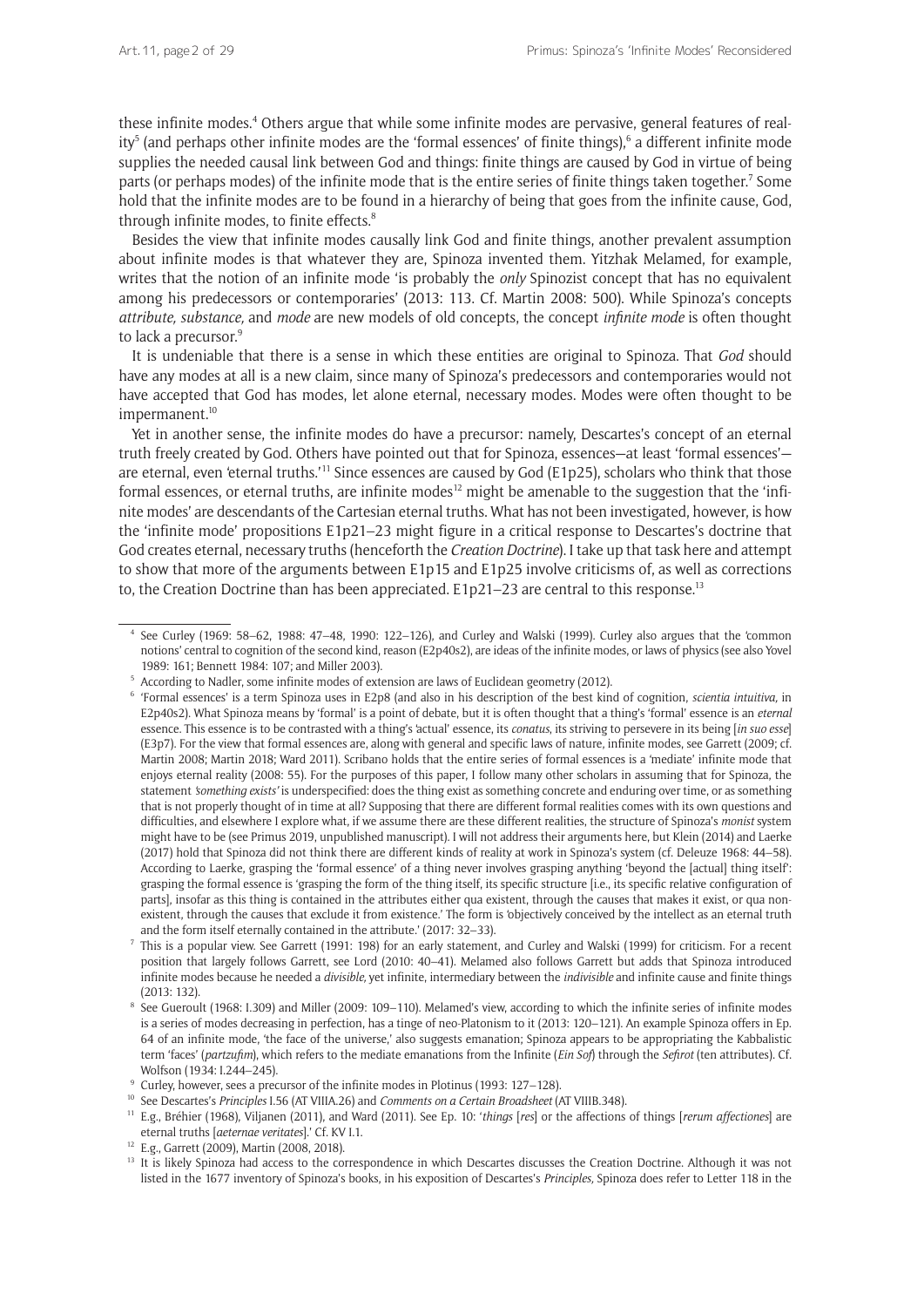Before I say more about my aims for this essay, it will be helpful to have the Creation Doctrine in view. According to Descartes, God does not just freely create contingent, durational existents, but also necessary, eternal truths, including 'true and immutable natures.'<sup>14</sup> In Descartes's own words,

You … ask what necessitated God to create these truths; and I reply that he was free to make it not true at all that the radii of the circle are equal—just as free as he was not to create the world. (Letter to Mersenne, 27 May 1630, AT I.152)

I turn to the difficulty of conceiving how God would have been acting freely and indifferently if he had made it false that the three angles of a triangle were equal to two right angles, or in general that contradictories could not be true together. It is easy to dispel this difficulty by considering that the power of God cannot have any limits. (Letter to Mesland, 2 May 1644, AT IV.118)15

I do not think that we should ever say of anything that it cannot be brought about by *God*. For since every basis of truth and goodness depends on his omnipotence, I would not dare to say that God cannot make a mountain without a valley, or bring it about that 1 and 2 are not 3. (Letter to Arnauld, 29 July 1648, AT V.224)

That God's will was free does not prevent these truths from being necessary truths. God did not just will that it be true that triangles have three sides; he also willed—efficaciously—that this truth be necessary.16

Most scholarly literature on Descartes's doctrine focuses on modal metaphysics. Some commentators have concluded that the necessity of the eternal truths is mere conceptual or epistemic necessity, not metaphysical necessity.17 However, a view according to which there is no metaphysical necessity—but instead a 'universal possibilism'18—looks to be in tension with some central Cartesian claims,19 so other scholars have sought alternatives. Curley, for example, suggests the eternal truths are necessary, albeit not necessarily necessary.<sup>20</sup> God's will is free because it was not necessitated to create the eternal truths. Nevertheless, the truths God wills to be necessary are necessary, although their necessity requires the assumption of God's free creation of them as necessary. They are thus not *absolutely* necessary.21

What scholarly literature there is on Spinoza's response to the Creation Doctrine centers on his rejection of Descartes's views of divine freedom, the divine will, and necessity.<sup>22</sup> That is, for Spinoza, *all* things *necessarily* follow from God's *necessarily existing* nature (E1p11, E1p16); all things 'have necessarily flowed … by the same necessity and in the same way as from the nature of a triangle it follows … that its three angles

<sup>15</sup> Descartes's Aristotelian predecessors thought that God needed to act in conformity with logical laws, but this was not seen as a *limitation* of God's power. See Alanen (1985).<br><sup>16</sup> See AT VII.432, AT VII.380, and AT IV.118.

Clerselier edition of Descartes's correspondence (See G I.195). Letter 118 appears in the first (1657) edition of the correspondence, as do most of the letters to Mersenne and Mesland concerning the creation of the eternal truths. Descartes's 15 April 1630 letter to Mersenne does not appear until the second (1659) edition. 14 Descartes identifies essences and eternal truths in the 27 May 1630 letter to Mersenne (AT I.152).

<sup>&</sup>lt;sup>17</sup> See, e.g., Plantinga (1980), Marion (1980), and Bouveresse (1983). For discussion, see Bennett (1994: 63-655), Ishiguro (1986: 461–463), and Alanen (2008: 360–363).

<sup>&</sup>lt;sup>18</sup> The basic thought behind the 'universal possibilism,' a view often attributed to Frankfurt (1977), is this: because God could have *freely* made the contradictories of the eternal truths true (see AT V.224), it cannot be the case that the eternal truths are necessary. In order for God to *freely* create an eternal truth P, it must be the case that God could have willed that not-P is true. It seems, however, that God could have only willed that not-P is true if not-P is possible. But if it is the case that for any eternal truth P, it is possible that not-P, then P is not a necessary truth. For a summary of problems with this view, see Kaufman (2002: 27–30). Alanen (1985, 1988) argues that we ought not to seek a modal theory that will apply both to God's act of creation and to the eternal truths

created; we should take Descartes at his word when he says God's unlimited power is unintelligible.<br><sup>19</sup> Descartes claims that we sometimes *clearly and distinctly* perceive the truths of mathematics to be necessary (AT VI his truth rule, what is clearly and distinctly perceived is true. Furthermore, Descartes's ontological argument presupposes true and immutable natures; the meditator's thought does not impose necessity, but the necessity of the things determines the meditator's thought. See Curley (1984: 571–574).

<sup>&</sup>lt;sup>20</sup> See Curley (1984); cf. Geach (1973). Support for an approach utilizing iterated modalities can be found in a letter to Mesland, where Descartes appears to make the scope distinction between 1) *God wills that necessarily 2 + 2 = 4* and 2) *Necessarily, God wills that 2 + 2 = 4* (2 May, 1644, AT IV.118–119).

<sup>&</sup>lt;sup>21</sup> See Curley (1988: 42). For criticism, see Van Cleve (1994).

<sup>&</sup>lt;sup>22</sup> See especially E1p32c1. For a recent survey of the extant literature, see Schmaltz (2018: 77–80). It should be noted that in earlier works, Spinoza's views do not seem so different from Descartes's: God 'acts from absolute freedom of the will' (CM I.12, G I.238), and the essences of created things 'depend on the decree of God alone' (CM I.3, G I.241).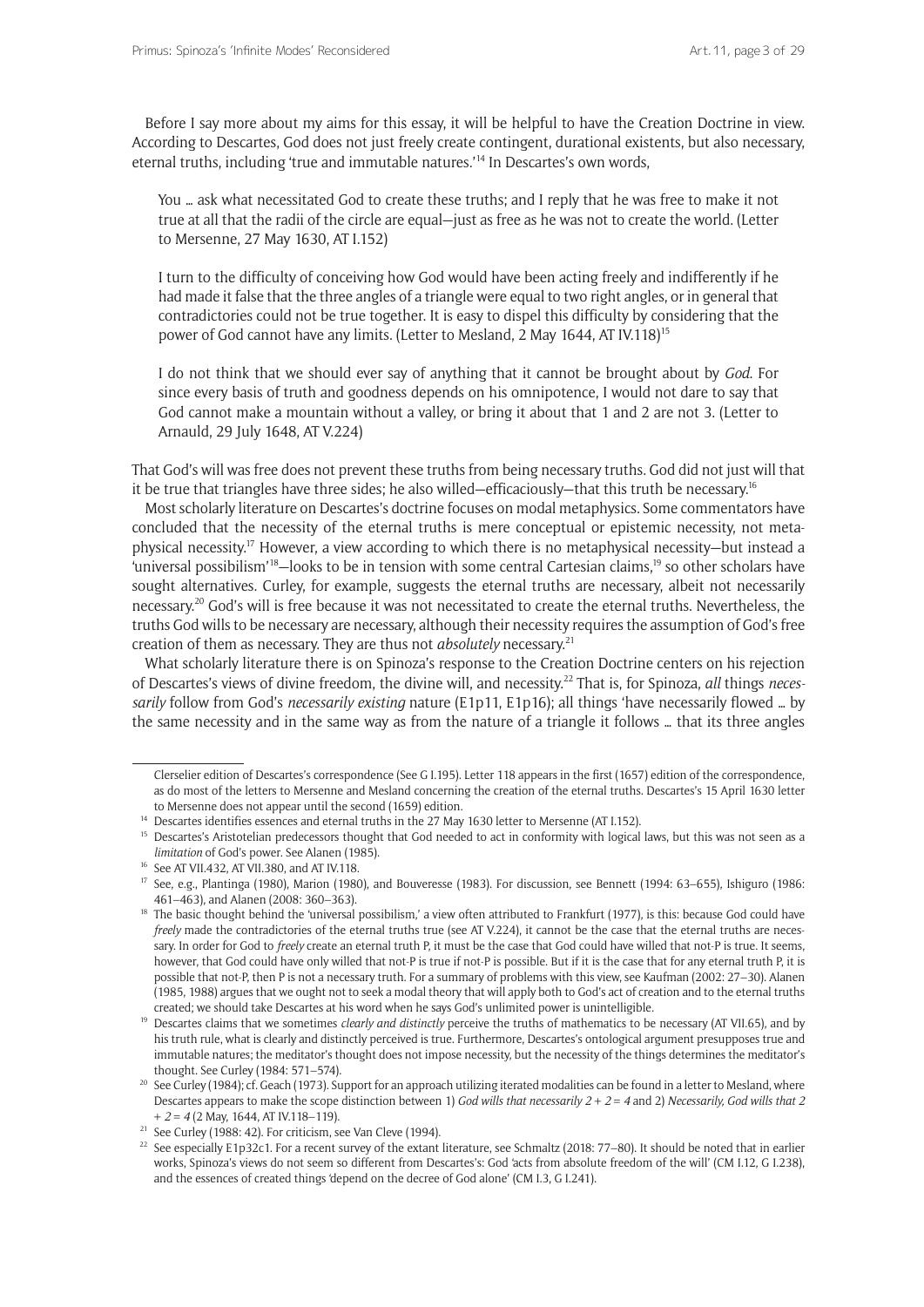are equal to two right angles' (E1p17s). There is nothing contingent in nature (E1p29). And to suppose that there is a sense in which any of God's effects could have been otherwise is to suppose, absurdly, that God's essence could have been other than it is (E1p29d, E1p33s2). Nevertheless, for Spinoza, God's activity is perfectly free: freedom is to exist and act from the necessity of one's own nature alone (E1d7, E1p17c2). Spinoza also departs from Descartes in insisting that intellect and will cannot be properly attributed to God as the ultimate source of reality.<sup>23</sup> 'An actual intellect, whether finite or infinite, like will, desire, love, and the like, must be referred to *natura naturata,* not to *natura naturans*' (E1p31). In other words, intellect and will must be understood as modes, or effects of God's causal activity, and not 'such attributes of substance as express an infinite and eternal essence, that is (by E1p14c1 and E1p17c2), God, insofar as he is considered as a free cause' (E1p29s).

Some scholars have observed that Spinoza's response to Descartes's view of divine activity is not wholly negative: the 'opinion, which subjects all things to a certain indifferent will of God, and makes all things depend on his good pleasure' (E1p33s) is 'nearer to the truth' than the opinion 'of those who maintain that God does all things for the sake of the good' (E1p32s2).<sup>24</sup> For Descartes, God's infinite will counts as 'indifferent' when nothing determines it to affirm in the way it does.<sup>25</sup> For Spinoza, God's action is neither compelled nor prompted (E1p17, E1p17c1). To hold that God acts for the sake of the good would be objectionable to both Descartes and Spinoza because it seems to put an external constraint on the expression of God's power.<sup>26</sup>

I want to call attention to another point of agreement. Despite differences in their views of God and causation,27 Spinoza and Descartes both hold that some of the things God causes are *both* eternal and necessary: for Descartes, the eternal truths and true and immutable natures; for Spinoza, the modes that are 'infinite and eternal' and 'exist necessarily' (E1p21–23). As just mentioned, scholars have read stretches of Part I, particularly E1p17s, as involving criticisms of the notions of divine freedom, necessity, intellect, and will figuring in Descartes's Creation Doctrine. My starting question is whether Spinoza could have discerned other shortcomings of the Creation Doctrine. Can the 'infinite mode' propositions be understood as part of Spinoza's attempt to provide a better account of God's causation of eternal and necessary things?

The rest of the essay proceeds as follows. In Section II, I present a series of issues, besides the more familiar issues concerning modality and divine freedom, that are unclear, unresolved, or problematic in Descartes's discussion of God's creation of eternal truths. Some questions that can be asked of Descartes concern the *range* of the Creation Doctrine: does God freely cause all eternal, necessary truths? Does the Creation Doctrine really make room for any non*-*necessary truths? Other questions concern the *ontology* of the eternal truths and true and immutable natures. What sort of reality do these creations enjoy and where are they? I will not say much about whether, or how, Descartes himself might answer these questions. Instead, I argue in Sections III and IV that passages in the *Ethics*, from E1p16 through the 'infinite mode' propositions E1p21–23, make clear how Spinoza would answer analogous questions in his own system.

In Section IV, I provide a reconstruction of the hard-to-follow demonstrations of E1p21–23. On my reading, the entities under discussion in E1p21–23 do not constitute a special subclass of God's modes—rather, the point Spinoza seeks to establish in those propositions is that each and every effect of an infinite and eternal God is an infinite and eternal mode. For Spinoza, *all* of an infinite and eternal God's effects are true and immutable natures or eternal truths, and these effects are *modes* of God.

<sup>&</sup>lt;sup>23</sup> Spinoza agrees with Descartes that *if* intellect is thought to pertain to the divine nature, then 'the intellect and will which would constitute God's essence would have to differ entirely from our intellect and will, and could not agree with them in anything except the name'—no more, Spinoza continues, than a barking dog resembles Sirius, the Dog Star (E1p17s). See CM II.7 (G I.261) for another echo of Descartes's claim that a divine will cannot be understood in terms of a human will (AT VII.432–433). For discussion of the Sirius passage, see Koyré (1950) and Gueroult (1968: I.272–295). For a study of the lack of univocity in both Descartes and Spinoza, see Schmaltz (2000).

<sup>&</sup>lt;sup>24</sup> See Nadler (2010: 231).

<sup>25</sup> See AT VII.431–443.

<sup>&</sup>lt;sup>26</sup> See E1p33s2. For Descartes, eternal truths are not supposed to be external constraints: they are not 'known by God in any way that would imply that they are true independently of him' (Letter to Mersenne, 6 May 1630, AT I.149). To claim that eternal truths are independent of God would be to talk of God 'as if He were Jupiter or Saturn and to subject Him to the Styx and the Fates' (Letter to Mersenne, 15 April 1630, AT I.145). The thesis that eternal truths are uncreated and independent of God would be objectionable to Descartes for another reason: it would make finite human minds too much like God's mind. Human thinking and divine thinking would be constrained in the same ways, where these ways would be perfectly intelligible to human minds.

<sup>27</sup> For example, Spinoza's God can be understood under the attribute of *extension* (E1p11, E1p15s1), and is—as a *non*-transcendent God—the *immanent* cause of all things (E1p18).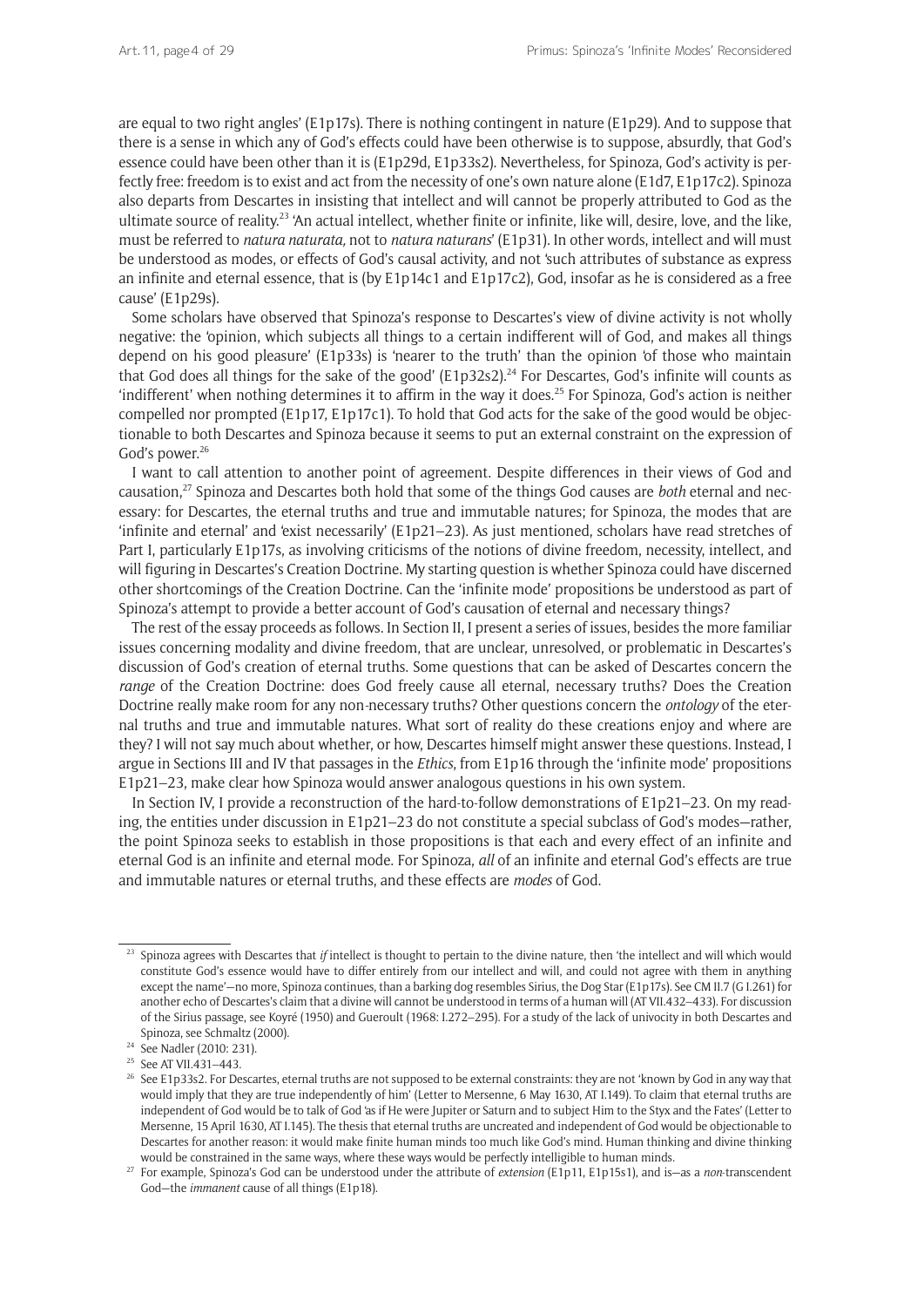Although I think this take on the 'infinite modes' makes sense against the backdrop of the Creation Doctrine and its difficulties, I acknowledge that it does raise big questions. Importantly, if we understand E1p21–23 as I do, then there cannot be the kind of special infinite mode (or set of infinite modes) that other interpreters have invoked to rescue Spinoza from inconsistency. No infinite mode can serve as a causal link between the infinite and eternal God and things with 'finite and determinate existence' (E1p28).<sup>28</sup> But if the infinite and eternal God cannot be understood as the cause of the finite, non-eternal things of E1p28, then how can Spinoza coherently insist that God is the cause of *all* things? In the concluding Section V, after addressing one textual worry, I briefly sketch how I think Spinoza avoids inconsistency.

# **II**

When confronted with Descartes's Creation Doctrine, other questions, besides those concerning modality, come to mind. Does God cause *every* eternal truth, or are there some uncreated, or uncaused, eternal truths? Are laws of motion created eternal truths? Is the Creation Doctrine consistent with Descartes's insistence that not *all* truths are necessary? And how are we to understand the reality these creations enjoy?

### **II.1. Question 1: Does God cause necessary, eternal truths about God?**

In his 15 April 1630 letter to Mersenne, the eternal truths Descartes mentions are those 'mathematical truths you [Mersenne] call eternal' (AT I.145). In the next letter to Mersenne, Descartes offers a specific example: the Euclidean common notion, *the whole is greater than its part* (AT I.151).<sup>29</sup> A longer list of eternal truths appears in the *Principles*. In addition to mathematical and geometrical truths, the class of eternal truths includes logical truths like *it is impossible for the same thing to be and not to be at the same time,* conceptual truths like *he who thinks cannot but exist while he thinks,* and (synthetic) *a priori* truths like *what is done cannot be undone* and *nothing comes from nothing.* Descartes does not give more specific examples here, and even says no additional examples need be supplied: so long as one is not blinded by preconceptions [*nullis praejudiciis excaecamur*], one will recognize eternal truths *as eternal truths* when one reflects on them (AT VIIIA.23–24; cf. AT VII.135).

A first question regarding the range of the Creation Doctrine is whether it is so unrestricted that even truths about God fall under its scope.<sup>30</sup>

Sometimes Descartes implies that although truths concerning God's nature are especially secure and must be true in any alternative scenario, such eternal truths are outside the scope of the Creation Doctrine. As Descartes writes to Mersenne,

You ask also what necessitated God to create these [eternal] truths; and I reply that he was free to make it not true that all the radii of the circle are equal—just as free as he was not to create the world. And it is certain that these truths are no more necessarily attached to his essence than are other created things. (27 May 1630, AT I.152)

God's essence is an eternal truth (letter to Mersenne, 6 May 1630, AT I.150). Truths concerning God's essence *are* necessarily 'attached to God's essence,' so these truths are necessary, but not because they are created eternal truths God *willed* to be necessary.31

However, according to other passages, the Creation Doctrine looks completely unrestricted: *all* truths are the efficient causal effects of God's free and indifferent will. In the Sixth Replies, Descartes writes,

 $28$  As will become clearer later on, I think the eternal 'formal essences' (E2p8) are 'infinite modes,' but I will part company with others (e.g., Garrett 2009) who also think formal essences are infinite modes on a few points. First, I will suggest that Spinoza thinks that God, considered as the infinite and eternal Spinozistic substance, cannot be coherently cognized as the infinite and eternal cause of two kinds of modes, some infinite and eternal and others non-eternal and finite (or indefinite). Second, I do not think there is an 'infinite mode' that is all things enjoying 'finite and determinate' reality (i.e., the things described in E1p28) taken together as

a whole. 29 Presumably we can also include the other Euclidean common notions, including *if equals are taken from equals, the remainders are equal*. See letter to Plempius, end of December 1637 (AT I.476).

<sup>30</sup> See Frankfurt (1977) and Bennett (1994) for interpretations according to which all eternal truths are *created* eternal truths.

<sup>&</sup>lt;sup>31</sup> For discussion, see Wells (1982). For other interpretations according to which there are some necessary truths that are absolutely necessary truths exempted from the Creation Doctrine, see Gueroult (1968), Funkenstein (1975), and Ishiguro (1986). Curley (1984) also proposes a distinction between a) necessarily necessary eternal truths concerning God and b) eternal truths which are necessary but not necessarily necessary.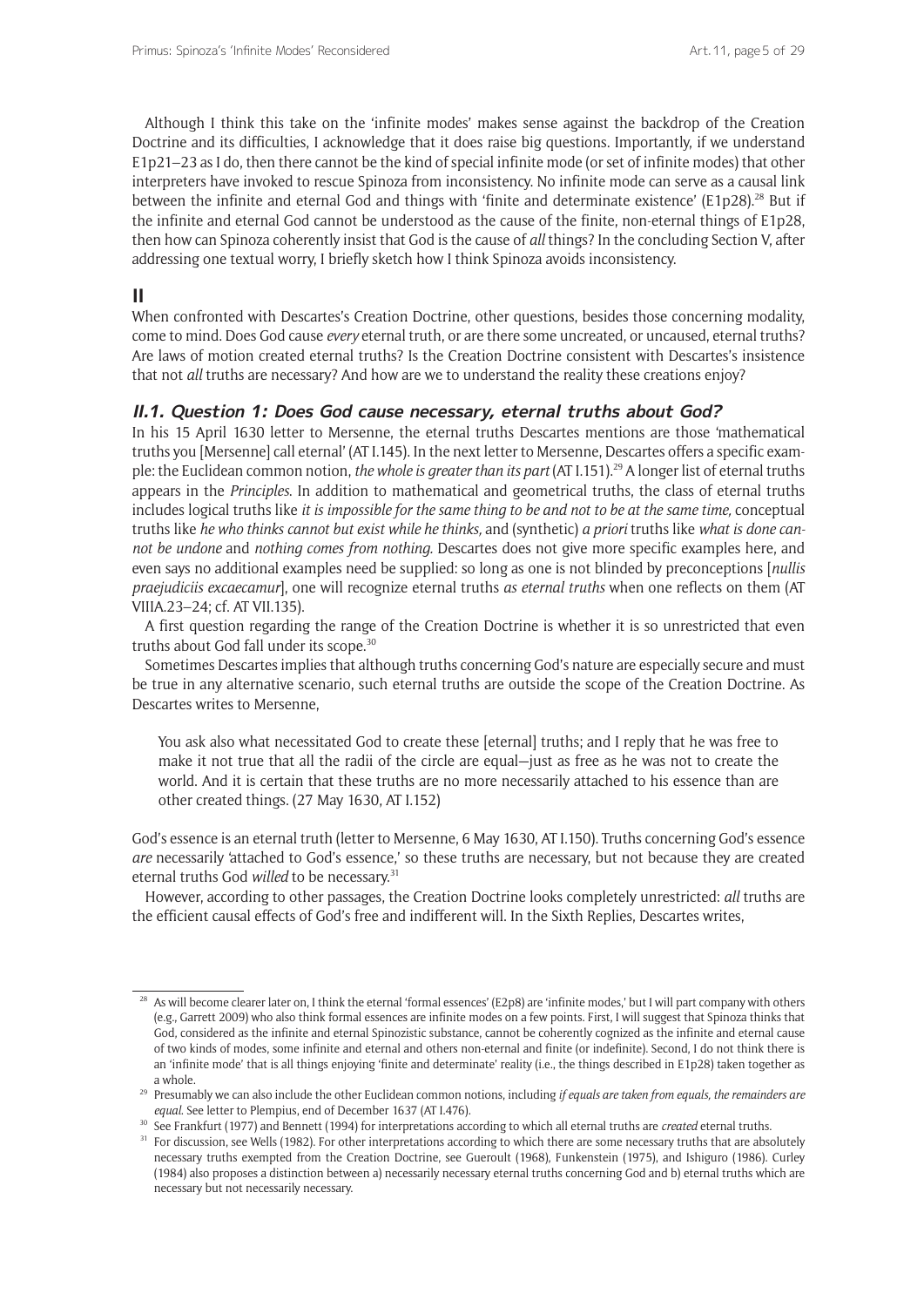it is contradictory [*repugnat*] to suppose that the will of God was not indifferent from eternity with respect to everything which has happened or will ever happen; for it is impossible to suppose that anything is thought of in the divine intellect as good or true, or worthy of belief or action or omission, prior to the decision of the divine will to make it so. I am not speaking here of temporal priority: I mean that there is not even any priority of order, or nature, or of 'rationally determined reason' as they call it, such that God's idea of the good impelled him to choose one thing rather than another. (AT VII.431-432)<sup>32</sup>

God's indifferent will is indifferent because it is not conditioned by any antecedent ideas. The passage just quoted suggests there is *no* idea, no truth, in the divine intellect prior to God's act of will—perhaps not even an idea, or truth, about God's own essence and existence.<sup>33</sup>

#### **II.2. Question 2: Are laws of motion eternal truths?**

A second question regarding the range of the Creation Doctrine is whether Descartes's laws of motion—his law of inertia, law of rectilinear motion, and law governing the transfer of motion at collision—count among the eternal truths created by God.<sup>34</sup>

Although Descartes does not name the laws of motion on his lists of eternal truths, one might think that he means to include them. For example, in *The Treatise on Light,* Descartes says the mathematical eternal truths *and* his laws of motion are such that we 'cannot but judge them to be infallible when we conceive them distinctly, nor doubt that if God had created several worlds, they would be as true in all of them as they are in this one' (AT XI.47. Cf. AT VI.43). The modal status of the mathematical truths and the laws of motion appear to be the same, which might lead one to think that their etiology is the same: they are all eternal truths that are not 'necessarily attached' to God's essence, but are rather those created by God. Furthermore, Descartes includes *motion* in the Fifth Meditation discussion of the 'true and immutable' natures, or 'immutable and eternal' essences: 'There are countless particular features regarding shape, number, *motion*, and so on, which I perceive when I give them my attention' (AT VII.63–64, my emphasis). Fundamental laws describing how motion must be appear to be grouped with eternal truths about geometry and mathematics (see also *Principles* II, article 64, AT VIIIA.78–79).

But there is also evidence to suggest that we should not classify the laws of motion as created eternal truths.35 In the *Principles,* Descartes elucidates the *nature or essence* of motion before he 'proves' the laws of motion. The nature of motion is 'the transfer of one piece of matter, or one body, from the vicinity of the other bodies which are in immediate contact with it, and which are regarded as being at rest, to the vicinity of other bodies' (AT VIIIA.53). According to Descartes, the essences of things are eternal truths (letter to Mersenne, 27 May 1630, AT I.152).<sup>36</sup> This suggests that the eternal truths concerning motion are not the laws of motion (which are presented as part of a discussion of the primary *cause* of motion, God), but rather truths like *there is no motion without translation* or *there is no motion in a universe with only one body*. 37

There is another apparent difference between the eternal truths and the laws of motion. Consider Descartes's proof of the law that *if a moving body A collides with another body B, and A's power of continuing in a straight line is greater than the resistance of B, then A carries B along with it and loses a quantity of motion equal to what it imparts to B* (AT VIIIA.65)*.* This is proven not by appealing to a timeless divine decree, but rather by appealing to the 'immutability of the workings of God,' God's conservation of the world 'by the selfsame activity by which he once created it":<sup>38</sup>

<sup>32</sup> Cf. the 29 July 1648 letter to Arnauld (AT V.224): 'every reason [*ratio*] for truth and goodness depends on [God's] omnipotence.'

<sup>33</sup> Problems arise for Descartes, however, if the doctrine is completely unrestricted. For example, if truths about God are created truths, then the truth *God exists* has a cause: namely, God's own free and indifferent will. This, however, appears to conflict with Descartes's claim that although all things have a cause or reason (*causa sive ratio*) for existence, God *needs no cause* to exist. Given such problems, it seems that Descartes probably did not mean for the doctrine to apply to truths about God's nature. For discussion, see Wells (1982) and Schmaltz (2002: 90–92).

<sup>&</sup>lt;sup>34</sup> See *Principles* II, articles 37, 39, and 40. For the assumption that the Creation Doctrine applies to these laws, see Curley (1984: 573), Osler (1985: 353–354), Wilson (1978: 136), Kenny (1968: 178) and (1970: 698–699).

<sup>&</sup>lt;sup>35</sup> Kemp Smith (1952), Williams (1978), and Ishiguro (1986) leave room for the possibility that the laws of motion are not eternal truths, although Ishiguro holds that the laws of motion are not necessary. Broughton (1987) argues that before the *Meditations,*  Descartes thought the laws of motion were eternal truths, but changed his view afterwards (cf. Dutton 1996).

<sup>&</sup>lt;sup>36</sup> For discussion, see Chappell (1997: 124–125) and Schmaltz (1991).

<sup>&</sup>lt;sup>37</sup> Broughton (1987) makes this point.

<sup>&</sup>lt;sup>38</sup> That is, the distinction between initial creation and subsequent conservation is a distinction of reason. See also AT VII.49 and AT VIIIA.30.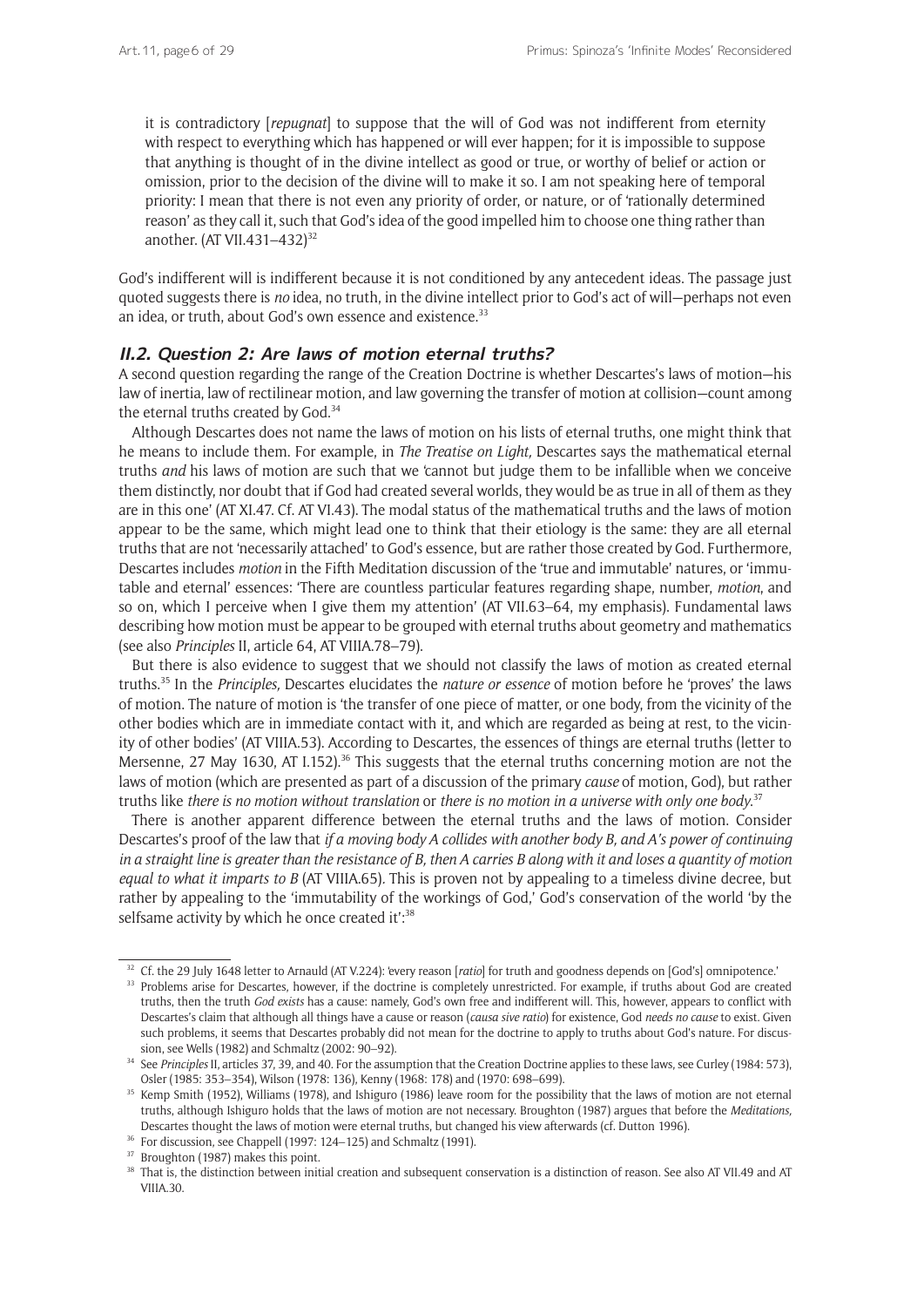…. since he conserves the world by the selfsame activity and in accordance with the selfsame laws as when he created it, he … conserve[s] motion as something which is mutually transferred when collisions occur. (AT VIIIA.66)

Bodies always have moved and always will move in certain ways because God continually acts in the same way. The mathematical eternal truths, in contrast, are not true because God is conserving anything: it is sufficient for God to simply *create* the eternal truths.<sup>39</sup>

It also seems the eternal truths are truths about essential properties of extension, while laws of motion are not.40 One cannot conceive of a wooden block unless one conceives of it as *six-sided* and as *capable of motion,* but one need not conceive of the block as actually in motion, or indeed as moving in ways required by Cartesian laws of motion.<sup>41</sup>

#### **II.3. Question 3: Are any truths not necessary?**

One can also ask a third question: can Descartes even treat the eternal, necessary truths created by God as a special subclass of truths? Descartes does not want *all truths* to be eternal, necessary truths, but on one (at least initially attractive) way of reading the Creation Doctrine, it is hard to see how he can avoid saying that *all truths* are necessary.

In his 15 April 1630 letter to Mersenne, Descartes writes,

It will be said that if God had established these truths he could change them as a king changes his laws. To this the answer is: Yes, he can, if his will can change. 'But I understand them to be eternal and immutable.' —I make the same judgment about God. 'But his will is free.' —Yes, but his power is incomprehensible. (AT I.145–146; cf. AT V.166, AT VII.380)

Here we seem to get an explanation of the *necessity* of the eternal truths: they are necessarily true because they are created by God's *immutable* will.42 As Menn puts it, 'because God is immutable in his actions as well as his being, what he establishes as true at *any* moment he will establish as true at *every* moment<sup>143</sup> (2002: 352).

Kaufman (2005) has dubbed this common interpretation the 'Immutability Interpretation,' and observes that the premises 1) *God wills the eternal truths* and 2) *God's will is immutable* only yield the conclusion 3) *the eternal truths are immutable* if we assume that *if God's omnipotent will is immutable, effects of that will*  are also immutable.<sup>44</sup> Immutability is not equivalent to necessity, however, so yet another principle linking immutability to necessity needs to be assumed: *for any x, if x is immutable, then x is necessary* (2005: 7). Although this explains the necessity of the eternal truths, Kaufman argues that it only does so at the cost of necessitarianism.

The following is why necessitarianism is a risk. For Descartes, *all things* are effects of the immutable divine will: 'there is always a single identical and perfectly simple act by means of which [God] simultaneously understands, wills, and accomplishes everything. When I say "everything" I mean all things' (*Principles* I.23, AT VIIIA.14). Indeed, God

<sup>&</sup>lt;sup>39</sup> But see Della Rocca (1999) for the suggestion that there is a closer analogy between God's creation of the eternal truths and God's causation of motion: there are eternal essences created by God that ground the laws of motion, just as there are eternal essences created by God that ground the eternal truths. As Della Rocca notes, however, this is in tension with the Cartesian thesis that the essence of body is extension alone (1999: 69).

<sup>40</sup> For discussion, see Broughton (1987).

<sup>&</sup>lt;sup>41</sup> It may seem that the modal status of the laws of motion is explained by the immutability of God's activity, but this may not be the case. See Kaufman (2005: 15) for an argument that immutability explains why there are the laws of motion there are, but not why they are necessary. Dutton (1996) claims that while God has perfect freedom of indifference to create or not create laws of motion, *given* the creation of the laws, God must create only those laws that are consistent with God's immutability. The content of the eternal truths, in contrast, is not tied to God's immutability.

<sup>&</sup>lt;sup>42</sup> Descartes explains the necessity of the laws of nature in terms of the immutability of divine action (see AT XI.43). If we think the laws of nature are eternal truths, and we note that the laws of nature are necessary because of the immutability of God's will, then we may think that immutability could also be the ground of the other eternal truths.

<sup>43</sup> Cf. Curley (1984: 588); Nadler (1987: 176).

<sup>44</sup> See AT XI.43 and AT VIIIA.61 for some textual support. Kaufman admits that it is not entirely clear from these passages that Descartes subscribes to this 'Transfer of Immutability Principle.'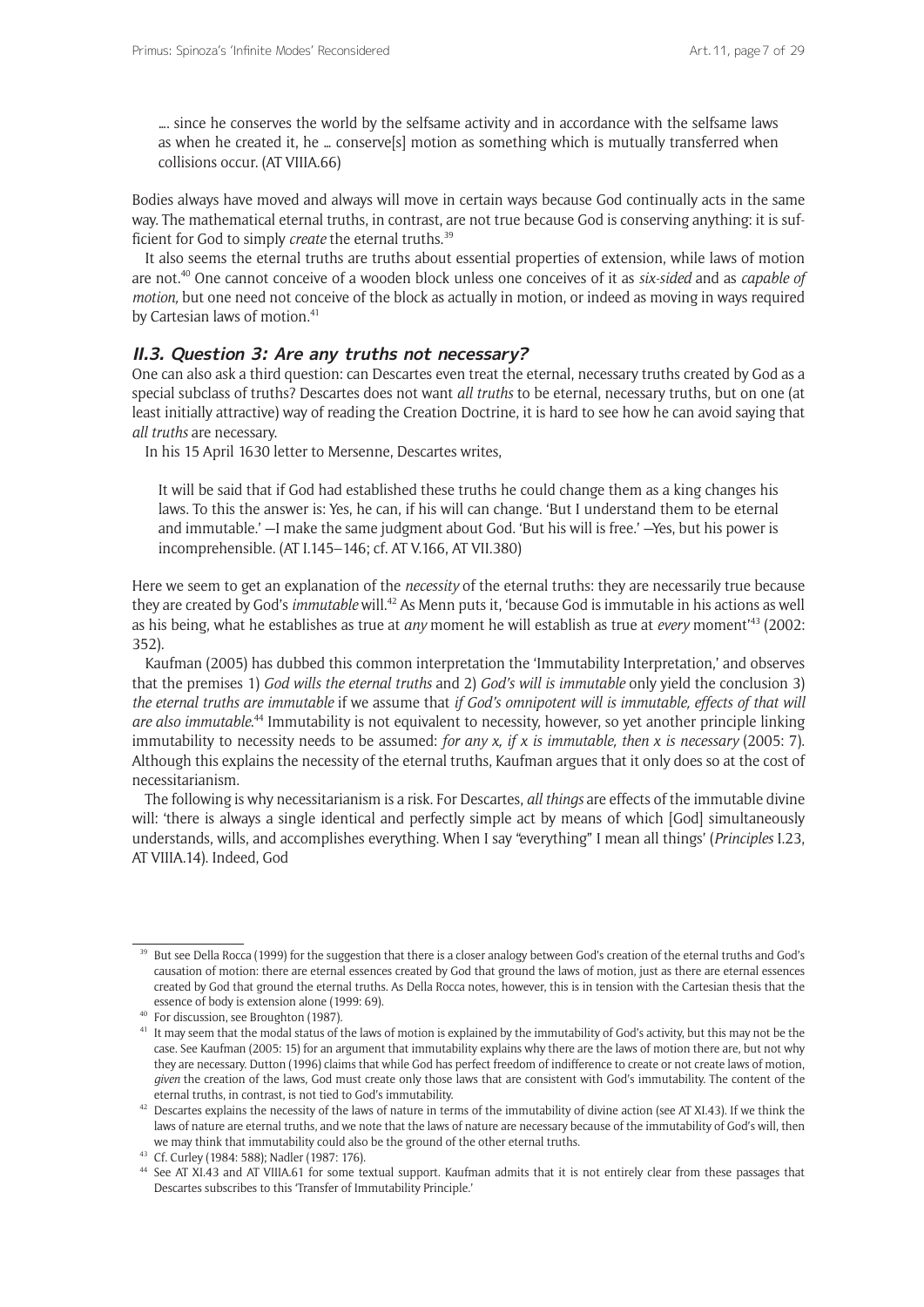would not be supremely perfect if anything could happen in the world without coming entirely from him …. philosophy by itself is able to discover that the slightest thought could not enter into a person's mind without God's willing, and having willed from all eternity, that it should so enter.<sup>45</sup> (Letter to Elisabeth, 6 October 1645, AT IV.314)

Furthermore, God does not *change* his immutable will in response to petitionary prayers: we pray 'simply to obtain whatever he has, from all eternity, willed to be obtained by our prayers' (AT IV 315–316; cf. *Conversation with Burman*, AT V.66).

The truths concerning particular human actions, thoughts, and prayers could be immutable effects of an immutable will if they are indexed or ordered: God's providence would then be God's eternally and immutably willing an infinity of, say, temporally indexed truths. If, however, we assume the principle that immutable truths are necessary truths, then those indexed immutable truths turn out to be necessary truths.<sup>46</sup>

And so a potential tension in the Cartesian system shows itself. If we adopt an (at least initially plausible) interpretation of the foundations of the necessity of the eternal truths, then it looks like Descartes is committed to all truths being necessary truths, a conclusion that conflicts with his assertions that some truths are contingent.47

#### **II.4. Question 4: What—and where—are eternal truths?**

In the Fifth Meditation, Descartes points to two kinds of eternal entities. First, there is essentially eternally existing God: 'it is quite evident that existence can no more be separated from the essence of God than the fact that its three angles equal two right angles can be separated from the essence of a triangle (AT VII.66). And, the Meditator says later, 'after supposing that one God exists, I plainly see that it is necessary that he has existed from eternity and will remain [*sit mansurus*] for eternity' (AT VII.68).<sup>48</sup> Second, there are true and immutable natures:

… I find within me innumerable ideas of things that even though they may not exist anywhere outside me, nonetheless cannot be called nothing; and although they can be thought in some manner at will, nonetheless they are not made by me [*a me figuntur*], but have their own true and immutable natures. Thus when, for example, I imagine a triangle, even if perhaps no such figure exists, or has ever existed, anywhere outside my thought, there is still some determinate nature, or essence, or form, immutable and eternal, which is not produced by me [*a me non effecta est*], nor depends on my mind [*nec a mente mea dependet*]. (AT VII.64)

Here Descartes distinguishes the true and immutable nature of a triangle and actual triangles in the world; the true and immutable nature is still something, even if there are no actual triangles (or no extra-mental extended world at all). But it also seems the nature does not exist only in the Meditator's mind: this true and immutable nature is not produced by or dependent on his mind. True and immutable natures are eternal truths (AT I.152). One could read this passage as evidence that Descartes was a sort of Platonist: God's eternal, necessary effects reside in a kind of (created) Platonic realm.<sup>49</sup>

The exchange with Gassendi might also be taken as evidence of Descartes's Platonism. In the Fifth Objections, Gassendi reveals that he takes the Fifth Meditation to concern entities with reality apart from human minds, as he objects to there being any true and immutable natures apart from God (AT VII.319).<sup>50</sup> Descartes does not contest this reading of the Fifth Meditation. That Descartes does not correct Gassendi

<sup>&</sup>lt;sup>45</sup> Here I set aside the debate about whether Descartes is an incompatibilist or compatibilist regarding human freedom. See Jayasekera (2014) for a helpful overview.<br><sup>46</sup> See Kaufman (2005: 10–11).

 $47$  Kaufman's own account of the necessity of the eternal truths does not go via God's immutability: 'the eternal truths are necessary precisely because God wills that they are necessary' (2005: 17).

<sup>48</sup> The passage from E1p17s concerning God's omnipotence discussed above seems to echo these passages. Spinoza combines the point about God's necessary existence with the point about properties following with necessity from the essence of a triangle: if God's essence is necessarily eternally real, and *all* things follow from God's essence with necessity (as propria follow from the essence of a triangle), then *all* things will be eternally real. It is, then, not just that God exists 'from eternity and will remain for eternity'—*all* of God's effects also exist from eternity and will remain for eternity. That is, God's *omnipotence* has 'been actual from eternity and will remain in the same actuality to eternity.'

<sup>&</sup>lt;sup>49</sup> See Kenny (1970). Gewirth (1970) identifies some Platonism in Descartes's thinking. Cf. Wilson (1978: 171).

<sup>&</sup>lt;sup>50</sup> Gassendi advances a view according to which essences do depend on the existence of human beings and their conceptualizing activity (AT VII.321).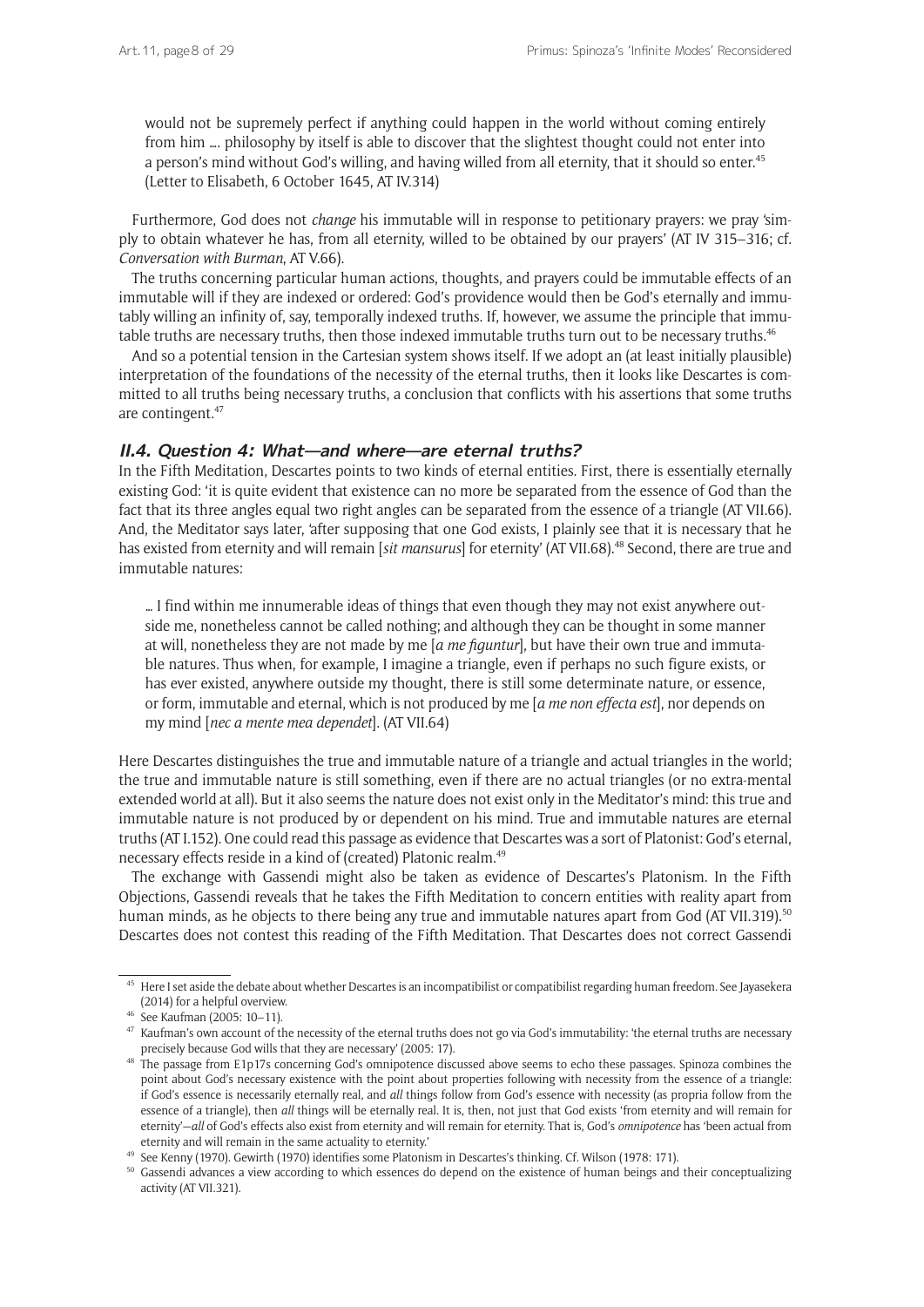suggests that Descartes was thinking of the true and immutable natures as having reality outside of human minds (AT VII.380).<sup>51</sup>

Elsewhere, however, Descartes's view looks less Platonic.52 Consider *Principles* I.49:

When we recognize that it is not possible that something come from nothing, this proposition, *nothing comes from nothing*, is considered not as some existing thing, nor also as a mode of a thing, but as some eternal truth, which resides in our mind… (AT VIIIA.23–24; cf. *Principles* I.59, AT VIIIA.27–28)

Here Descartes could be read as implying that eternal truths exist *only* in human minds.53 They are not things enjoying either eternal or non-eternal extra-mental existence, nor are they modes of extra-mental things.

Indeed, it is possible to read the Fifth Meditation passage quoted above differently so that it does not sound so Platonic. Perhaps eternal truths and true and immutable natures are just the objectively real representational contents of *innate* ideas that only exist in human minds. Granted, there is a sense in which an innate idea does depend on the Meditator's mind: anything that is objectively real depends on a mind in that objective reality is the reality 'by which a thing exists in the intellect by way of an idea' (AT VII.41). However, there is a distinction between ideas whose contents can be constructed and altered by the Meditator's mind—'factitious' ideas like those of hippogriffs and sirens—and innate ideas whose contents are unalterable by the Meditator (AT VII.37–38). Both factitious and innate ideas can be thought of 'in some way at will,' but innate ideas cannot be modified at will.<sup>54</sup> So the true and immutable nature of a triangle, as the content of an innate idea, can be thought of at will and is, as an objectively real object, 'not nothing' (AT VII.41, AT VII.65), but it is not dependent on the Meditator's mind in the sense that the Meditator did not construct that content.

However, it cannot be that *all* true and immutable natures are such that they are only the objectively real contents of innate ideas: the true and immutable nature of God is an objectively real object of an innate idea in the Meditator's mind, but it is also a formally real something—that is, God himself—existing outside of the Meditator's mind<sup>55</sup>

Some commentators, recognizing that Descartes's texts pull in different directions, have suggested that perhaps Descartes subscribed to a 'moderate' Platonism: the eternal truths are created by God and external to human minds, but these truths are not external to God. These eternal truths can be understood as *in* the divine mind as objectively real contents of divine decrees.<sup>56</sup> They can still count as products of God's causal activity*,* as a formally real mind can cause the objective reality of ideas within that mind (see AT VII.43–45).

But such moderate Platonic readings might not fit with Descartes's claims that eternal truths are *distinct*  from God.57 Descartes says the eternal truths 'are no more necessarily attached to [God's] essence than are other created things' (AT I.152); if eternal truths and true and immutable natures are in the divine mind, then they *do* seem more attached to God than 'other created things.'

#### **III**

According to Descartes, God's effects are diversified: some effects are non-eternal and non-necessary, others are eternal and necessary. But with diversification come questions. Questions of *which* eternal truths are to be explained by the Creation Doctrine arise because it seems not everything that is eternal and necessary is eternal and necessary for the same reason. As I explained above, even if some eternal, necessary truths

<sup>51</sup> See Rozemond (2008). Hattab (2016) proposes that Descartes's view of eternal truths is indebted to Proclus's (Neoplatonic) view of universals.

<sup>52</sup> In the *Principles,* Descartes advances a view according to which eternal truths, essences, and all universals do not enjoy reality outside of thought. See AT VIIIA.27–30. Cf. AT IV.349–50.

<sup>53</sup> See Gueroult (1974: II.277) and Nolan (1997).

<sup>54</sup> See AT VII.117–118, AT VII.64, AT VII.189. See Carriero (2009: 314–315) and Schmaltz (2014) for discussion.

<sup>&</sup>lt;sup>55</sup> For further discussion of whether the true and immutable nature of God is to be distinguished from the true and immutable natures of other things, see Cunning (2010: ch. 6) and Schmaltz (2017).

<sup>56</sup> See Rozemond (2008). Schmaltz (1991) also gives a 'moderate' reading but suggests that the natures and truths are to be *identified*  with the divine decrees.<br><sup>57</sup> Moderate Platonism may also conflict with divine simplicity (see Nolan 1997: esp. fn. 13; Kaufman 2003). For discussion of the idea

that there is a distinction *of reason* between the objectively real eternal truths in God's mind and God's essence, see Rozemond (2008). In discussing the Creation Doctrine, Descartes often emphasizes the incomprehensibility of God and God's activity (see AT I.146, AT IV.118, AT VII.436). Given this incomprehensibility, it may be that moderate Platonic readings do fit with Descartes's claims that eternal truths are distinct from God—it is just that we cannot grasp the nature of this distinction (thanks to Michael Della Rocca for this point).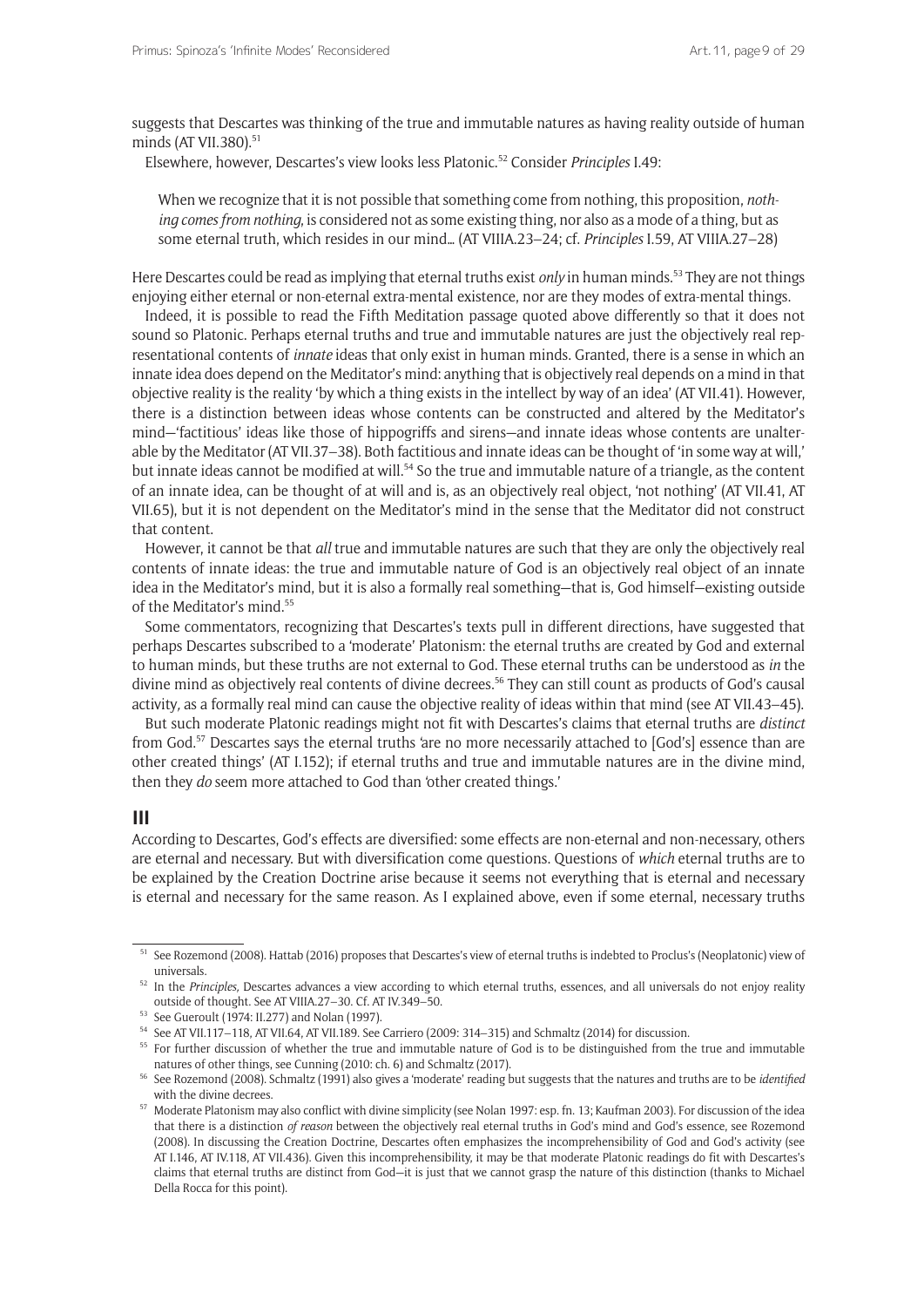depend on the creative activity of God's free and indifferent will, it looks like truths about God's nature are eternal and necessary because they are propria following with necessity from the divine essence. And laws of nature might seem to presuppose, in a way other eternal, necessary truths do not, the immutability of divine causation. However, there is a worry that if immutability is the source of all necessity, then all truths are necessary. Questions about ontological status also arise: if one emphasizes the *eternality* of eternal truths, then it becomes harder to understand the sense in which they are distinct from God, but if one emphasizes their distinctness from God, it becomes harder to understand the sense in which they are eternal (and not just part of the non-eternal world).<sup>58</sup>

It is accepted that the Creation Doctrine is in the background of what Spinoza says in E1p17 and its scholium.59 In the next two sections, I suggest that other texts in that same stretch of the *Ethics* can also be read as composed with Descartes's Creation Doctrine—and the questions it raises—in mind. I argue that Spinoza offers a radically simple alternative account of God's free causal activity: an eternal and infinite God's effects cannot be diversified in the ways Descartes thought they could be.

To begin, consider E1p16: 'From the necessity of the divine nature there must follow infinitely many things in infinitely many modes [*modus*] (i.e., everything which can fall under an infinite intellect).' Setting aside the terminology of *mode,* it is first worth noting that this proposition echoes a passage in Descartes's 6 May 1630 letter to Mersenne: 'The existence of God is the first and the most eternal of *all possible truths* and the one from which alone *all others proceed*' (AT I.150, my emphasis). Descartes goes on to say that 'the eternal truths are no more necessarily attached to [God's] essence than are other created things' (27 May 1630), a statement which, as I sketched in Section II.1, can be taken to indicate that certain eternal truths that is, truths that *are* necessary consequences of God's necessarily existing essence—are not *caused* by God.

E1p16 removes any question of where Spinoza might stand on the issue. *Everything* is 'necessarily attached' to God's essence: *everything* follows with necessity from God's essence as propria of God's essence. But that there is such necessary attachment does not mean that God is not a cause of these things ( $E1p16c1-3$ ).<sup>60</sup> It also does not mean that God's causation is not free—rather, for Spinoza, having all of one's effects necessitated by one's own nature alone is the epitome of free action (E1def7, E1p17c2). So it is clear that necessary truths about God's *own nature* are, for Spinoza, *caused* by God. Indeed, *all* truths—'whatever can fall under an infinite intellect'—are caused by God. We thus have Spinoza's answer to **Question 1.**

*All truths* includes necessary truths concerning the motion of bodies (e.g., the lemmata in the 'Physical Digression' after E2p13), so these truths are also caused by God.<sup>61</sup> And so we have Spinoza's answer to **Question 2**. In E1p33s2, Spinoza even says that the non-Spinozistic (presumably Cartesian) freedom others attribute to God is a great 'obstacle' [*obstaculum*] to *scientia.* It is not clear what sort of obstacle Spinoza has in mind here, or whether *scientia* is to be taken to be *demonstrative knowledge from first principles* or the kind of *certain knowledge* Descartes thinks we can have once we know that a benevolent God is the creator of our nature*.* 

Perhaps the obstacle is an obstacle to *scientia* taken in the first sense. Descartes sometimes appears to suggest that mathematical laws are freely created eternal truths but laws of physics are not; the laws of physics are necessary consequences of God's immutable, necessarily existing nature, but God could have created different mathematical laws—God 'was free to make it not true at all that the radii of the circle are equal' (AT I.152). Depending on one's understanding of the modal status of Cartesian eternal truths, one could think that laws of physics are thus *more* necessary than laws of mathematics. But one might also think that this is a mistake: if there are grades of necessity, the laws of mathematics are the more necessary laws.<sup>62</sup> Or one could think it is a mistake to think there are grades of necessity at all: laws of physics and laws of mathematics are equally inexorable. Perhaps the hope of systematic, demonstrative science based on first principles is dashed if physics is thought to be more necessary than math, or if it is thought that there are grades of necessity. Perhaps these mistaken thoughts lead to more mistaken thoughts about which principles are the 'first principles,' or how demonstrations are to proceed.

<sup>&</sup>lt;sup>58</sup> See De Rosa (2011) for discussion and Schmaltz (2017) for elaboration of how this tension is handled by Malebranche, Arnauld, and Régis.

<sup>59</sup> See, e.g., Schmaltz (2018).

<sup>60</sup> Descartes held that the eternal truths were created 'from eternity' (*ab aeterno).* See AT I.152 and AT VII.436*.* Yet *creation* and 'from eternity' seem to be in tension: how could something have been *created* if it is created *from eternity*? Descartes is comfortable with this tension: our finite human minds simply cannot understand how to square creation and eternality (see, e.g., AT VII.380).

<sup>61</sup> By the Physical Digression, I think Spinoza has shifted to discussing what is *not* eternal; the bodies under discussion in the digression are not conceived to be true and immutable natures, but rather to be actual things enduring over time. See the conclusion.

 $62$  For more discussion of this point regarding the Creation Doctrine and laws of physics, see Broughton (1987) and Nadler (1987).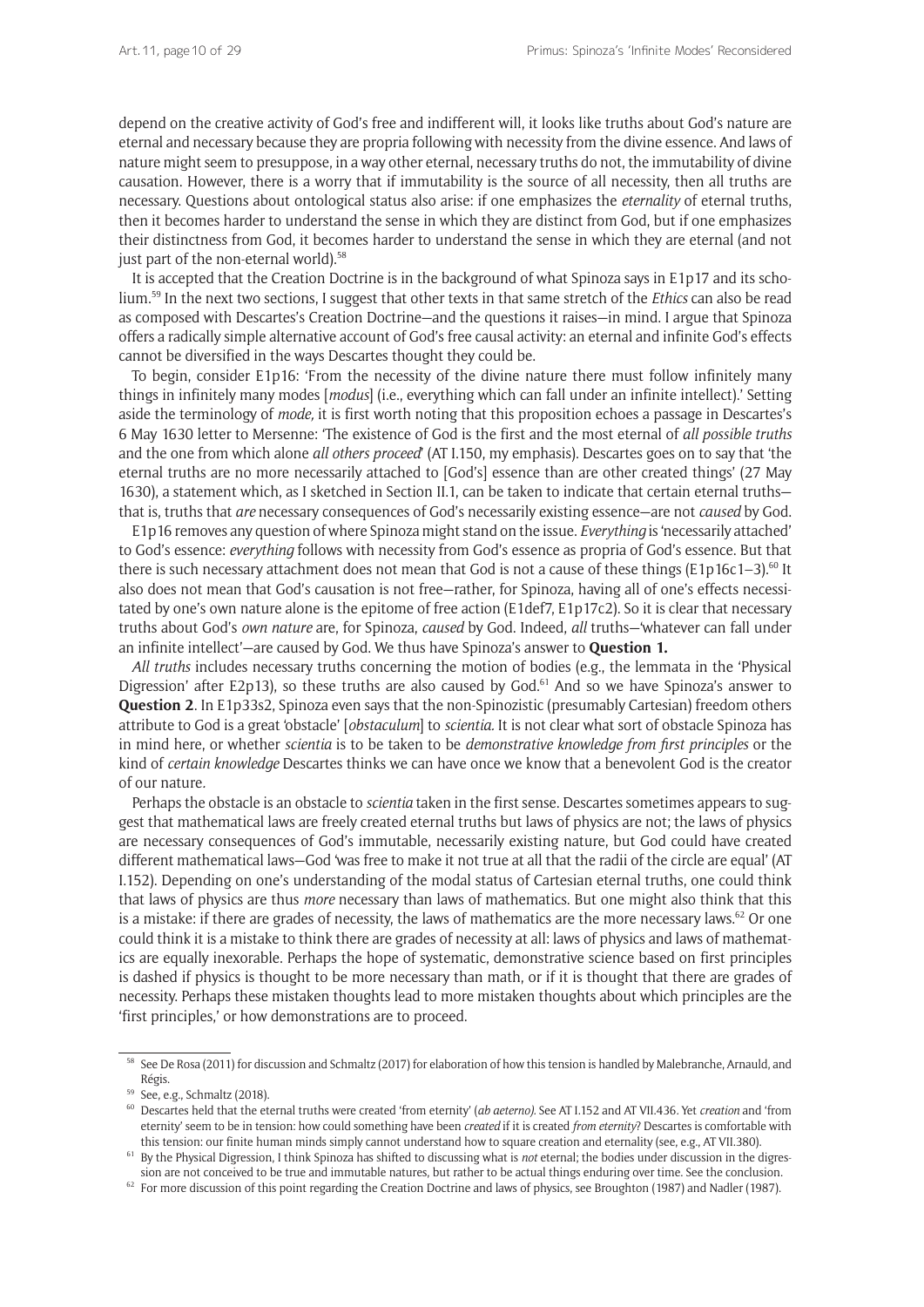We can also see why Spinoza might have thought Descartes's take on divine freedom is an obstacle to *scientia,* taken in the second (Cartesian) sense as the greatest certainty. Descartes argued that once a person knows a benevolent God exists and is the creator of her nature, she can be certain that she is not deceived in the things that seem most evident to her; she can know that her clear and distinct ideas are true. A *benevolent* God would not have created her with a deceptive nature.<sup>63</sup> But if the essences of things—including the essence of the human mind—are eternal truths created by the *perfectly indifferent* will of God (letter to Mersenne, 27 May 1630, AT I.152), then it seems there is no antecedent reason why God created human minds with one kind of nature rather than another.<sup>64</sup> How, then, can Descartes consistently say that considerations of *goodness* guided God's creation of human nature?<sup>65</sup>

Spinoza is concerned to argue that *all* of God's effects are necessary. It is not controversial to attribute this argumentative aim to Spinoza, since most scholars take Spinoza's statements that 'in nature there is nothing contingent' (E1p29) and 'things could have been produced by God in no other way, and in no other order than they have been produced' (E1p33) to be avowals of necessitarianism: if all things follow with necessity from the necessarily existing divine nature, then there cannot be a bifurcation of divine effects into some that are necessary and some that are not. So the answer to **Question 3** is an easy one: Spinoza thinks *all* truths are *necessary.* 

However, I do not think Spinoza merely wants to establish that there are no contingent truths and no unactualized possibilia. That is a thesis merely about the modal status of effects, and is consistent with some of an eternal God's necessary effects being *non-eternal*. 66 I think Spinoza also wants to conclude that *all* of an eternal God's effects are real in the non-temporal way eternal truths or true and immutable natures are real.

A first passage to consider is E1p17s:

I have shown clearly enough (E1p16) that from God's supreme power, that is, infinite nature, infinitely many things in infinitely many ways [*modis*], that is, *all things*, have necessarily flowed, or always follow, by the same necessity *and in the same way* as from the nature of a triangle it follows, from eternity and to eternity, that its three angles are equal to two right angles. So God's omnipotence has been actual from eternity and will remain in the *same actuality* to eternity. And in this way, at least in my opinion, God's omnipotence is maintained far more perfectly. (G II.62, my emphasis)

Spinoza is drawing a parallel here between the essence of a triangle and the essence of God. Of course, it is only God's nature that exists by nature (E1p11). But the cases are otherwise alike. God's existence, 'like the essence of a thing, is conceived as an eternal truth, and on that account cannot be explained by duration or time, even if the duration is conceived to be without beginning or end' (E1def8).<sup>67</sup> The essence of the triangle is also conceived as an eternal truth. Spinoza can expect his readers to readily agree that given the essence of a triangle, other truths necessarily follow; 'by the same necessity and in the same way,' Spinoza explains, everything follows from God's essence.

Commentators tend to emphasize the *necessity* of what follows from these natures. Note, however, that Spinoza does not just say that the *necessity* is the same: things follow 'by the same necessity *and in the same way*.' The italicized phrase might be argumentatively inert—but it is also possible that it is not. If not, what other feature of the following-from in the triangle case might Spinoza be pointing to?

Here is a simple answer. In the triangle case, what follows from the true and immutable nature of the triangle is *also an eternal truth*; whatever reality the essence of the triangle enjoys is the same reality that these necessary consequences enjoy. Likewise, the reality the essence of God enjoys—'existence itself,' conceived

<sup>63</sup> See AT VII.69, 71,77–78,141. See also Spinoza's discussion of Cartesian *scientia* in G I.146–149.

<sup>&</sup>lt;sup>64</sup> There would also not be any antecedent reason why God would create human minds with one idea of God rather than another. I

return to the idea of God in Section IV. 65 See VII.61. See my '*Scientia intuitiva* in the *Ethics*' (2017) for an argument that Spinoza's *scientia intuitiva* (E2p40s2) also secures the greatest certainty, albeit without appeal to any thesis of God's benevolence. Rather, certainty is secured by the thesis that one and the same thing can be considered either as a representation of a body (i.e., an objectively real body) or a formally real body (i.e., the idea's *ideatum*). See my "Ideas of Ideas and Knowing that one Knows" (forthcoming-b) for further defense of the thesis that E2p43 ("he who has a true idea at the same time knows [*scit*] that he has a true idea, and cannot doubt the truth of the thing") is compatible with *scientia intuitiva* securing certainty that reason cannot.

<sup>&</sup>lt;sup>66</sup> To be clear, most scholars of Spinoza (myself included) think that Spinoza's God's eternity is not sempiternity, but see Donagan (1973) and Kneale (1973) for discussion. Most also think that, for Spinoza, at least some of an eternal God's effects are non-eternal. In this essay, I explain why I disagree with the majority on the latter point.<br><sup>67</sup> Cf. Descartes's claim in his 7 May 1630 letter to Mersenne that the essences of created things are eternal truths (AT I.152).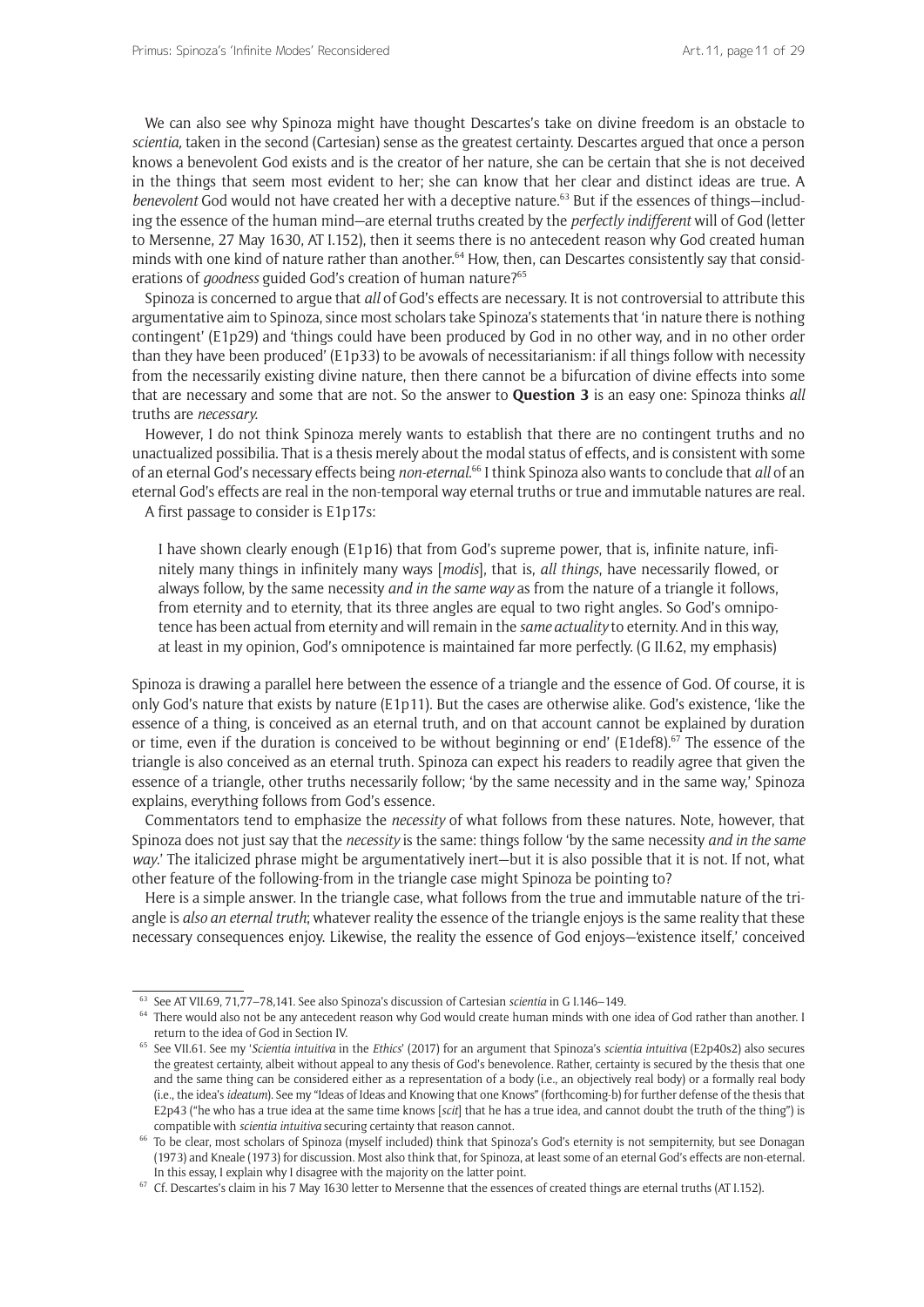'as an eternal truth'—is the reality that everything that follows from God's essence enjoys. The reality of all of God's effects is reality 'conceived as an eternal truth.'

On the one hand, this makes sense: all of substance's modes are modifications of substance's eternal reality. A wrinkle in the carpet is *carpet,* so a mode of eternal reality is *eternal reality*. But on the other hand, one might complain that it cannot be right that *all* of an eternal God's effects are eternal. After all, the things with 'finite and determinate' existence that Spinoza will mention in E1p28 are not eternal yet are still called 'modes.' All modes are caused by God. So Spinoza could not have meant that *all* of God's effects *are eternal*.

I will return to the question of how the entities described in E1p28 fit into Spinoza's system at the end of the essay. For now, I want to see what happens if we do not adjust our understanding of E1p17s in light of this later passage.

The first thing to note is that if we think Spinoza's theorizing is guided by the Principle of Sufficient Reason, then we can expect Spinoza to argue that all of an eternal God's effects must be eternally real. If the one and only substance, properly considered under any attribute, exists in a timelessly eternal way, what reason could there be for this eternal substance to cause some effects that are eternal and some effects that are non-eternal?68

Also note that if all of God's effects are eternal truths, then a straightforward reading of Spinoza's statement in E1p17s that God's omnipotence has been 'actual from eternity' and will 'remain in the *same actuality* to eternity' becomes available. The 'same actuality' can be read as *literally* the same actuality: the infinity of God's effects—everything that is possible—are *all always actual*. 69

God's omnipotence is maintained 'far more perfectly' if God's essence—and all that follows from God's essence—are all always fully actual.70 If some of God's effects were non-eternal and only existed for some limited time, then there would be times at which it is true that God has not (yet) created things that are in his power to create; this is so, even if it is necessary that God (eventually) cause those non-eternal effects. But if God's effects are *all* real in the way eternal truths are real, then there is no such time at which this is  $true<sup>71</sup>$ 

One might complain that this is to misunderstand eternal truths. One might say that it follows from the nature of an eternal God that some thing x will come to be at some time and enjoy non-eternal reality for a period of time. It is always true that x is non-eternally, durationally actual; an infinite intellect *always* has an idea representing x as durationally actual, and this idea is true because x does, for a time, enjoy durational actuality. The truth-maker for an *eternal* truth need not exist *as* something eternal.

I think Spinoza would resist this model, however, since it conflicts with his doctrine of parallelism.<sup>72</sup> For the infinite intellect's idea of x to be true, it must agree with its object [*ideatum*] (see E1a6 and E2p32). But a true idea of x (a representation of x, which is x as objectively real) and x (the formally real *ideatum*) are *one* 

<sup>&</sup>lt;sup>68</sup> Although my conclusions may differ from theirs, I agree with other scholars in thinking that Spinoza rejects bifurcations of reality that threaten intelligibility. See, for example, Della Rocca (2007), Melamed (2013: 95–104), and Perler (2018: 232). For the role(s)

of the PSR in Spinoza's *Ethics*, see Della Rocca (2003, 2008, 2015), Garber (2015), Lin (2007, 2012, 2018), Newlands (2018a).<br><sup>69</sup> 'Actual' here is actuality sub specie aeternitatis. When one conceives of things as actual be contained in God and to follow from the necessity of the divine nature' (E5p29s).

 $70$  If this is right, then Spinoza can be read as defending the thesis that the entirety of God's being-God and all of God's modes-is immutable (cf. G I.178–179, G I.255–256). More traditional theologians held that if God had modes, God would be mutable, but if God's modes are all eternal, then the presence of modes does not entail mutability. For discussion of the issue of divine immutability in Spinoza and the tradition, see Carriero (1995: 263–267).

 $\frac{71}{2}$  Descartes had said that there is 'always a single identical and perfectly simple act by means of which [God] simultaneously understands, wills, and accomplishes everything. When I say 'everything' I mean all things' (AT VIIIA.14. Cf. Spinoza's mention in E1p17s of those who assert that 'God's intellect, will, and power are one and the same.' Cf. G I.261–263). A human being may have reasons to believe that this is true (e.g., perhaps because it is a tenet of faith), but it seems there is an irremovable mystery here. As mentioned in note 60, it is hard to see how an eternal God could *create* effects that are also eternal. Furthermore, one can wonder how a timelessly eternal God creates eternal effects *and* effects that only endure for some period of time by a 'single identical and perfectly simple act.' God's causation is seemingly more intelligible if all of God's effects are eternally real and follow as propria follow from an essence.

<sup>72</sup> I read E2p7, 'the order and connection of ideas is the same as the order and connection of things,' to be a thesis about *true* ideas. Yet there is a difference between a true representation of, say, a circle with specific dimensions Q *as something eternal* (the "true and immutable nature" of a circle) and a true representation of circle with specific dimensions Q *as something enduring* (that which came to be on a certain page at a certain time). While I cannot defend it here, I think Spinoza makes this point in E2p8–E2p9: the order and connection of *ideas of eternal truths* is the same as the order and connection of *eternal truths,* and the order and connection of *ideas of enduring things* is the same as the order and connection of *enduring things*. In each case, the representational parallelism is due to the "one and the sameness" of *objecta* and *ideata.* In the conclusion, I return to the question of how eternal truths and enduring things fit into Spinoza's monist framework.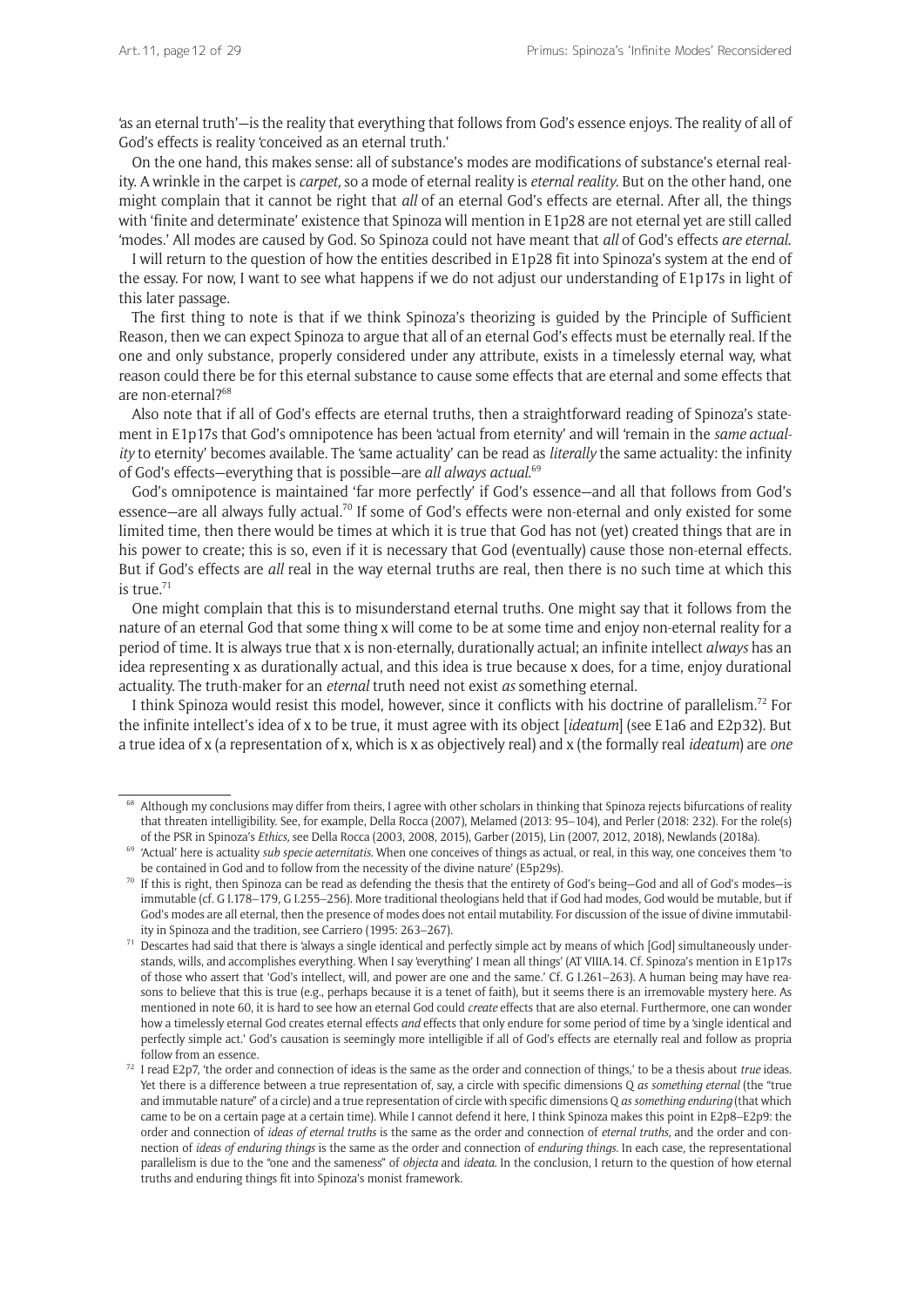*and the same thing* considered in different ways (see E2p7c and E2p7d). If there is no formally real *ideatum,*  then there is no *true* idea. So if x is not *always* formally real, then it seems there cannot *always be* a true idea of it. If the *ideatum x* has *eternal* formal reality, however, then it will *always* be the case that an (adequate) idea of x is true. And there will always be a true idea of x in the infinite intellect.<sup>73</sup>

To take stock, Descartes held that many necessary truths are not necessarily attached to God's necessarily existing nature and are, along with contingent truths, products of God's perfectly free creative activity. Spinoza argues that *all* of God's effects are necessarily attached to God's necessarily existing nature—and *thus* freely caused by God. We can understand this argument as part of a criticism of the Creation Doctrine. Read in this context, I have suggested that perhaps Spinoza did not just mean for us to recognize the *necessity* of all the effects necessarily attached to God's nature—he also wanted us to recognize that what is necessarily attached to God's nature is also *eternally formally real*.

Notice that the next few propositions do put us in a position to see that *all* of God's effects are necessary as well as eternal. God is the *immanent* cause of *all* things (E1p18). If 'God is eternal, or all of God's attributes are eternal' (E1p19)*,* and attributes are 'what the intellect perceives of a substance, as constituting its essence' (E1def4), and God's existence and essence are 'one and the same' (E1p20, E1p20c2), then we can see that God's essence is necessarily eternally formally real. All the things necessarily following from the divine essence (E1p16) are *modes* in and immanently caused by the free causal activity of God (E1p15, E1p17, E1p18). As *modes* of a necessarily eternally formally real substance, God's effects are not only necessary, but also enjoy eternal formal reality; each mode is a way that eternal formal reality is.

In the next section, I argue that the point of propositions E1p21–23 is to establish the conclusion that *all*  of an eternal, necessarily existing God's effects are eternal and necessary modes of God.74 But Spinoza also draws further conclusions regarding the ontology of God's eternal and necessary effects (and thus fleshes out an answer to **Question 4**). Not only are all of God's effects eternal, necessary *modes* of God (and so are not in some created Platonic realm separate from God, as Descartes sometimes seems to suggest); each and every one of God's effects is *infinite* (where this infinite reality is not *indefinite*). Indeed, an infinite and eternal God cannot cause anything non-eternal and finite. If this is so, then God's eternal and necessary effects cannot (as Descartes sometimes seems to suggest) reside as innate ideas in finite, non-eternal minds—for the simple reason that an infinite and eternal God cannot cause finite, non-eternal minds.<sup>75</sup> At the end of Section IV, I briefly point out how a new reading of E1p21-23 might clarify some of Spinoza's perplexing claims in Part V of the *Ethics*.

## **IV**

# **IV.1. E1p21**

To begin, here is E1p21 and the beginning of its famously baroque demonstration:

1p21: All the things which follow from the absolute nature of any of God's attributes have always had to exist and be infinite, that is, are, through the same attribute, infinite and eternal.

If you deny [that all things following from the absolute nature of any of God's attributes are infinite and eternal], then conceive (if you can) that in some attribute of God there follows from its absolute nature something that is finite and has a determinate existence, that is, [determinate] duration, for example, an idea of God in thought.

At the beginning of the demonstration, we are asked to conceive that from the eternal attribute of thought there follows an idea that is 1) finite and 2) 'has a determinate existence, that is, duration, for example, an idea of God in thought' (*idea Dei in cogitatione*).

 $73$  Each eternal nature and truth presupposes and implies others; each truth will occupy a distinct node in an infinitely complex ordering of all eternal truths. It will thus not be the case that God is both P and not-P at once and in the same respect.

<sup>74</sup> The things discussed in E1p15–18 are *all things* (that are not God)*.* Propositions E1p19–20 concern God. Note that Spinoza does

not indicate that E1p21–23 only concern a subclass of God's effects.<br><sup>75</sup> The 'moderate' Platonic readings described in Section II.4, according to which eternal truths are merely objectively real representations in God's mind, are also ruled out, but not until the doctrine of parallelism is introduced in Part II. The infinite intellect's adequate representation of, say, the true and immutable nature of a circle (i.e., the nature as objectively real) and the true and immutable nature of the circle (i.e., the nature as formally real) are one and the same mode considered under different attributes. See Section IV.4 below.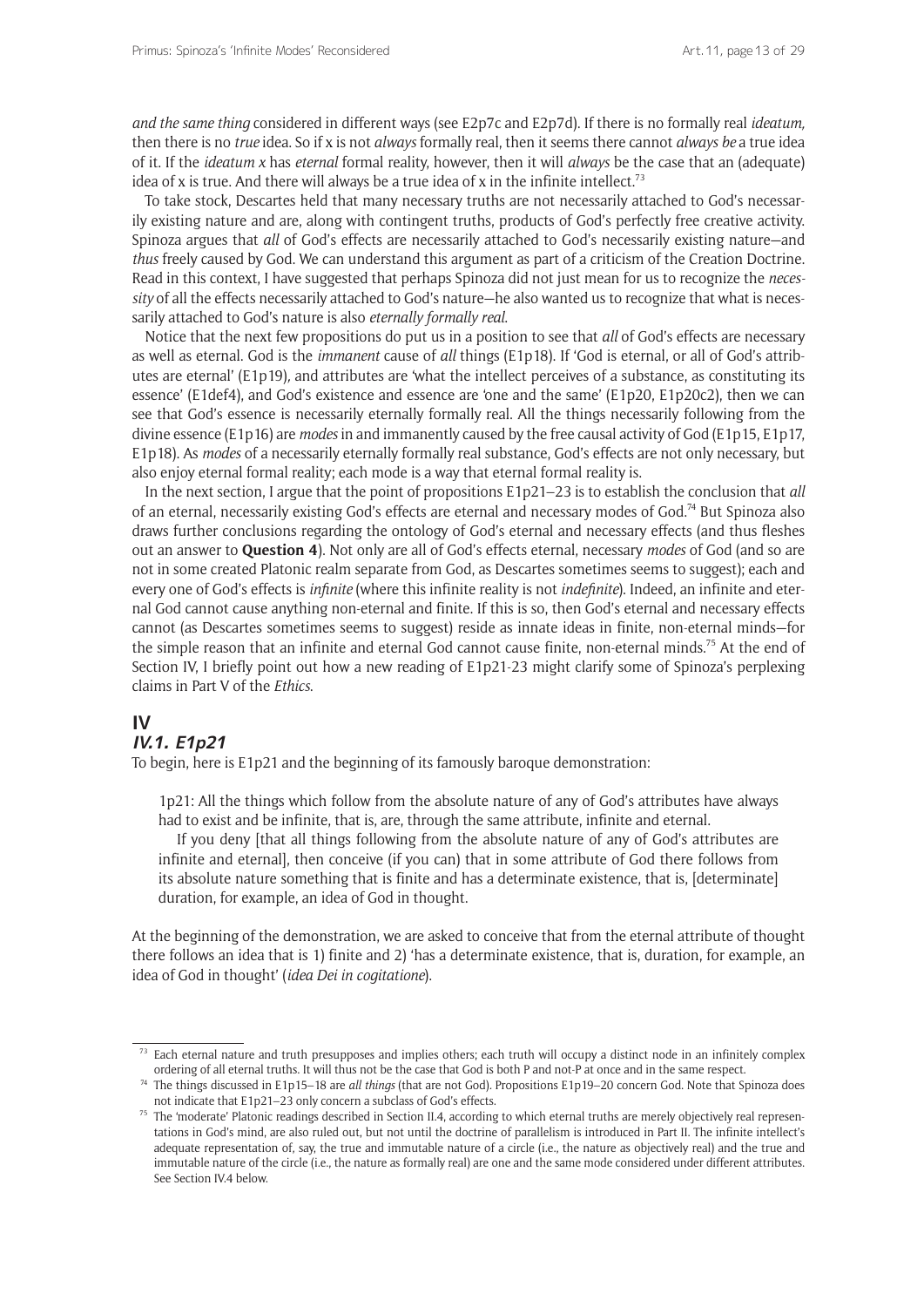I propose that the '*idea Dei in cogitatione'* assumed for reductio in E1p21d is the idea representing the true and immutable nature of God (under some attribute) *in a finite, non-eternal thinking mind.*<sup>76</sup> Note that this would have been a natural example for Spinoza to put forward: read this way, the idea assumed for reductio is an idea very much like that which plays a crucial role in Descartes's *Meditations*.

In the Third Meditation, the Meditator uses his idea of God to prove God's existence: the idea of God has *infinite* objective reality, and such infinite objective reality could only have been caused by a being with infinite *formal* reality—that is, God, an infinite, eternal, necessarily existing being (AT VII.47). Once the Meditator proves that God exists, the Meditator proves, from reflection on his own mind's limited formal reality, that God must be the creator and sustainer of that limited *formal reality* (AT VII.48–50). The Meditator realizes that the idea of God—an idea of what Descartes says elsewhere is the '*most eternal*' of eternal truths (AT I.150)—is innate, and remarks that it is 'no surprise that God, in creating me, should have placed this idea in me to be, as it were, the mark of the craftsman stamped on his work' (AT VII.51).

So, according to Descartes, God, who enjoys infinite, eternal formal reality, causes something infinite and eternal: an eternal truth with infinite objective reality. Yet Descartes's God also causes something finite and non-eternal: the finite, non-eternal formal reality of the Meditator's mind, in which there is a finite, noneternal formally real idea that represents God.

Spinoza clearly thinks Descartes is wrong to believe God is transcendent (since God's effects are *modes* of God). In this section, I suggest that Spinoza also thinks Descartes is wrong to believe that an infinite, eternal God causes anything with finite and non-eternal formal reality. Spinoza argues that if we cognize God properly, as the one and only substance, we will see that *all* of God's effects are infinite and eternal modes. So Descartes's contention that the Meditator's *finite* formally real mind is caused by God must be rejected. Spinoza can also rule out the possibility, mentioned in Section II.4 above, that eternal truths caused by God reside *solely* in the finite and non-eternal minds caused by God, since such finite and non-eternal minds cannot be caused by an infinite and eternal God. At the end of the section, I explain why the possibility, also mentioned in II.4, that true and immutable natures and eternal truths reside solely as objectively real contents in a divine mind is also untenable, as well as why Spinoza might have said that 'E1p21 and other things' enable us to see that our mind 'insofar as it understands, is an eternal mode of thinking' (E5p40s).

E1p21d is broken into two main parts: the first part is supposed to establish that whatever 'follows from the necessity of the absolute nature of an attribute itself must be infinite'; the second part is supposed to establish that what follows must be eternal. I take up each in turn.

#### **…***what follows must be infinite*

After asking us to conceive of the finite *idea Dei,* the demonstration continues:

[1.a] Now since thought is supposed to be an attribute of God, it is necessarily (by E1p11) infinite by its nature. But insofar as it is the idea of God, [thought] is supposed to be finite.

Spinoza reiterates that thought, as an attribute of God, is *infinite* by nature. Being infinite is 'an absolute affirmation of the existence of some nature' (E1p8s1); thinking substance is infinite reality, or *existence itself*  (E1p7, E1d8)*,* conceived as thinking. Importantly, it does not make sense to conceive of thinking substance's reality being diminished, nor does it make sense to conceive of thinking substance's reality as admitting of augmentation or amplification. To do so would require thinking of substance's reality in terms of units, but this would make substance posterior in nature to the constituent units and would render the infinity of substance mere *indefinite* infinity. Finite reality, in contrast, is that which can be limited by something of the same nature (E1d2), and it does make sense to think of such reality in terms of units: we can think that some existing finite thing would enjoy *more* or *less* reality if other things were there (or not there).

[1.b] But (by E1d2) [thought] cannot be conceived to be finite unless it is determined through thought itself.

We have assumed for reductio that there is a finite formally real idea of God. As Spinoza reminds us in [1.b], to be conceived as finite, its reality must be limited or determined by something that is also thought (E1d2). In this demonstration, we are supposing that the only things that exist or are formally real are the infinite

<sup>76</sup> From E1p20c1, we know that God's existence, like his essence, is *an eternal truth* (see also E1p8s2), and from E1p20c2, we know that considered under any attribute, God is *immutable*. In other words, God's nature—the one substance considered under some attribute—is an *immutable* nature and an *eternal truth.*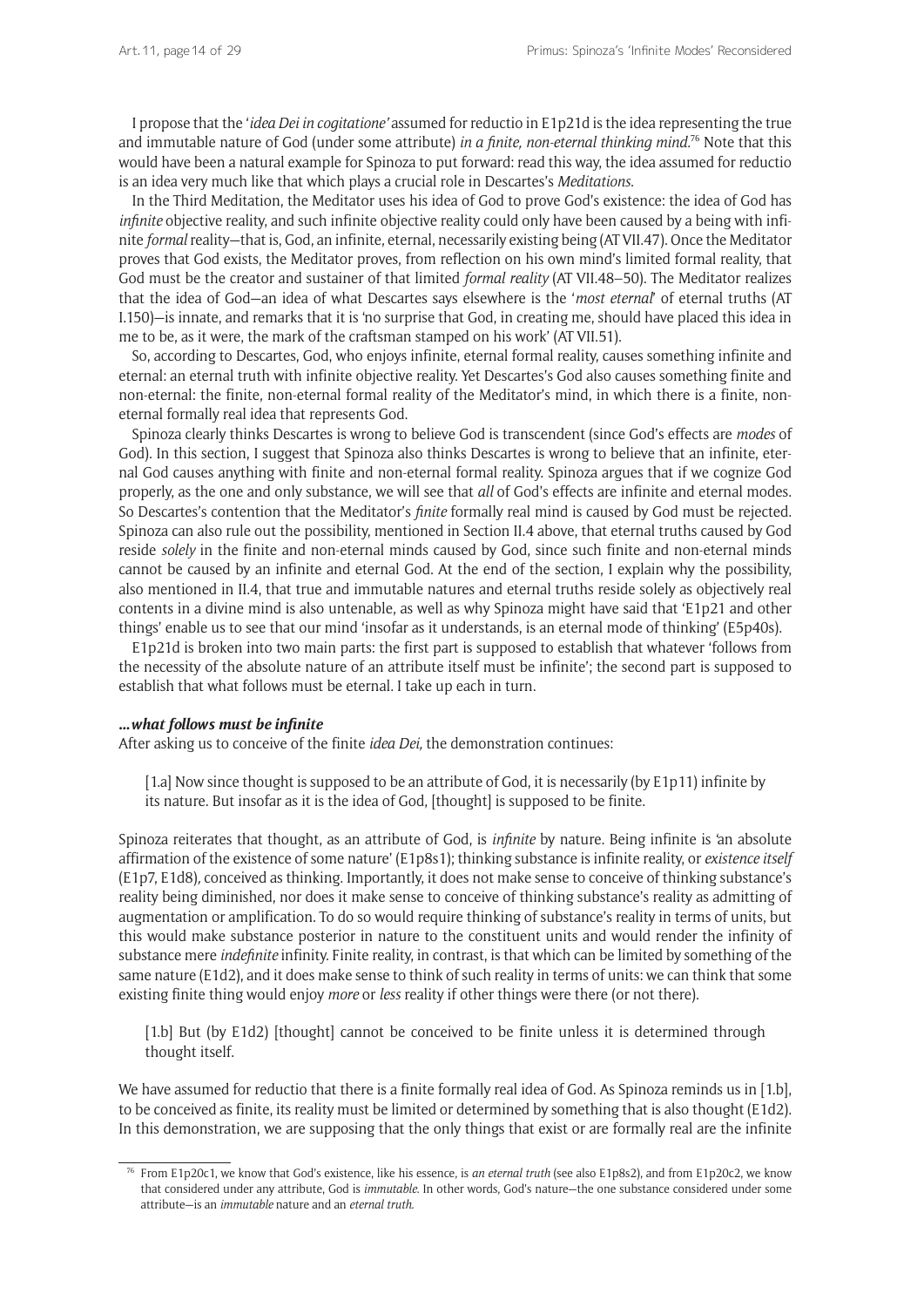thinking substance and the finite idea of God.<sup>77</sup> These are the only things available to do any limiting, so in order for the finite idea of God to be conceived as finite, it must be limited either by itself or by thinking substance.

[1.c] But [thought can] not [be determined] through thought itself, insofar as it constitutes the idea of God (for to that extent [thought] is supposed to be finite). Therefore, [thought must be determined] through thought insofar as it does not constitute the idea of God, which nevertheless (by E1p11) must necessarily exist.

'Thought itself, insofar as it constitutes the idea of God' can be taken to be thinking substance only insofar as it is the idea of God, the mode we are assuming enjoys finite formal reality. So understood, 'thought itself, insofar as it constitutes the idea of God' cannot determine the idea of God for a simple reason: the finite mode cannot determine *itself* to be finite.<sup>78</sup> So it must be determined by something else, or 'through thought insofar as it does not constitute the idea of God':

[1.d] Therefore, there is thought which does not constitute the idea of God, and on that account the idea of God does not follow necessarily from the nature [of thought] insofar as it is absolute thought (for [thought] is conceived as constituting the idea of God and as not constituting it). This is contrary to the hypothesis. So if the idea of God in thought, or anything else in any attribute of God (for it does not matter what example is taken, since the demonstration is universal), follows from the necessity of the absolute nature of the attribute itself, it must necessarily be infinite. This was the first thing to be proven.

Here is one reconstruction of Spinoza's reasoning in [1.c] and [1.d].<sup>79</sup> The entity that limits the finite idea of God must 1) not be the finite idea of God itself (because the idea cannot limit itself), 2) be understood under the attribute of thought (from E1d2), and 3) be finite (since, in *limiting* the idea of God, it will also be limited *by* the idea of God, and so is finite, by E1d2). Since we are assuming that the finite idea follows from thinking substance *alone* (without the assumption of any other modes), the only candidate entity that could do any limiting would be thinking substance (since again, the finite idea cannot limit itself). But if thinking substance limits the finite idea, then thinking substance would have to be finite, which is absurd. So something that is finite cannot follow from the absolute nature of a divine attribute; what follows must be infinite.<sup>80</sup>

So reconstructed, this demonstration generalizes to other attributes. The demonstration does not hinge on anything particular to the attribute of thought, but just requires that we consider the idea of God as a finite, formally real mode of substance considered under an attribute. However, this reconstruction does not clearly explain why Spinoza adds that the thought that does not constitute the idea of God nevertheless 'must necessarily exist' (by E1p11) at the end of [1.c]. This, somewhat perplexingly, is a common oversight, so common that I have not yet found a reconstruction of E1p21d that explains why Spinoza brings in E1p11 here. $81$ 

Another potential difficulty with this reconstruction is that the absurdity is that substance is both finite and infinite; it is not clear how this maps onto Spinoza's claim that thought is conceived both 'constituting' and 'not constituting' the idea of God. But perhaps we can accommodate this language in the following way: thought is conceived as constituting the idea of God when we conceive of the finite idea of God, and conceived as not constituting it when we conceive of what must be posited to limit that idea so that it is finite. However, this is not, in itself, absurd. It is only absurd if we supplement this claim with the claims that only what is finite can do the limiting, that the only potential limiter of the finite idea is substance, and that that substance is necessarily infinite. The text, however, suggests the argument to absurdity is more direct: the

<sup>77</sup> We have assumed that some finite formal reality (the idea of God) follows from the 'absolute nature' of some attribute of God. I am taking this to mean that there is no other formally real entity assumed to be in play; we are supposed to focus on substance just as 'existence itself.'

<sup>78</sup> Cf. Melamed (2013: 118 fn. 8).

<sup>79</sup> For reconstructions along these lines, see Schmaltz (1997: 214) and Donagan (1988: 103).

<sup>&</sup>lt;sup>80</sup> Alternatively, for there to be a finite idea, we must already have assumed a finite thing, and so a finite idea cannot follow from the substance alone (i.e., from the *absolute* nature of substance). See Melamed (2013: 117–118) for this reconstruction.

<sup>81</sup> Granted, it is possible that E1p11 does not do much work here. This citation might just be Spinoza's way of signaling that if the finite idea does not limit itself, the only other option is that it is limited by the necessarily existing thinking substance. However, as I show below, there is a way of understanding the demonstration according to which this mention of E1p11 does real work.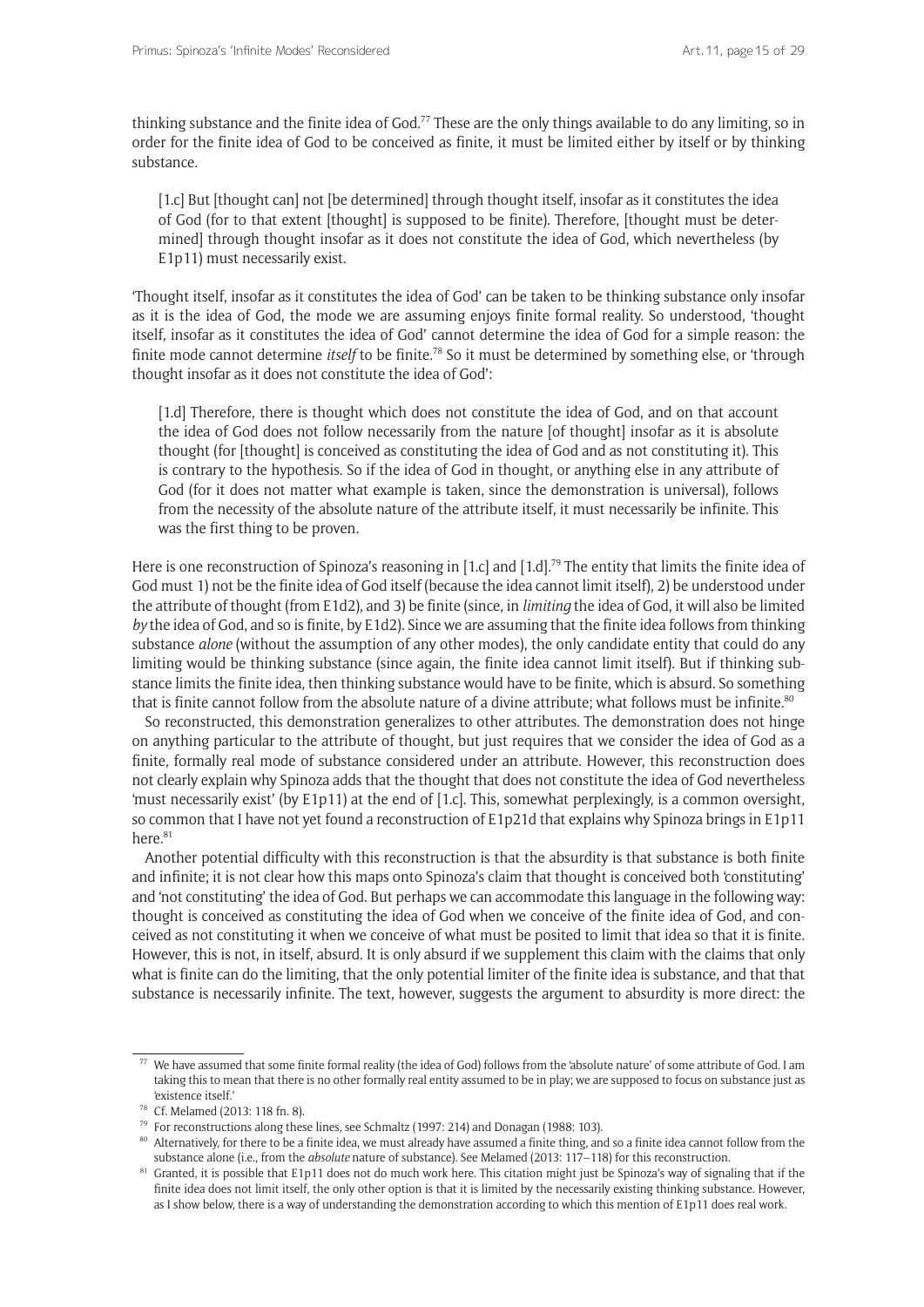assumption leads us to conceive of (the same) thought both *as constituting and not constituting* the idea of God.

I would like to propose an alternative reconstruction, one that generalizes to other attributes, incorporates E1p11, and gets to the absurdity directly. Return to this portion of the demonstration:

[1.c.i] But [thought can] not [be determined] through thought itself, insofar as [*quatenus*] it constitutes the idea of God (for to that extent [thought] is supposed to be finite).

Above we interpreted 'thought itself, insofar as it constitutes the idea of God' to be the assumed finite formally real idea of God: the 'insofar as' was supposed to focus our attention on the *mode* of substance. But a mode cannot limit itself, so must be limited by something else. The reconstruction above emphasizes that this limiting thing must also be finite; absurdity results because substance, which is infinite, cannot play that role.

Yet it is also possible to read 'thought itself, insofar as it constitutes the idea of God' not as the finite formally real idea of God, but rather as the *substance* on whose formal reality the mode depends for its formal reality. On this reading, thinking substance constitutes, in the sense of *makes* or *causes,* the mode; the 'insofar as' focuses attention on thought as the immanent cause of its own mode. While it is true that a finite thing cannot limit itself, that is not the reason we must appeal to something else. The problem, rather, is that to say that thought is determined through the thinking substance insofar as it constitutes, or causes, the finite mode is just to restate what we have already supposed for reductio.

[1.c.ii] Therefore, [thought must be determined] through thought insofar as it does not constitute the idea of God, which nevertheless (by E1p11) must necessarily exist.

Again, thought can only be limited by thought (by E1d2), so the assumed idea of God must be limited by something that is also thought. We have already ruled out the possibilities a) that the idea of God limits itself and b) that what does the limiting is the thinking substance on which the idea of God depends for its formal reality ('thought itself, insofar as it constitutes the idea of God').82 So what is doing the limiting must be thought that is external to both the assumed finite mode and the substance that constitutes that mode. However, this is just to posit another thinking substance: thought that 'nevertheless (by E1p11) must necessarily exist.' There is just *one* infinite, necessarily existing thinking substance.83 So the one thinking substance is conceived both 'as constituting the idea of God and as not constituting it.' This is absurd, and so we can assert the contrary of our hypothesis. Only a non-finite idea, a thing whose formal reality does not require positing an external limiter, can follow from thinking substance; such a non-finite idea is, of course, just an *in*finite idea.

So reconstructed, the demonstration incorporates the mention of E1p11 in [1.c.ii] and gets to the absurdity directly. It also generalizes to other attributes: we could run the demonstration with a finite body, but we would again be forced to posit more than one formally real substance (this time under the attribute of extension).

#### **…***what follows must be eternal*

I will quote the second stage of the demonstration in full:

[2.a] Next, what follows in this way from the necessity of the nature of any attribute cannot have a determinate [NS: existence, or] duration. For if you deny this, then suppose there is, in some attribute of God, a thing which follows from the necessity of the nature of that attribute—for example, *idea Dei in cogitatione—*and suppose that at some time [this idea] did not exist or will not exist.

 $82$  We can also rule out that it is another mode of the same substance that is doing the limiting; positing another finite idea that is doing the limiting merely pushes the question back to what has limited *that* limiting idea, and that just amounts to restating what we have assumed for reductio.

<sup>83</sup> Although Spinoza does not cite it, I think we are supposed to recall E1p5, 'in nature there cannot be two or more substances of the same attribute.' Other reconstructions neglect to incorporate the second occurrence of E1p11 in the demonstration; my reconstruction supposes that Spinoza neglected to cite something he was, in fact, assuming. I am not entirely sure how to weigh these tradeoffs. However, I think it is likely that if Spinoza takes the care to cite a proposition, it's likely he meant it to do important work in the proof and should not be discounted. I think he can be excused for sometimes failing to make explicit *all* the propositions required for a proof to work.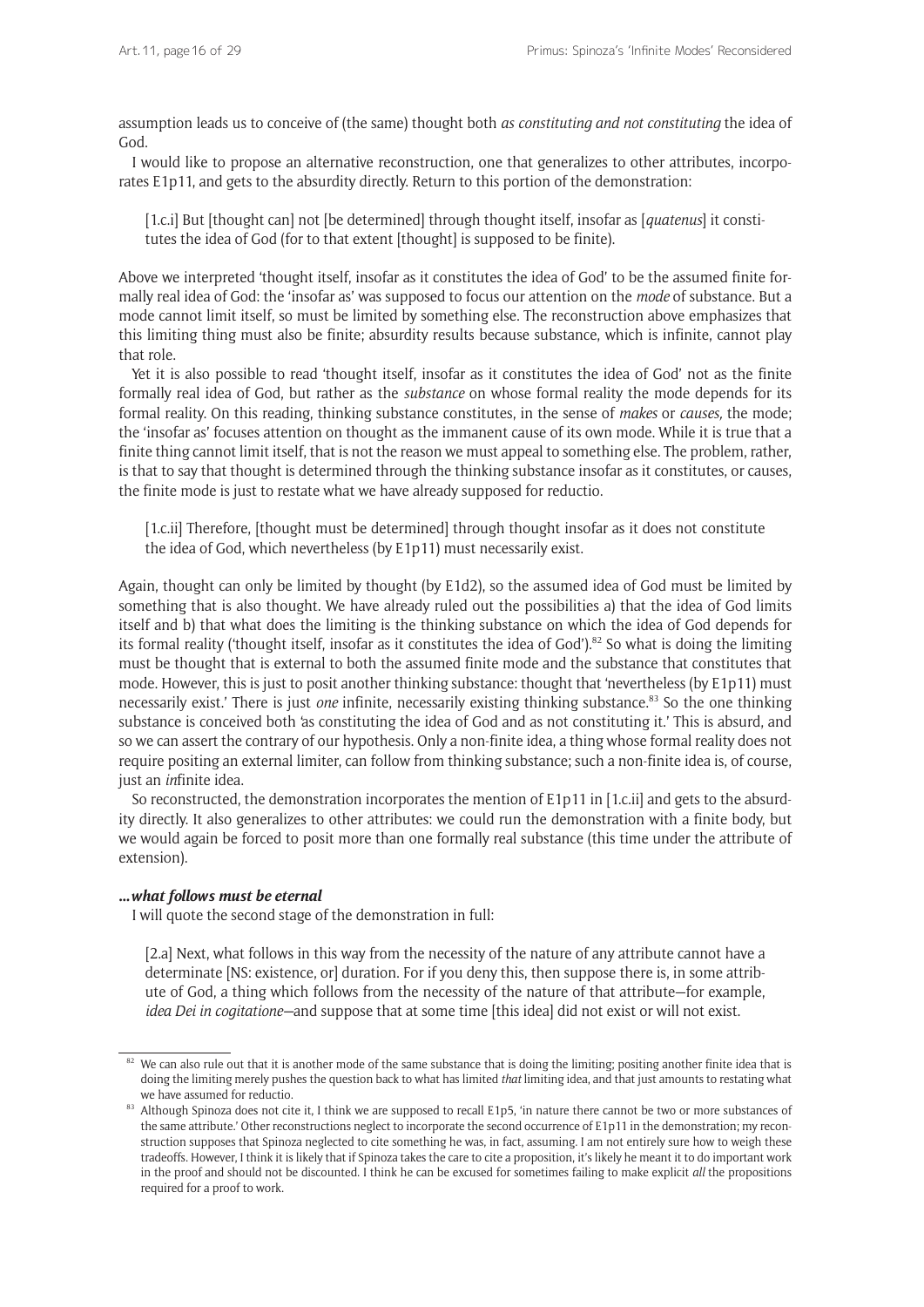[2.b] But since thought is supposed to be an attribute of God, it must exist necessarily and be immutable (by E1p11 and E1p20c2). [2.c] So beyond the limits of the duration of the idea of God (for it is supposed that at some time [this idea] did not exist or will not exist) thought will have to exist without the idea of God.

[2.d] But this is contrary to the hypothesis, for it is supposed that the idea of God follows necessarily from the given thought. Therefore, the idea of God in thought, or anything else which follows necessarily from the absolute nature of some attribute of God, cannot have a determinate duration, but through the same attribute is eternal. This was the second thing [NS: to be proven]. Note that the same is to be affirmed of any thing which, in some attribute of God, follows necessarily from God's absolute nature.

Spinoza reintroduces the reductio assumption: namely, that the idea of God exists for some limited time [2.a]. Spinoza reminds us that the attribute of thought exists necessarily (E1p11) and is immutable (E1p20c2) [2.b]. The situation we are assuming, then, is one in which we have a necessarily existing, immutable substance and a mode that *only* endures for some time. This means that there are times at which the mode does not exist [2.c].

However, this leads to absurdity. Spinoza does not make his reasoning explicit, but I think we are supposed to remember E1p20c2's point that it is absurd to suppose that the essence of substance could change. Spinoza reminds us that it is supposed that the mode follows *with necessity* from the necessarily existing essence of thinking substance [2.d]. For the mode to *not* follow, which is the case at all of those times at which the mode does not exist, we would have to suppose that the essence of substance is different at those times.

We can thus deny our assumption: the idea of God cannot exist for some limited time. Its existence is necessary (in virtue of substance's essence being necessary), and thus eternal.84 This will apply to *anything*  following with necessity from the absolute nature of God.

It is sometimes argued that this second stage establishes the *everlastingness* of (certain) modes.<sup>85</sup> While this is a possible reading of the language of E1p21—'all the things which follow from the absolute nature of any of God's attributes *always* had to exist' (*semper existere debuerunt*)—I do not think this language forces us to conclude that the things enjoy *sempiternal* reality, rather than reality that is timelessly eternal. In E1p19, Spinoza said that God's 'existence, like his essence, is an eternal truth.' In E1p17s, Spinoza had drawn a parallel between the infinity of things following from the divine nature and what follows from the essence of a triangle. Such a geometric essence is a paradigm case of a true and immutable nature, an eternal truth.<sup>86</sup> In this context, it is reasonable to suppose that Spinoza is arguing that the propria following from the divine essence (whether that essence, or attribute, is extension, thought, or some other attribute), like the propria following from the true and immutable nature of a triangle, *also* enjoy the reality of eternal truths or true and immutable natures. From the perspective of someone reasoning in time, the true and immutable nature of a triangle *always exists,* even if the nature's eternal reality is not reality that can properly be said to be *enduring*. Perhaps in saying that the things which follow from the absolute nature of God's attributes *always had to exist*, Spinoza is just making a similar point. If a substantial essence (attribute) is eternally real, then, from the perspective of someone reasoning in time, that essence, as well as all of that essence's propria, *always exists*, but this does not mean that it is apt to say that the eternally real entities themselves endure over time.

One might protest that making the effects timelessly eternal makes modes *too much* like substance, and that this is reason enough to suppose that the effects under discussion in E1p21 are sempiternal. But had Spinoza wanted to signal that God's nature is the *only* nature that is timelessly eternal, we should expect him to announce this.<sup>87</sup> Furthermore, even if both substance and modes enjoy the timelessly eternal reality of eternal truths, this does not mean that we cannot identify a key difference between them. In E1p24, Spinoza points to just such a difference: unlike God's own essence, the 'essence of things produced by God does not

<sup>&</sup>lt;sup>84</sup> See E1d8 for the equation of necessary existence and eternity.

<sup>85</sup> See Curley (1969: 107, 116; Gueroult 1968: I.309; Melamed 2013: 122–126; Wolfson 1934: I.376–377).

<sup>86</sup> See the beginning of the Fifth Meditation, AT VII.64.

<sup>87</sup> Cf. Melamed (2012). Spinoza makes such an announcement in the *Cogitata Metaphysica*: 'I call this infinite existence eternity, which is to be attributed to God alone, and not to any created thing, even though its duration should be without beginning or end' (G I.252). I am not so sure we can assume this much continuity between the CM and the *Ethics.*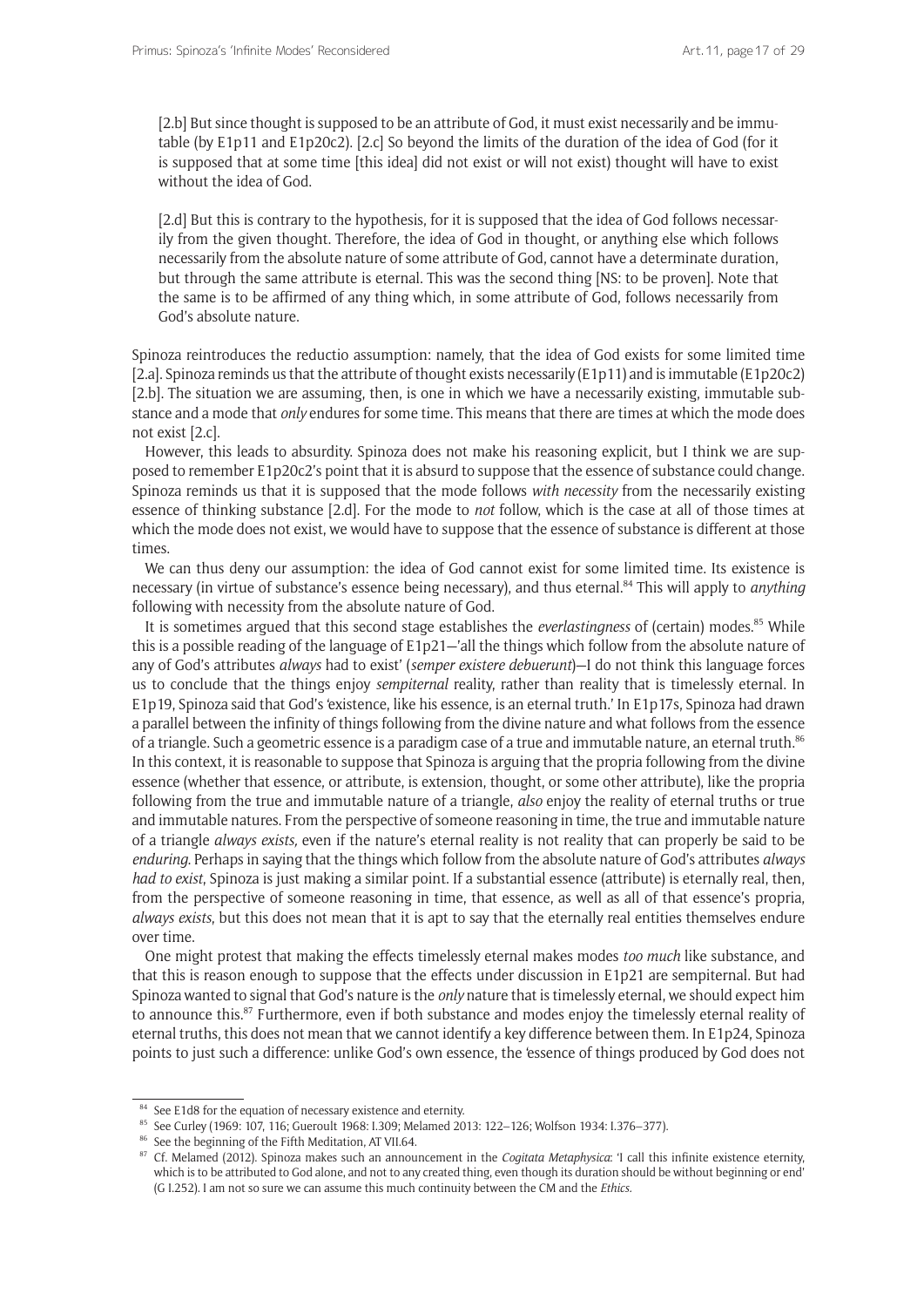involve existence' (E1p24).<sup>88</sup> There is, just as we expect from *modes*, ontological dependence: modes have the reality they because they inhere in their immanent cause, the eternal substance.<sup>89</sup>

Before I turn to E1p22, I want to point to one upshot of the reconstruction of E1p21d I have provided. On most reconstructions of E1p21d, Spinoza employs the same strategy for reductio twice: that is, in order for the *idea Dei* to be limited either in reality (i.e., be finite) or be limited in duration (i.e., be non-eternal), we must already assume that there is already some limited (and limiting) thing; but in that case, what follows does not follow from the *absolute* nature of substance, because it does not follow from substance *alone,* and that is contrary to hypothesis. So interpreted, it seems Spinoza has been confusingly prolix. The demonstration can be streamlined without distortion.

On my view, the demonstration cannot be condensed because the strategy in each stage's reductio is different. In the first stage, the absurd consequence is that the same thing—substance—is both P (constituting the idea of God) and not-P (not constituting it). In the second stage, the absurdity is that we must posit a change in a necessarily existing essence (viz., substance's). If this is how the demonstration goes, then, although we might complain that Spinoza could have made his reasoning more perspicuous, we cannot complain that he has repeated himself unnecessarily.

## **IV.2. E1p22**

E1p22 is an extension of E1p21:

E1p22: Whatever follows from some attribute of God insofar as it is modified by a modification which, through the same attribute, exists necessarily and is infinite, must also exist necessarily and be infinite.

E1p22's demonstration is short: it 'proceeds in the same way as the demonstration of the preceding one [E1p21d].'

This demonstration does not usually get attention, but I will propose a reconstruction of it here. Like E1p21d, it proceeds in two stages. For the first stage, assume that something *finite,* N, follows from an infinite mode M. Again, the reality of finite things is such that it is limited and limiting (E1d2). Infinite, or non-finite, reality is different: it cannot do any limiting or be limited. The infinite mode M cannot limit N, ensuring its finitude, unless M is itself finite. So if N *does* follow from the infinite mode M, M is finite. As was the case in the first stage of E1p21d, the absurdity is that the same thing (M) is both P (infinite) and not-P (finite).

For the second stage, note that Spinoza equates eternal existence and necessary existence (E1d8).<sup>90</sup> For reductio, assume that a non-necessary non-eternal thing K follows from a necessary, eternal mode J. There are times at which K does not exist. However, J exists necessarily and is eternal; that is, J is immutable. But J cannot cause K to be or not to be unless J itself exists in one way at one time and then in another way at another time. There cannot be a change in what follows from J's essence unless there is a change in J's essence. But J's essence exists necessarily and is eternal, and so is immutable. In order for J's essence to be different, God's essence (whence J follows) must be different. But this is absurd, and is the same absurdity seen in the second stage of E1p21d.

From E1p21 and E1p22, we can conclude that what is non-eternal and non-infinite cannot follow from what is infinite and eternal; all the things following either immediately or mediately from the infinite and

<sup>&</sup>lt;sup>88</sup> In E2p10s, Spinoza explains that even though all modes must be in and conceived through the essence of substance, this does not mean that existence follows from the essence of any mode. God's essence exists necessarily, but it is not the case that 'anything without which a thing can neither be nor be conceived pertains to its essence.'

<sup>89</sup> In addition to the passage cited in note 87, this passage from Ep. 12 has been read as implying that the eternity of modes cannot be the timeless eternity of substance: '… we conceive the existence of substance as of an entirely different kind from the existence of modes. This is the source of the difference between eternity and duration. It is to the existence of modes alone that we can apply the term duration …' (G IV.54–55). For recent defense of the thesis that no modes are timelessly eternal, see Melamed (2013: ch. 4) and Schmaltz (2015). I do not think this passage conclusively establishes that modes cannot be timelessly eternal, since we can read Spinoza as saying that substance can *only* be properly understood as enjoying eternal existence, while we can 'apply the term duration' *as well as* the term 'eternity' to that which is not substance. See my "Spinoza's Monism" (2019, unpublished manuscript) and the concluding section of this paper.<br>Again, this can be eternal or necessary existence in virtue of essence (this is the eternal and necessary existence of substance) or

eternal and necessary existence in virtue of substance's immanent causation (this is the eternal and necessary existence of modes).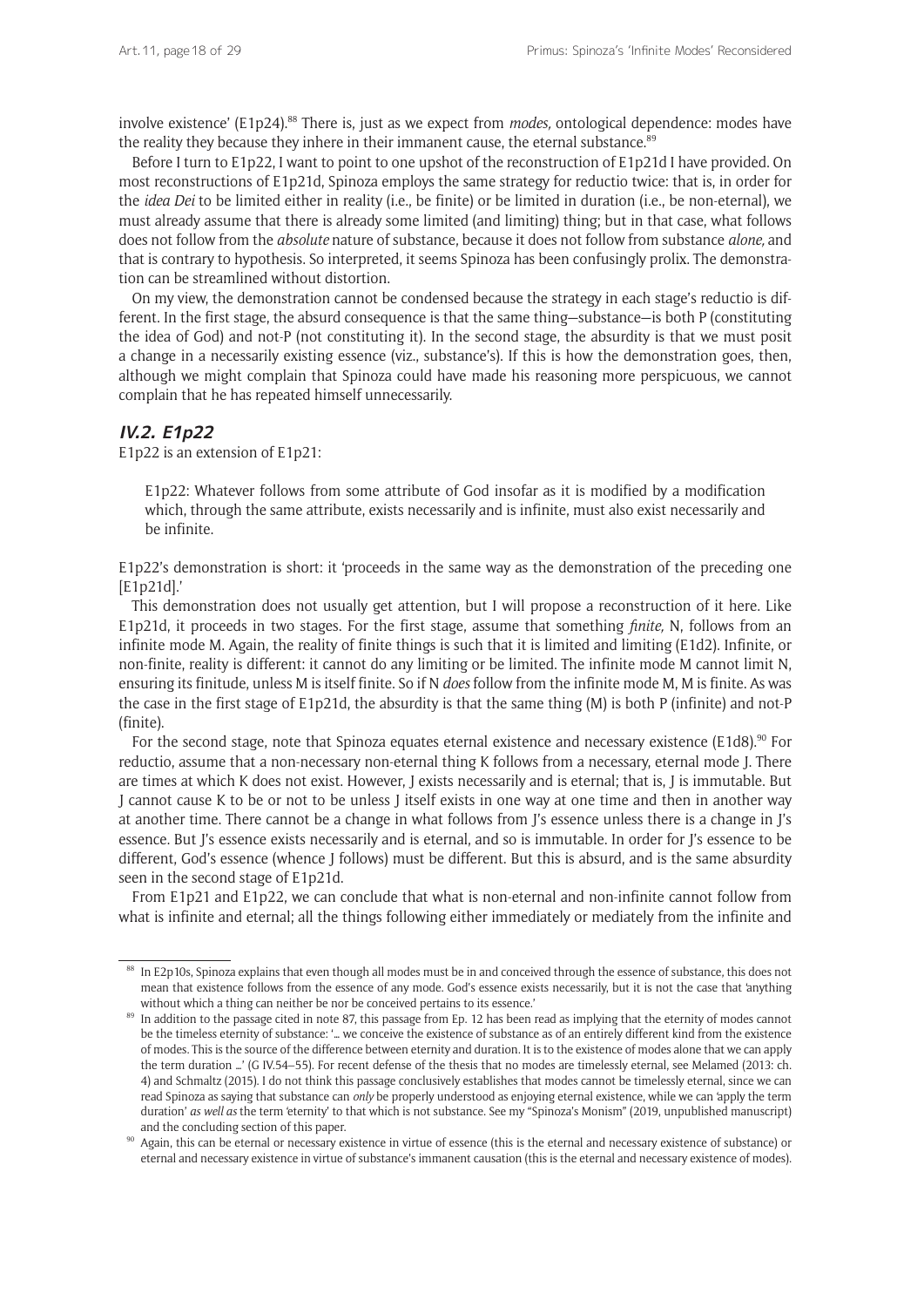eternal essence of God—that is, each and every one of the infinity of things following from the divine nature (E1p16)—are infinite and eternal. The infinity of things may differ in their essences, as the essence of a triangle differs from the essence of a circle, but their eternal reality is, as what is *non-finite,* such that it cannot limit or be limited by anything else.<sup>91</sup> *Sub specie aeternitatis*, everything following from the divine nature is on ontological par: any essence, conceived to be eternally real, 'contained in God and to follow from the necessity of the divine nature' (E5p29s), is as eternally real as any other.<sup>92</sup>

Before turning to E1p23, I want to briefly point out that on my reconstruction, E1p21–22 can be taken to target a claim Descartes makes about the idea of reality that is finite and limited (either in time or in space). For Descartes, the idea of the infinite—that is, God's infinite reality—is not generated by starting with the idea of our own finite reality and then just removing limits on that reality: that only gives us the *indefinite.*  Instead, the idea of the infinite is prior to the idea of the finite or limited.<sup>93</sup> Descartes sometimes suggests that the idea of the finite is the idea of a limitation, or negation, of this prior idea of the infinite:

I say that the notion I have of the infinite is in me before that of the finite because, by the mere fact that I conceive being, or that which is, without thinking whether it is finite or infinite, what I conceive is infinite being; but in order to conceive a finite being, I have to take away something from this general notion of being, which must accordingly be there first. (Letter to Clerselier, 23 April 1649, AT V.356)

As I have read E1p21–22, Spinoza would say that we need to be more careful. Spinoza agrees with Descartes on the general point that the idea of the infinite is the idea of the reality that must be presupposed whenever we consider the reality of any of God's effects, but he will insist that the reality of these posterior effects is also infinite and eternal reality—as he will point out later, each mode has its infinite and eternal reality in virtue of its cause (substance), not in virtue of its own essence.<sup>94</sup> For Spinoza, to think that substance's reality could admit of limits is to misapprehend substance's reality; properly understood, that reality cannot be understood as limiting or limited. A finite, non-eternal thing cannot be understood as substance's reality with limits imposed, or something 'taken away.'<sup>95</sup>

 $91$  I think 'what is common to all things and is equally in the part and the whole' (see E2lemma2, E2p37), as well as the properties of things mentioned in E2p39, follow with necessity from the divine nature (while I cannot say more here, I suspect that the essences of singular things can be adequately understood in terms of these properties). I think the more 'immediate' modes are the more general common notions (e.g., Euclidean common notions); more 'mediate' modes presuppose what is more common. So the essence *rectangle* is a more immediate eternal, infinite mode than the essence *cube,* which is in turn more immediate than the essence of some particular cube. What I want to emphasize here is that the immediacy and mediacy is not a matter of some modes serving as causal intermediaries between God and other modes. While one may need to understand many other properties or essences to have an adequate idea of some particular essence, when that essence is conceived as enjoying infinite and eternal reality, it can, by itself, be cognized as immanently caused by and inhering in the infinite and eternal substance. I discuss this further in "Spinoza's Monism" (2019, unpublished manuscript) and "Finding oneself in God: *scientia intuitiva* as a metaphysically self-locating thought" (forthcoming-a).

<sup>92</sup> I thereby disagree with views according to which 'immediate' infinite modes (i.e., those described in E1p21) are timelessly eternal while 'mediate' infinite modes (i.e., those described in E1p22) are not. Gueroult (1968: I.321-322) holds such a view, as does Nadler, who argues that 'an infinite series of finite modes understood as formal essences makes up an immediate infinite mode under each attribute, while an infinite series of finite modes understood as durationally existing entities makes up a mediate infi-

nite mode under each attribute' (2012: 228). We also say the idea of the infinite were posterior to the idea of the finite,  $93$  This is important for the Third Meditation proof of God's existence. If the idea of the infi then one could construct that idea starting from the idea of the finite. But in that case, the presence of an idea with 'infinite' objective reality could not be used to prove the formal reality of an infinite being, God; that idea could have simply been generated from the Meditator's idea of his own finite reality as a thinking thing.

<sup>94</sup> The propositions immediately following E1p23 clarify that the fact that all of God's effects are infinite and eternal does not imply that modes are in fact substances. The difference between the essences of things that are *not* God and God (considered under any attribute) is that the former are essences that do not include existence (E1p24). Everything that is eternally, infinitely real is real because God is the cause of that reality. That everything that is not substance depends on God for both essence and existence (E1p25) might be taken to be a 'limitation': modes' infinite, eternal reality is 'limited' because it is not the self-causing infinite, eternal reality of substance. This is not the same sense of 'limitation' that is at work in E1p21–22. Any immanent effect of substance can be understood as 'limited' in the sense that it is not also a substance, but it cannot be understood as limited in the sense of being prevented from having some 'amount' of reality that it is conceivable for it to have—as a mode of substance, it cannot be

conceived to be any *more* real (or less real) than it is. 95 This raises the question of how Spinoza does understand finite, limited reality. I will not be able to venture into this topic here, although I return to the question of where finite, limited reality fits into Spinoza's system in the conclusion.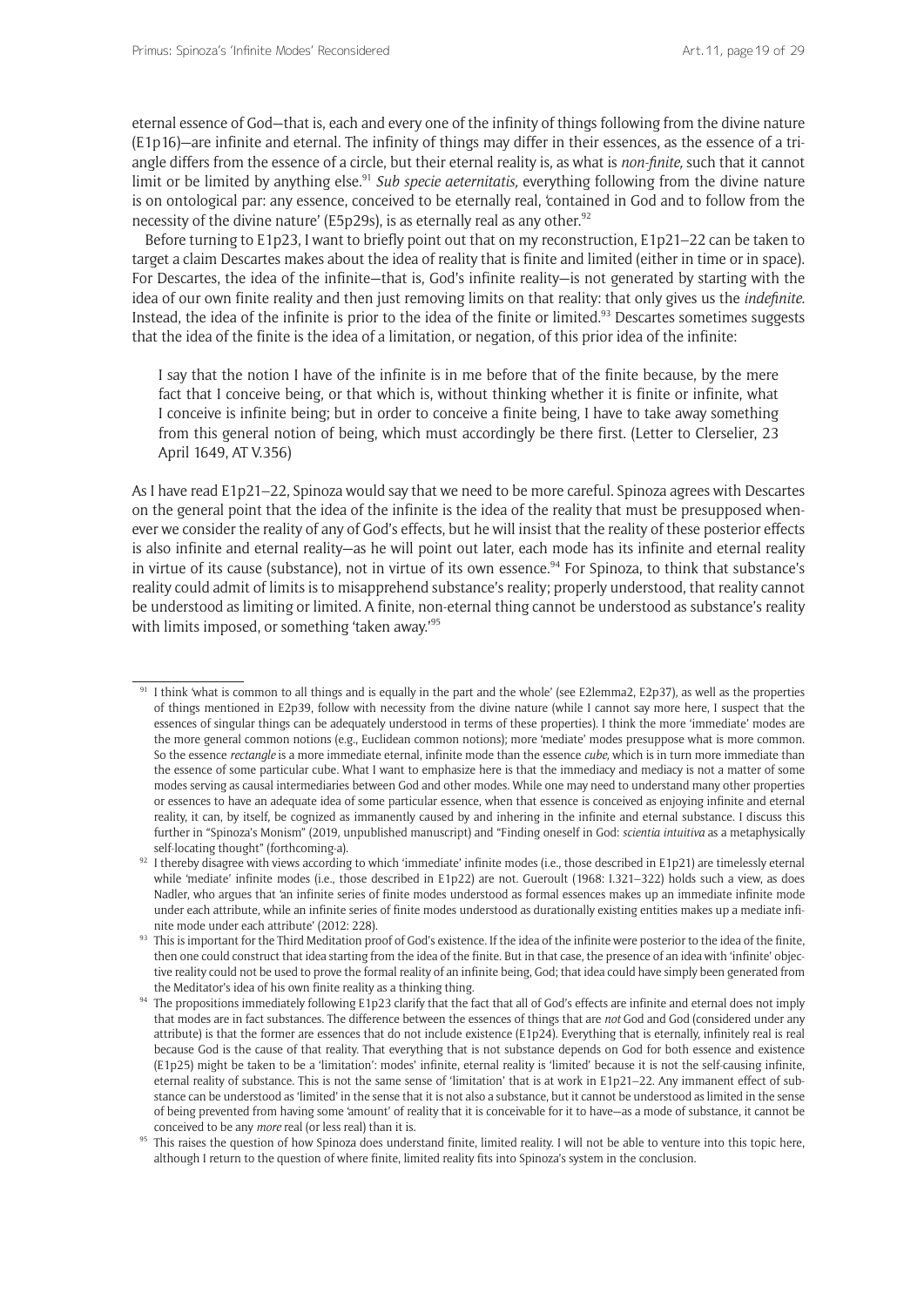# **IV.3. E1p23**

Where E1p21 and E1p22 can be read as a priori arguments—given what the cause is like, we know what its effects must be like—E1p23 can be read as an a posteriori argument. That is, given an effect, we know what the cause must be like:

E1p23: Every mode which exists necessarily and is infinite has necessarily had to follow either from the absolute nature of some attribute of God, or from some attribute, modified by a modification which exists necessarily and is infinite [and eternal].

The reasoning of the demonstration appears to be this. Whatever is, is a mode inhering in God, the one and only substance, and nothing can be or be conceived without God (E1d5, E1p15). If something is conceived to enjoy infinite and necessary [i.e., eternal, by E1d8] formal reality or existence, it is an infinite and necessary [eternal] mode of a substance. A mode is a way its substance is modified, so this mode conceived to have infinite and necessary [eternal] reality is a mode inhering in the infinite and necessary [eternal] substance; the mode is a way eternal formal reality, or 'existence itself' (understood under an attribute) is modified (E1d6, E1p19). We know from E1p21 and E1p22 that whether a thing follows immediately or mediately from the divine nature, it will enjoy infinite, eternal reality; *all* the things following from the divine nature are infinite and eternal. So if we have an infinite and eternal mode, we know that it either followed immediately or mediately from the divine nature.

## **IV.4. A Spinozan Meditator**

According to my reconstruction of E1p21d, the idea assumed for reductio is the kind of *idea Dei* that would have been familiar to Cartesian readers: it is the idea of God at the center of Descartes's *Meditations*, the idea a finite, limited human mind has of the true and immutable nature of God.<sup>96</sup> From reflection on this idea, Descartes's Meditator proves the existence of God, which in turn enables the Meditator to secure other important conclusions, including that God is the creator and sustainer of his being and that all his clear and distinct ideas are true. Spinoza agrees with Descartes that human minds have an idea of the 'most eternal' of eternal truths: 'the human mind has an adequate cognition of God's infinite and eternal essence' (E2p47). Of course, Spinoza disagrees with Descartes on the nature of God and God's relation to creation. To draw out the implications of reading E1p21–23 as I have, it helps to consider what careful reflection on the Spinozan *idea Dei* secures.

If one has an adequate idea of God's infinite and eternal essence, one understands that God is the one and only infinite, eternal, immutable, necessarily existing substance in which everything else inheres as modes and which can be conceived through different attributes (E1p1–15, E1p19–20). One sees that divine causation does not involve a will that is free by being perfectly indifferent, since the essences of all things simply follow with necessity from the divine essence (E1p16–17). One sees that God's effects are not modally diverse: all of God's effects are necessary.

Furthermore, given what God's formal reality is (infinite and eternal), one sees that the formal reality of *all* of God's effects must enjoy reality that cannot be understood as either limiting or being limited (E1p21–22). While some essences following from the divine nature (as in E1p16) presuppose other essences, as eternal truths presuppose other eternal truths,<sup>97</sup> all of these essences enjoy infinite and eternal reality, albeit only because God causes them to have that reality (E1p24). Furthermore, there cannot be some other cause, besides God, of some necessary, eternal, infinite thing: any such thing is a mode caused by and inhering in the one and only infinite and eternal substance, God (E1p23). One sees that an infinite and eternal God's effects are not ontologically diverse.

One sees that God is the cause of the essence of things (E1p25; see E1p16), and, since all essences follow with necessity from God's necessarily existing nature, in causing himself to have eternal, infinite reality, God immanently causes all things to have eternal, infinite reality as modes. One perceives, then, that God is the cause of all things *'in the same sense* in which he is called the cause of himself' (*eo sensu, quo Deus dicitur causa sui, etiam omnium rerum causa dicendus est*, E1p25s, my emphasis).

<sup>96</sup> See Schechtman (2014) for discussion of how the Meditator arrives at the requisite idea for the first causal proof of God's existence in the Third Meditation.

<sup>&</sup>lt;sup>97</sup> See notes 91 and 92. One might think that since an essence E presupposes essence F, E is in that sense "limited" (cf. note 94). Again, I do not think such presupposition results in E's *eternal reality* being limited.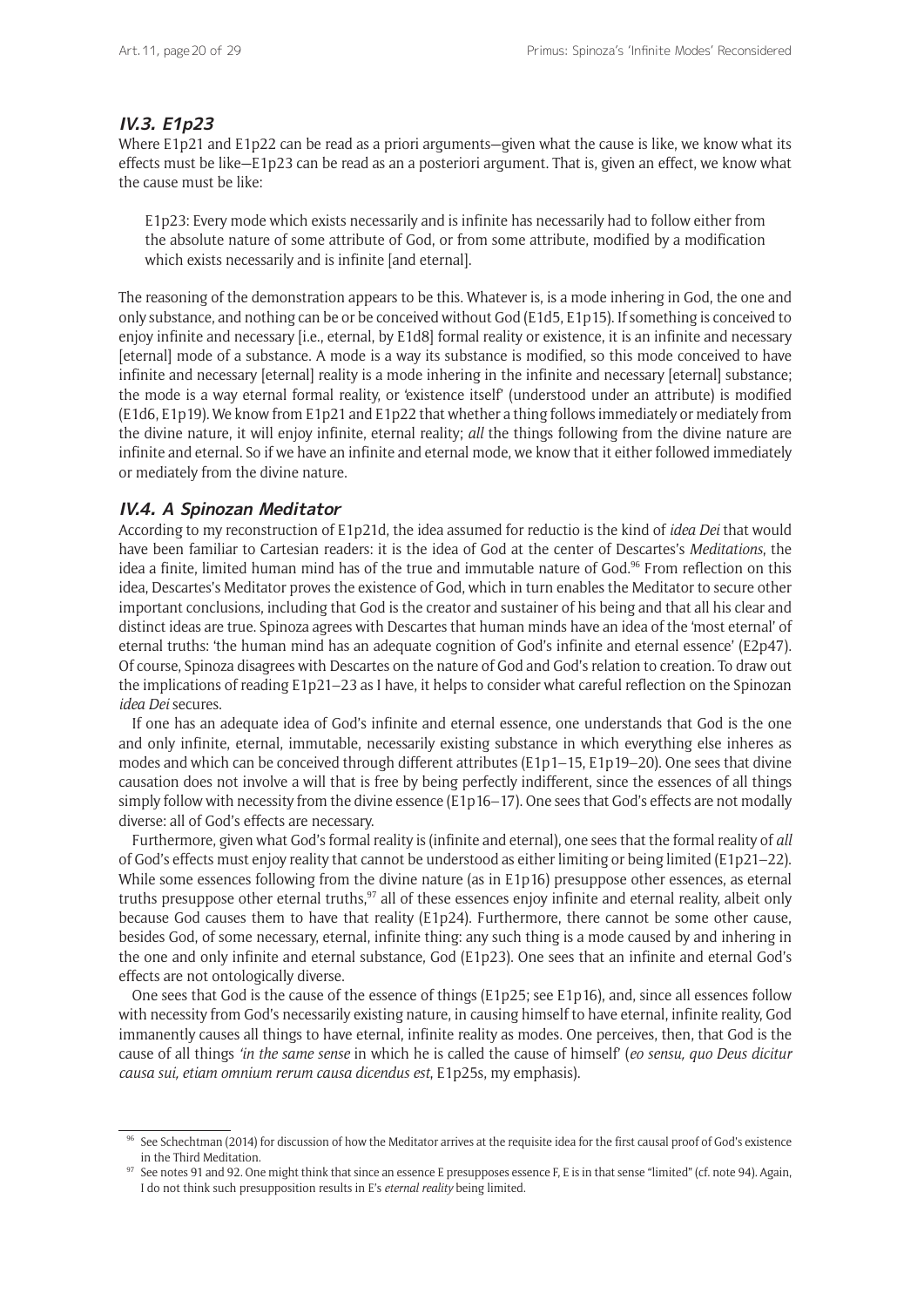By Spinoza's lights, Descartes's Meditator got it wrong: had the Meditator had the right conception of God, then reflection on his *idea Dei* would have revealed that *his own mind* is causally sustained as a mode of God enjoying *infinite and eternal* formal reality (considered under the attribute of thought), not as a finite formally real thinking thing created and conserved over time and existing apart from God. Once the Meditator understands that (a Spinozan) God must exist, he can see that *all* of God's effects are infinite and eternal modes of God.98

There is more that the Meditator can grasp. If the Meditator sees that there is no true and immutable nature that is *not* in, conceived through, and caused by God (E1p23), then he will see that an idea of any true and immutable nature is an idea of an infinite and eternal mode of God. Since cognition of an effect depends on and involves cognition of its cause (E1a4), he will see that an idea of any true and immutable nature is a cognition of God; all of God's effects are, in this sense, eternal and necessary ideas about God.<sup>99</sup>

Importantly, with the right Spinozan idea of God, the Meditator will also see that the true and immutable nature of some body (e.g., of a circle), considered as an *objectively real* content of an adequate idea, and that true and immutable nature*,* as something *formally real*, are one and the same thing considered under different attributes (E2p7). Furthermore, he understands that the objectively real content of his idea and his idea, considered as a formally real idea, are one and the same thing considered under the attribute of thought (E2p20–21). So, if he is able to adequately represent a true and immutable nature, like that of a circle, that means that what is doing the representing—his formally real idea—is also a true and immutable nature.<sup>100</sup> The Meditator will realize, that is, that his having an idea of a true and immutable nature—an idea of any eternal, infinite mode—indicates his mind, insofar as it has this idea, is a mode of God with infinite, eternal formal reality.

The Meditator thus recognizes that his experiences of contemplating true and immutable natures and eternal truths are experiences of his own status as an eternally real thing: he 'feel[s] and know[s] by experience' that he is eternal; 'for the mind feels those things that it conceives in understanding no less than those it has in the memory' (E5p23s). He comprehends that 'insofar as [his mind] understands,' or has adequate ideas of properties of things, eternal truths, or true and immutable natures, his mind 'is an eternal mode of thinking' (E5p40s). He realizes his understanding mind is part of the infinite intellect of God, which is all of the essences following from the divine essence (E1p16), conceived as infinite and eternal modes under the attribute of thought, or *natura naturata* (E1p29, E2p11c, E2p43s, E5p40s).101

Perhaps the Meditator had thought that true and immutable natures and eternal truths created by God were merely objectively real in the divine mind.102 Now he can see that such a view is mistaken. These effects are not merely objectively real contents in God's infinite intellect, since they are also formally real. And these effects are not merely in God's infinite intellect, if that intellect is understood to be ontologically distinct from human minds: the adequate idea of a true and immutable nature or eternal truth in a human mind *is* the adequate idea of that true and immutable nature or eternal truth in God's infinite intellect.<sup>103</sup>

<sup>98</sup> Once the Meditator properly understands God's formal reality, he can properly understand the formal reality of all things, and it seems this is something that could be understood *in a flash*. Elsewhere I have argued that *scientia intuitiva,* cognition which 'proceeds from an adequate idea of the formal essence of certain attributes of God to the adequate cognition of the [NS: formal] essence of things,' delivers this insight. I have also argued that this insight enables a cognizer to be certain that *all* of their adequate ideas correspond to extra mental reality. See my "*Scientia intuitiva* in the *Ethics*" (2017) and "Finding oneself in God: *scientia intuitiva* as a metaphysically self-locating thought" (forthcoming-a). In my "Spinoza's Monism" (2019, unpublished manuscript), I propose that for Spinoza, things conceived as enjoying the formal reality of enduring, finite things *cannot* be coherently cognized as inhering in and caused by an infinite and eternal God; in my (forthcoming-a), I argue that an inability to make sense of God's causal relation to things conceived as they ordinarily are (i.e., as finite, enduring things) explains both why *scientia intuitiva* is difficult as well as why it is so transformative.<br><sup>99</sup> Cf. Question 1 in Section I. The Spinozan Meditator recognizes that he was able to have his adequate idea of the infinite and eternal

essence of God in virtue of his having adequate ideas of infinite and eternal *modes* caused by God (note that one can "follow the proper order of philosophizing" and begin with the contemplation of the divine nature [E2p10s] without realizing how one is able

to have the right idea of the divine nature in the first place).  $100$  In other work, I argue that E2p8 and E2p9 extend the thought introduced in E2p7: a true idea does not just represent the properties of something, but also represents the *kind* of formal reality (infinite and eternal or non-eternal and finite) that something enjoys. 101 In E5p40s, Spinoza says that it is clear from 'E1p21 and other things' that our mind, insofar as it understands, is an eternal mode

of thinking. I have offered one way of understanding why Spinoza cites E1p21 in this scholium. Note that E5p40s does not say that the mind, insofar as it understands, is an eternal *and infinite* mode of thinking; if E1p21 is to be read as I have suggested, then this omission is, admittedly, puzzling. This is speculative, but perhaps the talk of "perfection" in the corollary immediately preceding the scholium is supposed to indicate that the reality of this eternal mode is non-finite. <sup>102</sup> See Section II.4 above.

<sup>103</sup> According to E5p40s, insofar as our mind understands, it is an eternal mode of thinking 'determined by another mode of thinking,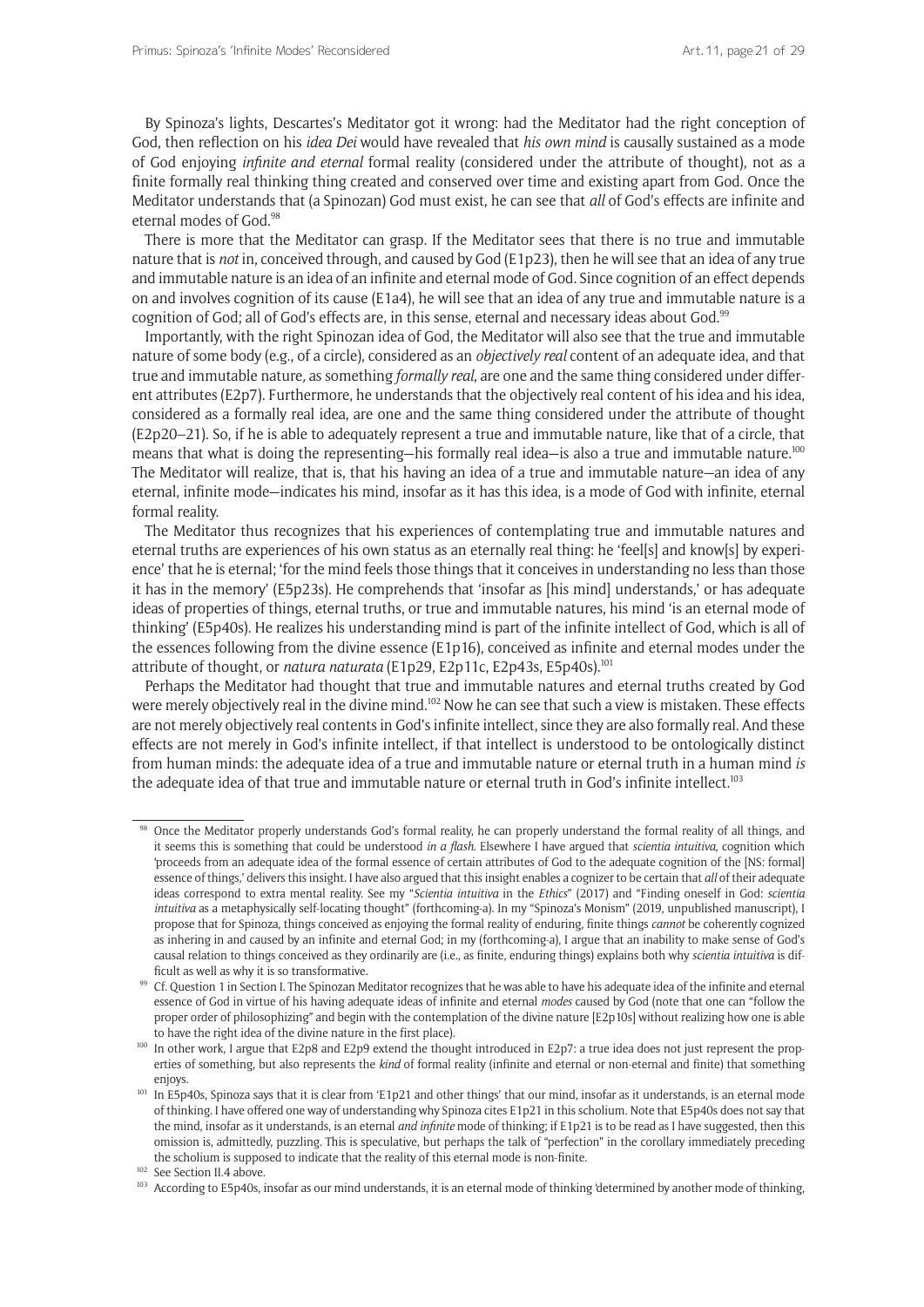#### **V**

Most commentators hold that Spinoza's infinite and eternal God immanently causes two kinds of modes, some of which are infinite and eternal (or perhaps indefinite and sempiternal) and others of which are finite and non-eternal.<sup>104</sup> I have suggested that Spinoza has argued for a very different conclusion: if we conceive of the one and only substance as a cause with infinite and eternal reality, then we must conceive of all of substance's modes as infinite (not merely indefinite) and eternal (and not sempiternal). Substance, properly conceived, cannot be the immanent cause of formal reality that can be coherently thought of as consisting of parts or as limiting or being limited. So the infinite and eternal substance does not immanently cause the familiar world of enduring, striving bodies that are of variable sizes, divisible into parts, and capable of being imagined as larger or smaller than they in fact are. It also does not immanently cause the individual comprised of all such bodies taken together, or the whole of nature as an individual (E2lemma7s). This individual's reality can be understood in terms of limits: its reality is characterized as that which does not admit of a stable limit or bound, since any is surpassed.

On the one hand, my interpretation has the benefit of bringing Spinoza's mode-substance relation closer to a more workaday, familiar notion of mode and substance. That is, the reality of a mode is simply a way that the reality of substance is: as each wave in water is water, so each mode of an infinite and eternal substance is infinite and eternal. On the prevailing view in Spinoza scholarship, according to which at least some modes' reality is not just substance's infinite and eternal reality modified, it is hard to see how to retain the workaday notion without changing one's conception of substance's reality.

For example, take a view according to which there are 'infinite modes' of an eternal and infinite substance that are sempiternal and indefinite. If we retain the workaday notion of mode, these modes are not ways that substance's eternal, infinite reality is modified, but rather ways *sempiternal, indefinite* reality is modified. In order to conceive of such modes as just ways that substance's reality is modified, it seems we must reconceive substance either as sempiternal or as just *that which exists.* I do not think either option is tenable. Spinoza emphasizes that substance's existence is indivisible and cannot be explicated in terms of duration or time (E1d8exp., E1p15s). This suggests that substance's reality is not to be understood as sempiternal, since such reality *can* be explicated in terms of duration and temporal units—everlasting reality is reality that *endures,* but is never limited in its duration (and so its duration does not admit of a final determinate temporal measure). I think it also indicates that substance's reality is not just *that which exists*  (so that if something *exists,* regardless of the character of the formal reality it enjoys as an existing thing, it is a mode of *substance*).

On the other hand, however, my proposal that *all* of God's immanent effects are infinite and eternal modes appears to face two major objections.

#### **V.1. Letter 64**

A first objection is that my interpretation is incompatible with what Spinoza writes to Schuller in his 1675 letter (Ep. 64). Schuller asked for some examples of the entities Spinoza discusses in E1p21 and E1p22, and Spinoza replies,

… the examples for which you ask are of the first kind [the kind discussed in E1p21] in Thought, absolutely infinite intellect; in Extension however motion and rest; of the second kind [discussed in E1p22], the face of the whole Universe [*facies totius Universi*], which although varying in infinite ways, remains however always the same, on which see scholium of lemma 7 … (G IV.278; cf. KV I.ix.2–3, G I.48)

This is obscure, and Spinoza does not offer further clarification beyond the reference to the 'Physical Digression,' the short treatise on body and motion in Part II of the *Ethics*.

This letter is often cited to defend a view of the infinite modes according to which they are laws of nature; this is suggested by 'motion and rest.' More generally, it is cited in support of the view that the infinite modes

which is determined by another mode of thinking, and this again by another, and so on, to infinity; so that together, they constitute God's infinite and eternal intellect.' As suggestive as this language is of (the uncited proposition) E1p28, I do not think the determination here is to be understood as the limitation or preclusion of infinite and eternal formal reality. Unlike finite, non-eternal reality, infinite and eternal reality cannot be understood as limited or limiting. See note 91.

<sup>&</sup>lt;sup>104</sup> For a sampling of views, see the beginning of Section I.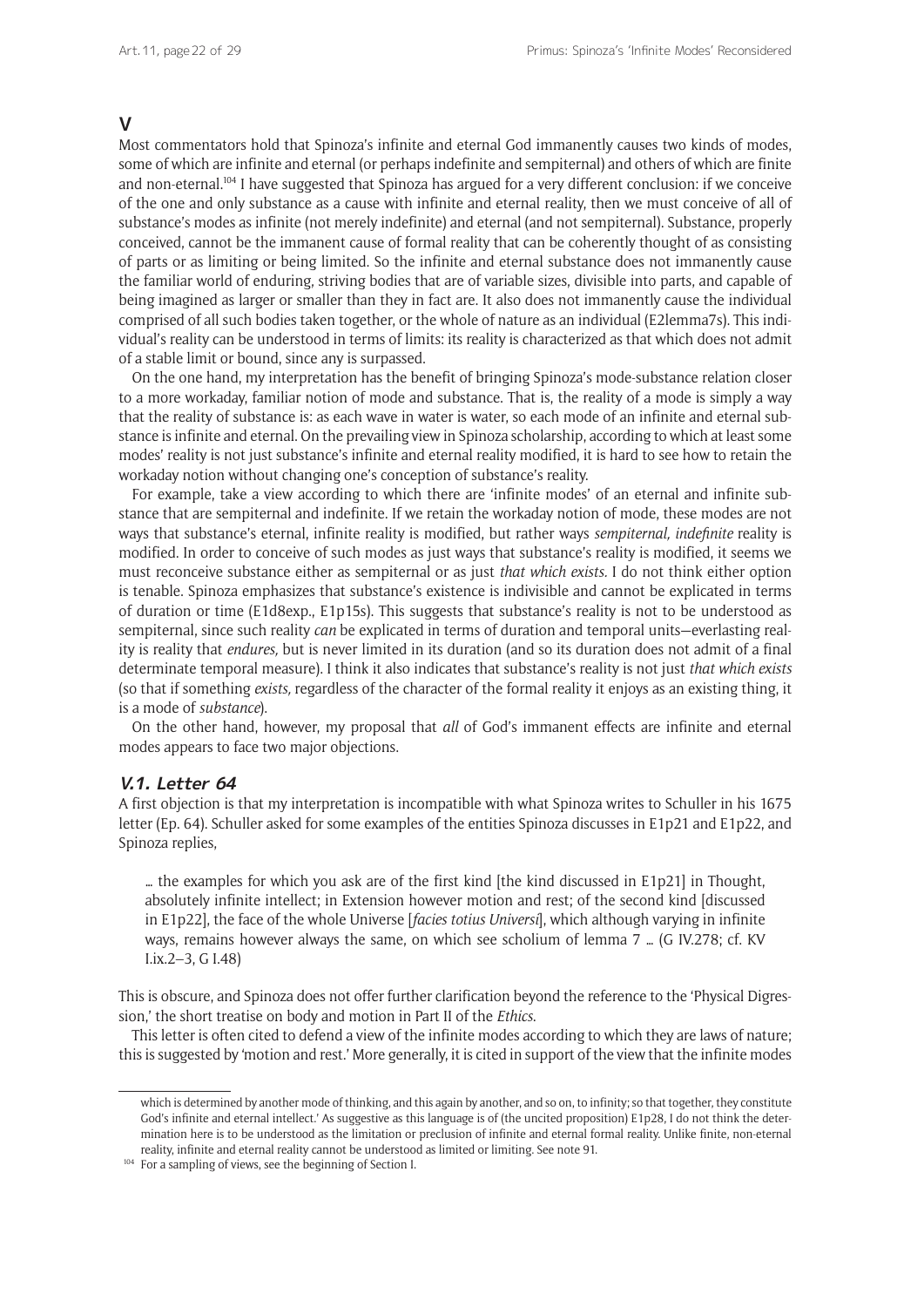are just a subclass of God's modes. If Spinoza had wanted to say that *all* modes are, in fact, infinite modes, he would have just said so here.

However, I do not think the examples are incompatible with what I've suggested above.

The essence of any body is a *ratio of motion and rest* (E2lemma5). Now, to understand a *ratio* of motion and rest, one need not conceive of anything determined to be what it is by anything *actually* in motion. However, to understand any *ratio* of motion and rest, one does need to conceive of extension as that which can always be conceived in terms of "motion and rest," regardless of what the specific terms might be. This, I take it, is a basic eternal truth concerning the nature of extension, or what follows "from the absolute nature" of extension (E1p21).<sup>105</sup>

The scholium of lemma 7 makes the point that there is an unchanging—that is, immutable—ratio of the infinity of individual bodies' ratios of motion and rest. In other words, there is a true and immutable nature of the system of all things, of all the essences following from the divine nature (E1p16). Granted, Spinoza does not say that any particular ratio is also a true and immutable nature enjoying eternal and infinite reality as a mode of substance, but I do not think what he does say is incompatible with this being so.

I also do not think what Spinoza says about thought in Letter 64 is incompatible with my interpretation. The 'absolutely' in 'absolutely infinite intellect' is, I think, just a way of signaling that this 'intellect' is the most basic eternal truth about thought, or the most basic property of substance considered under the attribute of thought: whatever else characterizes ideas, they are *representations*. Here, in using the word 'intellect,' Spinoza also means to signal the *truth* of whatever this intellect represents. So *truly representing*  is prior in nature to any particular true idea; it is a way that thinking reality must be in order for there to be any particular true ideas at all. The (true and immutable) nature of thinking reality is such that it can always be conceived in terms of true representations.

As Spinoza explains in the first half of *Ethics* Part II, true ideas represent properties of bodies—and some true ideas represent the essences of bodies, or ratios of motion and rest. A longstanding puzzle in Spinoza interpretation is why Spinoza does not list a 'mediate infinite mode' for the attribute of thought.106 Here is a suggestion: Spinoza did not think he needed to because he was confident Schuller would see the parallel. What corresponds to the 'face of the whole universe'—the ratio of all ratios—is the true representation of that true and immutable nature. It is the ratio considered not as enjoying the formal reality of bodies, but as enjoying the objective reality of objects of thought.<sup>107</sup>

Again, nothing Spinoza says here is obviously incompatible with my proposal that all the modes immanently caused by God are eternal, infinite modes.

#### **V.2. A more serious problem?**

As I mentioned in Section I, other scholars, seeing that E1p21–23 commits Spinoza to the view that God's effects are infinite, have invoked one or more 'infinite modes' to explain God's causation of the limited, actual things described in E1p28. Perhaps God causes finite things by causing infinite modes that are pervasive features of the enduring world required for any finite thing to come into being. Or perhaps God causes finite things by causing the infinite mode that is the sempiternal individual that is the entire transitive causal nexus of finite things considered as a whole. According to my reading, these strategies for making sense of Spinoza's system cannot work: the reality of such pervasive features, or the sempiternal individual, is not the kind of unlimited, infinite, eternal reality that God, properly conceived as the one Spinozan substance, causes.

Much of the *Ethics—*arguably much of Part II and most of Parts III and IV—concerns what is manifestly *not*  eternal or infinite: things that are affected—even destroyed—by other things. One could complain that my reading renders Spinoza's system inconsistent. *All there is* is the one substance and its modes; if *all modes* 

<sup>&</sup>lt;sup>105</sup> In other work, I clarify how the essences of modes differ from the attributes, which are just what the 'intellect perceives to be the essence of substance' (E1d4).

<sup>&</sup>lt;sup>106</sup> See Schmaltz (1997) for discussion of Spinoza's 'missing' mediate infinite mode of thought.

<sup>107</sup> This idea of all things conceived as eternal truths (i.e., as infinite and eternal modes of substance) is an 'infinite intellect' (see E1p16c1, E1p31). Spinoza calls this infinite intellect the *idea Dei* (see E2p4). Insofar as the mind understands, or 'perceives things truly,' it is part of the infinite intellect of God (see E2p11c, E2p43s, E5p40s). See Section IV.4 above. In V.2, I suggest that any essence (that is not the essence of substance, or an attribute) can be considered either as real as an infinite, eternal mode or as a non-infinite, non-eternal thing. The set of essences that is the "infinite intellect" can be conceived either way; a human mind considered as enduring over time is part of the infinite intellect conceived *sub specie durationis,* while a human mind considered as an eternal and infinite mode is part of the infinite intellect conceived *sub specie aeternitatis.*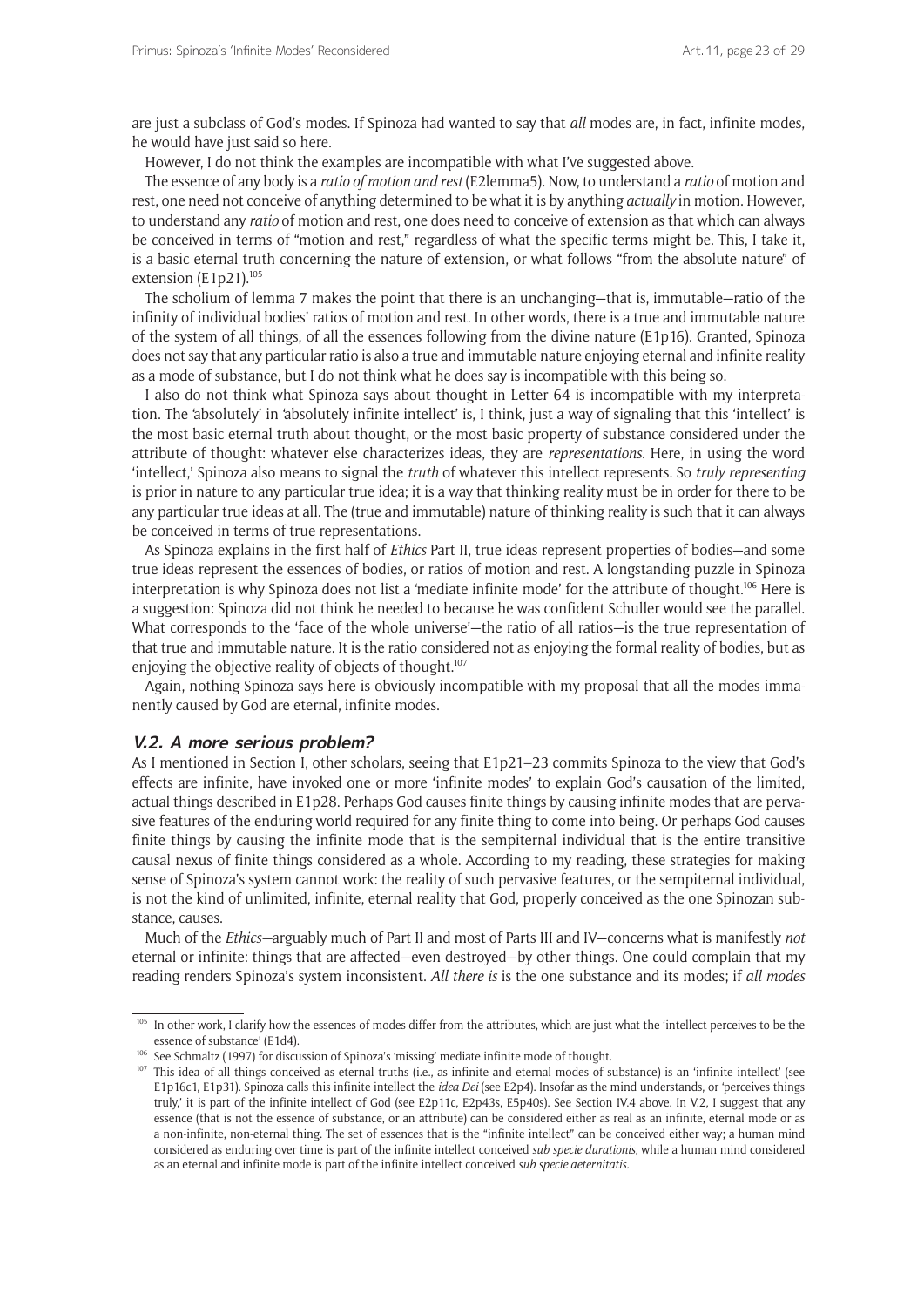are infinite and eternal, then everything that is actual, or real, in the way familiar non-eternal and finite things are actual, does not have a place in the system. God is the cause of *all things*, but if each and every one of God's effects is real as an infinite and eternal mode, then God does not cause the reality of ordinary things—the actual, always-in-some-respect limited (and limiting) reality in which we and other actual things strive to endure (E3p6–7).

I do not think my reading renders Spinoza's system inconsistent, but I do think we need to reexamine the fundamental structure of that system.<sup>108</sup>

Spinoza holds that in order for causation to be intelligible, it must be within an attribute. This is a causalexplanatory 'barrier' between attributes.<sup>109</sup> I do not think this is the only such barrier in the system: 1) an infinite and eternal God's immanent causation of infinite and eternal modes and 2) transitive causation of things with 'finite and determinate existence' (E1p28) are similarly sequestered, even when the causal relata are considered under the same attribute. Properly conceived under any of its attributes, substance enjoys infinite, eternal formal reality, and can only be coherently cognized as immanently causing effects that also enjoy infinite, eternal formal reality; what enjoys infinite, eternal formal reality can only be coherently cognized as immanently caused by substance. These are conclusions I understand to be established in E1p21–23. Finite and non-eternal things can only be coherently cognized as transitively causing (and caused by) finite and non-eternal things. I understand this to be the main point of E1p28. As I read Spinoza, neither finite, non-eternal things nor indefinite, sempiternal things can be cognized both as enjoying the kind of formal reality they do and as immanently caused by and inhering in substance.

God's essence can only be properly conceived as enjoying, necessarily, infinite and eternal formal reality. Importantly, however, the infinity of essences following from the divine essence do not involve existence. *One and the same essence* can be considered either as enjoying formal reality as an infinite and eternal mode, in which case its reality can be understood to be immanently caused by an infinite and eternal God, or as enjoying formal reality as a non-eternal and finite thing, in which case its reality cannot be understood as immanently caused by an infinite and eternal God.110 So, God is the cause of *all* things and *all* things are modes; it is just that we cannot coherently cognize things *as* modes of God when we consider them as real in the way the jostling bodies and impermanent minds of ordinary experience are taken to be real.<sup>111</sup>

I cannot provide more defense of this proposal here.<sup>112</sup> I will just end by noting that if this is the basic structure of Spinoza's monist system, then it can be understood as providing alternatives to *three* Cartesian views concerning causation. The first is the view I focused on in this essay: the doctrine of God's creation of the eternal truths. The second is the view, alluded to in Section IV.4, that an infinite, eternal God can be understood as creating and conserving finite (or indefinite) non-eternal (or sempiternal) things. The third is the view that minds and bodies causally interact. That Spinoza replaces the third view with what he sees as a more intelligible monist alternative is universally accepted, although there are—as with anything Spinoza—a variety of ways to understand the alternative Spinoza furnishes. However, the extent of Spinoza's departure from the other two views has not, to my mind at least, received enough attention.<sup>113</sup> I hope I have shown

<sup>&</sup>lt;sup>108</sup> I work out more details in my "Spinoza's Monism" (2019, unpublished manuscript).<br><sup>109</sup> See E1d2, E1p10, E2p4–5. See Della Rocca (1996). Cf. Jarrett (1982).

<sup>&</sup>lt;sup>110</sup> The distinction between durational and formal realities crosscuts the distinction between the attributes of extension and thought (and, presumably, all the other attributes that are inaccessible to human minds). *One and the same* essence can be considered as a) an eternal, infinite mode under the attribute of extension, b) an eternal, infinite mode under the attribute of thought, c) an enduring, actual body, or d) an enduring, actual mind. Importantly, durational formal reality can be thought of in terms of "amounts," and not all things, conceived *sub specie durationis,* are on ontological par. We can thus begin to see why realizing that *one and the same essence* can be considered either as some limited enduring thing or as an infinite eternal mode of God is such a powerful realization—a realization I think *scientia intuitiva* delivers (see my "Finding oneself in God: *scientia intuitiva* as a metaphysically self-locating thought" [forthcoming-a]). While one will continue to cognize actual, non-eternal, finite things *as* transitively caused by other such things (and as necessary given its transitive causes), once one has the intuition of *scientia intuitiva*, one's experience is nevertheless transformed: for example, one sees that on another way of conceiving the same essences, they are *absolutely* necessary—not just necessary given other transitive causes (recall the equation of eternity and necessity in E1d8. See also note 90). One also realizes that the kind of reality we expend so much energy worrying about—actual, durational reality—is not fully real. If things' durational formal reality cannot be coherently cognized as caused by God, then it is not fully intelligible; if intelligibility tracks reality, then durational reality is not fully real (cf. Della Rocca 2012). <sup>111</sup> See E5p29s: 'We conceive things as actual [i.e., as formally real. Cf. Descartes's use of the term 'actual' in AT VIIIA.11 and AT VII.41]

in two ways: either insofar as we conceive them to exist in relation to a certain time and place, or insofar as we conceive them to be contained in God and to follow from the necessity of the divine nature. But the things we conceive in this second way as true,

that is, real, we conceive *sub specie aeternitatis*, and their ideas involve the infinite and eternal essence of God.'<br><sup>112</sup> See my "Spinoza's Monism" (2019, unpublished manuscript) for more discussion.<br><sup>113</sup> As I read hi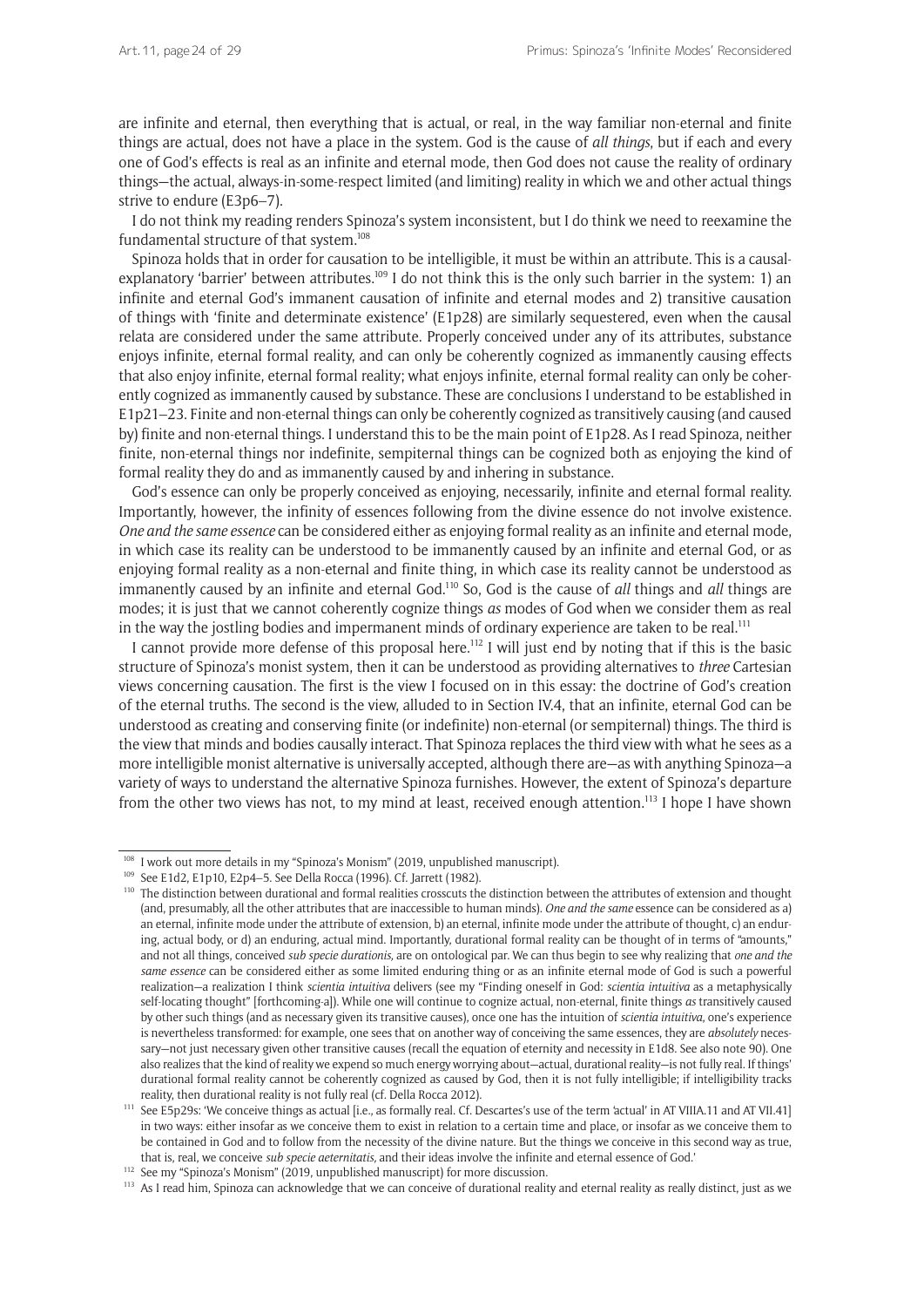here why we may want to pay more attention: once we do, we may realize that common ways of reading certain propositions—or understanding Spinoza's system as a whole—need to be reconsidered.114

# **Competing Interests**

The author has no competing interests to declare.

## **References**

- Alanen, Lilli. 1985. "Descartes, Duns Scotus and Ockham on Omnipotence and Possibility." *Franciscan Studies* 45: 157–188. DOI:<https://doi.org/10.1353/frc.1985.0016>
- Alanen, Lilli. 1988. "The Foundations of Modality and Conceivability in Descartes and His Predecessors." In *Modern Modalities: Studies of the History of Modal Theories From Medieval Nominalism to Logical Positivism*, edited by Simo Knuuttila, 1–69. Dordrecht: Kluwer Academic Publishers. DOI: [https://doi.](https://doi.org/10.1007/978-94-009-2915-9_1) [org/10.1007/978-94-009-2915-9\\_1](https://doi.org/10.1007/978-94-009-2915-9_1)
- Alanen, Lilli. 2008. "Omnipotence, Modality, and Conceivability." In *A Companion to Descartes*, edited by Janet Broughton and John Carriero, 353–371. Malden, MA: Blackwell. DOI: [https://doi.](https://doi.org/10.1002/9780470696439.ch21) [org/10.1002/9780470696439.ch21](https://doi.org/10.1002/9780470696439.ch21)

Bennett, Jonathan. 1984. *A Study of Spinoza's* Ethics. Indianapolis: Hackett.

- Bennett, Jonathan. 1994. "Descartes's Theory of Modality." *The Philosophical Review* 103 (4): 639–667. DOI: <https://doi.org/10.2307/2186100>
- Bouveresse, Jacques. 1983. "La Théorie Du Possible Chez Descartes." *Revue Internationale de Philosophie* 37, no. 146 (3): 293–310.
- Bréhier, Émile. 1968. "The Creation of the Eternal Truths in Descartes's System." In *Descartes: A Collection of Critical Essays,* edited by Willis Doney, 192–208. South Bend, IN: University of Notre Dame Press. DOI: [https://doi.org/10.1007/978-1-349-15265-0\\_9](https://doi.org/10.1007/978-1-349-15265-0_9)
- Broughton, Janet. 1987. "Necessity and Physical Laws in Descartes's Philosophy." *Pacific Philosophical Quarterly* 68 (3–4): 205–221. DOI: <https://doi.org/10.1111/j.1468-0114.1987.tb00293.x>
- Carriero, John. 1995. "On the Relationship between Mode and Substance in Spinoza's Metaphysics." *Journal of the History of Philosophy* 33 (2): 245–273. DOI: <https://doi.org/10.1353/hph.1995.0026>
- Carriero, John. 2009. *Between Two Worlds: A Reading of Descartes's Meditations*. Princeton, NJ: Princeton University Press. DOI: <https://doi.org/10.1515/9781400833191>
- Chappell, Vere. 1997. "Descartes's Ontology." *Topoi* 16 (2): 111–127. DOI: [https://doi.](https://doi.org/10.1023/A:1005847612397) [org/10.1023/A:1005847612397](https://doi.org/10.1023/A:1005847612397)
- Cunning, David. 2010. *Argument and Persuasion in Descartes' Meditations.* Oxford: Oxford University Press. DOI: <https://doi.org/10.1093/acprof:oso/9780195399608.001.0001>
- Curley, Edwin. 1969. *Spinoza's Metaphysics: An Essay in Interpretation*. Cambridge, MA: Harvard University Press. DOI: <https://doi.org/10.4159/harvard.9780674330450>
- Curley, Edwin. 1984. "Descartes on the Creation of the Eternal Truths." *Philosophical Review* 93 (4): 569–597. DOI: <https://doi.org/10.2307/2184828>
- Curley, Edwin. 1988. *Behind the Geometrical Method*. Princeton: Princeton University Press.
- Curley, Edwin. 1990. "On Bennett's Spinoza: The Issue of Teleology." In *Spinoza: Issues and Directions*, edited by Edwin Curley and Pierre-François Moreau, 39–52. New York: Brill. DOI: [https://doi.](https://doi.org/10.1163/9789004246638_005 ) [org/10.1163/9789004246638\\_005](https://doi.org/10.1163/9789004246638_005 )
- Curley, Edwin. 1993. "Donagan's Spinoza." *Ethics* 104 (1): 114–134. DOI:<https://doi.org/10.1086/293578>
- Curley, Edwin, and Gregory Walski. 1999. "Spinoza's Necessitarianism Reconsidered." In *New Essays on the Rationalists*, edited by R. J. Gennaro and C. Huenemann, 241–262. New York: Oxford University Press. DOI: <https://doi.org/10.1093/0195165411.003.0011>

Deleuze, Gilles. 1968. *Spinoza et le problème de l'expression*. Paris: Minuit.

can conceive of thinking reality as really distinct from extended reality (E1p10s). Spinoza can thus acknowledge the temptation to theorize along Cartesian lines and hold that there are multiple kinds of substances as well as a transcendent God. However, one might object that we need not read Spinoza as so concessive. For a recent interpretation that does not attribute to Spinoza the view that there are different formal realities at work in the system, see Laerke (2017).

<sup>&</sup>lt;sup>114</sup> Earlier versions of this essay were presented at the 2018 conference on infinity at the University of Toronto, the spring 2018 meeting of the North American Spinoza Society in San Diego, the 2018 Lake Tahoe Workshop in Early Modern Philosophy, and a workin-progress lunch at UC Berkeley in 2019. Thanks to everyone who attended those events for your questions and objections. Thanks also to Michael Della Rocca, Colin Garretson, and two anonymous referees for their helpful feedback.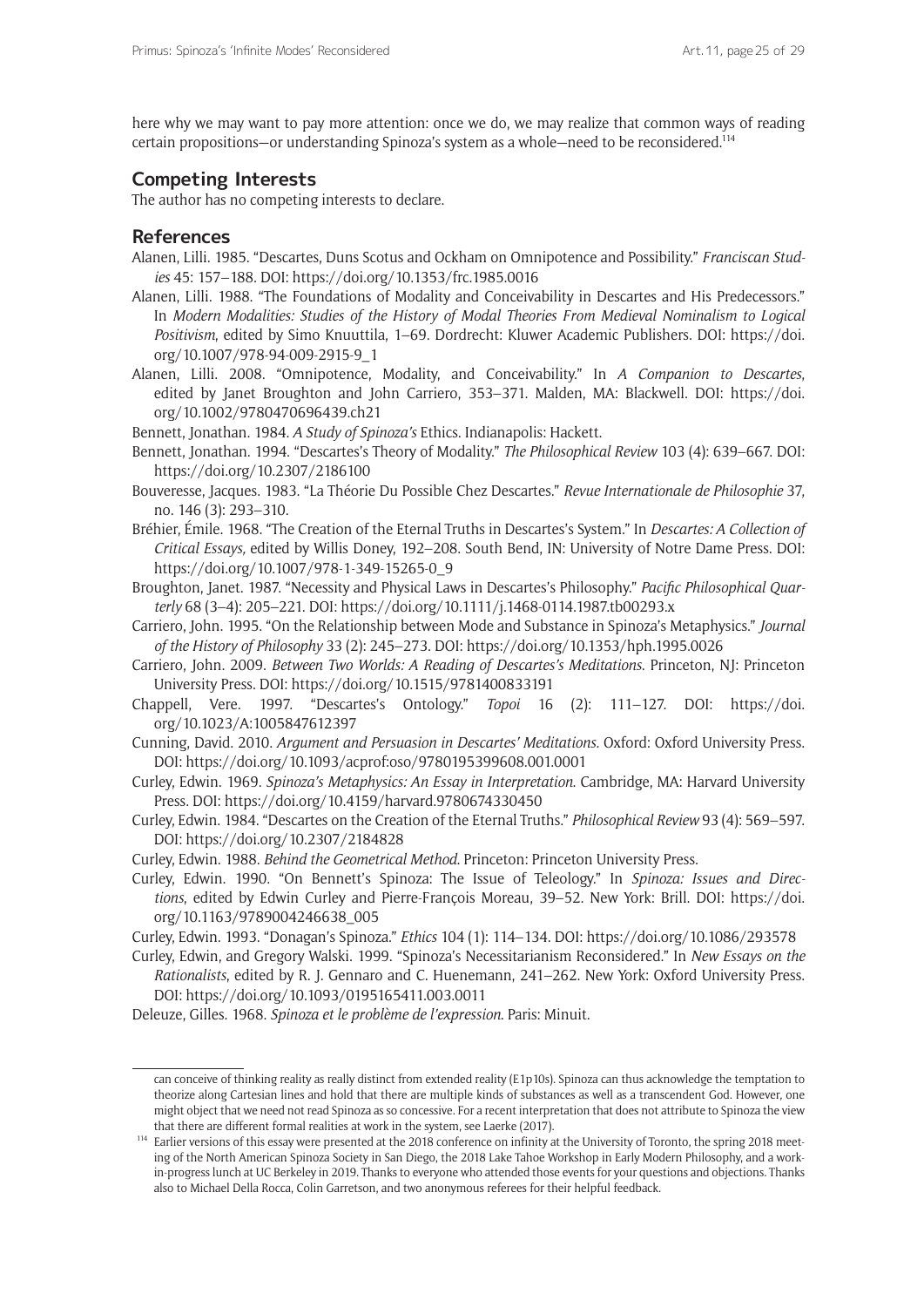Della Rocca, Michael. 1996. *Representation and the Mind–Body Problem in Spinoza.* Oxford: Oxford University Press.

Della Rocca, Michael. 1999. "'If a Body Meets a Body': Descartes on Body–Body Causation." In *New Essays on the Rationalists*, edited by R. J. Gennaro and C. Huenemann, 48–81. New York: Oxford University Press. DOI:<https://doi.org/10.1093/0195165411.003.0003>

Della Rocca, Michael. 2003. "A Rationalist Manifesto: Spinoza and the Principle of Sufficient Reason." *Philosophical Topics* 31 (1/2): 75–93. DOI: <https://doi.org/10.5840/philtopics2003311/215>

Della Rocca, Michael. 2007. "Spinoza and the Metaphysics of Scepticism." *Mind* 116 (464): 851–874. DOI: <https://doi.org/10.1093/mind/fzm851>

Della Rocca, Michael. 2008. *Spinoza*. New York: Routledge. DOI: <https://doi.org/10.4324/9780203894583>

Della Rocca, Michael. 2012. "Rationalism, Idealism, Monism, and Beyond." In *Spinoza and German Idealism,*  edited by E. Förster and Y. Melamed, 7–26. Cambridge: Cambridge University Press. DOI: [https://doi.](https://doi.org/10.1017/CBO9781139135139.002) [org/10.1017/CBO9781139135139.002](https://doi.org/10.1017/CBO9781139135139.002)

Della Rocca, Michael. 2015. "Interpreting Spinoza: The Real Is the Rational." *Journal of the History of Philosophy* 53 (3): 525–535. DOI:<https://doi.org/10.1353/hph.2015.0049>

De Rosa, Raffaella. 2011. "Rethinking the Ontology of Cartesian Essences." *British Journal for the History of Philosophy* 19 (4): 605–622. DOI: <https://doi.org/10.1080/09608788.2011.583414>

Descartes, René. 1964–74. Œuvres *de Descartes*. 12 vols. Edited by Charles Adam and Paul Tannery. Paris: Vrin.

Donagan, Alan. 1973. "Spinoza's Proof of Immortality." In *Spinoza: A Collection of Critical Essays*, edited by M. Grene, 241–258. New York: Anchor Press.

Donagan, Alan. 1988. *Spinoza*. Chicago: University of Chicago Press.

Dutton, Blake. 1996. "Indifference, Necessity, and Descartes's Derivation of the Laws of Motion." *Journal of the History of Philosophy* 34 (2): 193–212. DOI: <https://doi.org/10.1353/hph.1996.0037>

Frankfurt, Harry. 1977. "Descartes on the Creation of the Eternal Truths." *The Philosophical Review* 86 (1): 36–57. DOI:<https://doi.org/10.2307/2184161>

Funkenstein, Amos. 1975. "Descartes, Eternal Truths, and the Divine Omnipotence." *Studies in History and Philosophy of Science Part A* 6 (3): 185–199. DOI: [https://doi.org/10.1016/0039-3681\(75\)90022-9](https://doi.org/10.1016/0039-3681(75)90022-9)

Gabbey, Alan. 2008. "Spinoza, Infinite Modes, and the Infinitive Mood." *Studia Spinoziana* 16: 41–65.

Garber, Daniel. 2015. "Superheroes in the History of Philosophy: Spinoza, Super-Rationalist." *Journal of the History of Philosophy* 53 (3): 507–521. DOI: <https://doi.org/10.1353/hph.2015.0045>

Garrett, Don. 1991. "Spinoza's Necessitarianism." In *God and Nature in Spinoza's Metaphysics*, edited by Y. Yovel, 97–118. Leiden: Brill.

Garrett, Don. 2009. "Spinoza on the Essence of the Human Body and the Part of the Mind That Is Eternal." In *The Cambridge Companion to Spinoza's* Ethics, edited by Olli Koistinen, 284–302. Cambridge: Cambridge University Press. DOI:<https://doi.org/10.1017/CCOL9780521853392.014>

Geach, P. T. 1973. "Omnipotence." *Philosophy* 48 (183): 7–20. DOI: [https://doi.org/10.1017/](https://doi.org/10.1017/S0031819100060381) [S0031819100060381](https://doi.org/10.1017/S0031819100060381)

Gewirth, Alan. 1970. "The Cartesian Circle Reconsidered." *The Journal of Philosophy* 67 (19): 668–685. DOI: <https://doi.org/10.2307/2024587>

Gueroult, Martial. 1968. *Spinoza I: Dieu*. Paris: Aubier-Montaigne.

Gueroult, Martial. 1974: *Spinoza II: L'âme*. Paris: Aubier-Montaigne.

Hattab, Helen. 2016. "Descartes on the Eternal Truths and Essences of Mathematics: An Alternative Reading." *Vivarium* 54 (2–3): 204–249. DOI: <https://doi.org/10.1163/15685349-12341319>

Ishiguro, Hidé. 1986. "The Status of Necessity and Impossibility in Descartes." In *Essays on Descartes' Meditations*, edited by A. O. Rorty, 459–472. Berkeley: University of California Press.

Jarrett, Charles. 1982. "On the Rejection of Spinozistic Dualism in the *Ethics*." *Southern Journal of Philosophy* 20 (2): 153–175. DOI: <https://doi.org/10.1111/j.2041-6962.1982.tb00286.x>

Jayasekera, Marie. 2014. "Descartes on Human Freedom." *Philosophy Compass* 9 (8): 527–539. DOI: [https://](https://doi.org/10.1111/phc3.12146) [doi.org/10.1111/phc3.12146](https://doi.org/10.1111/phc3.12146)

Kaufman, Dan. 2002. "Descartes's Creation Doctrine and Modality." *Australasian Journal of Philosophy* 80  $(1): 24 - 41.$ 

Kaufman, Dan. 2003. "Divine Simplicity and the Eternal Truths in Descartes." *British Journal for the History of Philosophy* 11 (4): 553–579. DOI: <https://doi.org/10.1080/0960878032000160235>

Kaufman, Dan. 2005. "God's Immutability and the Necessity of Descartes's Eternal Truths." *Journal of the History of Philosophy* 43 (1): 1–19. DOI:<https://doi.org/10.1353/hph.2005.0009>

Kemp Smith, Norman. 1952. *New Studies in the Philosophy of Descartes*. London: Maximillan.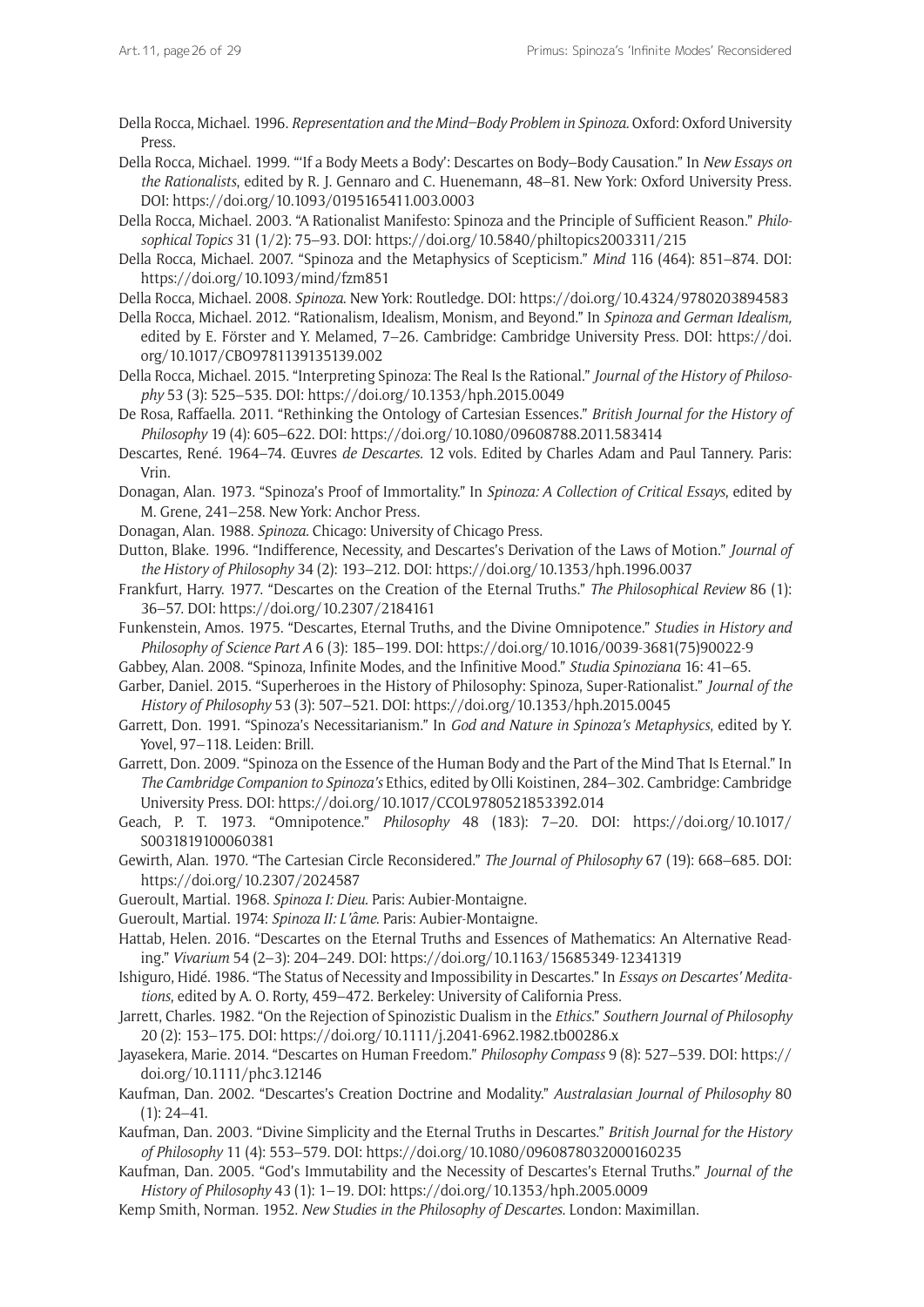Kenny, Anthony. 1968. *Descartes: A Study of His Philosophy*. New York: Random House.

- Kenny, Anthony. 1970. "The Cartesian Circle and the Eternal Truths." *The Journal of Philosophy* 67 (19): 685–700. DOI: <https://doi.org/10.2307/2024588>
- Klein, Julie. 2014. "'Something of it Remains': Spinoza and Gersonides on Intellectual Eternity." In *Spinoza and Medieval Jewish Philosophy*, edited by S. Nadler, 177–203. Cambridge: Cambridge University Press. DOI: <https://doi.org/10.1017/CBO9781139795395.010>
- Kneale, Martha. 1973. "Eternity and Sempiternity." In *Spinoza: A Collection of Critical Essays*, edited by M. Grene, 227–240. New York: Anchor Books.
- Koyré, Alexandre. 1950. "Le Chien, Constellation Céleste, et Le Chien, Animal Aboyant." *Revue de Métaphysique et de Morale* 55 (1): 50–59.
- Laerke, Mogens. 2017. "Aspects of Spinoza's Theory of Essence. Formal Essence, Non-existence and Two Types of Actuality." *The Actual and The Possible*, edited by M. Sinclair, 11–42. Oxford: Oxford University Press. DOI: <https://doi.org/10.1093/oso/9780198786436.003.0002>
- Leibniz. 1999. *Réfutation inedite de Spinoza.* Edited by M. de Gaudemar and Translated by L.A. Foucher de Careil. Paris: Actes Sud.
- Lin, Martin. 2007. "Spinoza's Arguments for the Existence of God." *Philosophy and Phenomenological Research* 75 (2): 269–297. DOI:<https://doi.org/10.1111/j.1933-1592.2007.00076.x>
- Lin, Martin. 2012. "Rationalism and Necessitarianism." *Noûs* 46 (3): 418–448. DOI: [https://doi.org/10.1111/](https://doi.org/10.1111/j.1468-0068.2011.00832.x) [j.1468-0068.2011.00832.x](https://doi.org/10.1111/j.1468-0068.2011.00832.x)
- Lin, Martin. 2018. "The Principle of Sufficient Reason in Spinoza." In *The Oxford Handbook of Spinoza*, edited by Michael Della Rocca, 133–154. Oxford: Oxford University Press.
- Lord, Beth. 2010. *Spinoza's Ethics: An Edinburgh Philosophical Guide.* Edinburgh Philosophical Guides Series. Edinburgh : Edinburgh University Press.
- Marion, J.-L. 1980. *Sur La Théologie Blanche de Descartes*. Paris: Presses Universitaires de France.
- Martin, Christopher. 2008. "The Framework of Essences in Spinoza's *Ethics*." *British Journal for the History of Philosophy* 16 (3): 489–509. DOI:<https://doi.org/10.1080/09608780802200489>
- Martin, Christopher. 2018. "Spinoza's Formal Mechanism." *Pacific Philosophical Quarterly* 99 (S1): 151–181. DOI: <https://doi.org/10.1111/papq.12209>
- Melamed, Yitzhak. 2012. "Spinoza's Deification of Existence." *Oxford Studies in Early Modern Philosophy*  VI:75–104. DOI: <https://doi.org/10.1093/acprof:oso/9780199659593.003.0003>
- Melamed, Yitzhak. 2013. *Spinoza's Metaphysics: Substance and Thought*. Oxford: Oxford University Press. DOI: <https://doi.org/10.1093/acprof:oso/9780195394054.001.0001>
- Menn, Stephen. 2002. *Descartes and Augustine.* Cambridge: Cambridge University Press.
- Miller, Jon. 2003. "Spinoza and the Concept of a Law of Nature." *History of Philosophy Quarterly* 20 (3): 257–276.
- Miller, Jon. 2009. "Spinoza and the Stoics on Substance Monism." In *The Cambridge Companion to Spinoza's Ethics,* edited by Olli Koistinen, 99–117. Cambridge: Cambridge University Press. DOI: [https://doi.](https://doi.org/10.1017/CCOL9780521853392.006) [org/10.1017/CCOL9780521853392.006](https://doi.org/10.1017/CCOL9780521853392.006)
- Nadler, Steven M. 1987. "Scientific Certainty and the Creation of the Eternal Truths: A Problem in Descartes." *The Southern Journal of Philosophy* 25 (2): 175–192. DOI: [https://doi.org/10.1111/j.2041-6962.1987.](https://doi.org/10.1111/j.2041-6962.1987.tb01615.x) [tb01615.x](https://doi.org/10.1111/j.2041-6962.1987.tb01615.x)
- Nadler, Steven M. 2010. *The Best of All Possible Worlds: A Story of Philosophers, God, and Evil in the Age of Reason*. Princeton: Princeton University Press.
- Nadler, Steven M. 2012. "Spinoza's Monism and the Reality Of The Finite." In *Spinoza on Monism*, edited by Philip Goff, 223–243. Houndmills, Basingstoke, Hampshire: Palgrave-Macmillan.
- Newlands, Samuel. 2018a. *Reconceiving Spinoza*. Oxford: Oxford University Press. DOI: [https://doi.](https://doi.org/10.1093/oso/9780198817260.001.0001) [org/10.1093/oso/9780198817260.001.0001](https://doi.org/10.1093/oso/9780198817260.001.0001)
- Newlands, Samuel. 2018b. "Spinoza's Modal Metaphysics." In *The Stanford Encyclopedia of Philosophy*, edited by Edward N. Zalta. Fall 2018 ed. [https://plato.stanford.edu/archives/fall2018/entries/spinoza](https://plato.stanford.edu/archives/fall2018/entries/spinoza-modal/)[modal/](https://plato.stanford.edu/archives/fall2018/entries/spinoza-modal/)
- Nolan, Lawrence. 1997. "The Ontological Status of Cartesian Natures." *Pacific Philosophical Quarterly* 78 (2): 169–194. DOI: <https://doi.org/10.1111/1468-0114.00034>
- Osler, Margaret. 1985. "Eternal Truths and the Laws of Nature: The Theological Foundations of Descartes' Philosophy of Nature." *Journal of the History of Ideas* 46 (3): 349–362. DOI:<https://doi.org/10.2307/2709472>
- Perler, Dominik. 2018. "Spinoza on Skepticism." In *The Oxford Handbook of Spinoza*, edited by Michael Della Rocca, 220–239. Oxford: Oxford University Press.
- Plantinga, Alvin. 1980. *Does God Have a Nature?* Milwaukee, WI: Marquette University Press.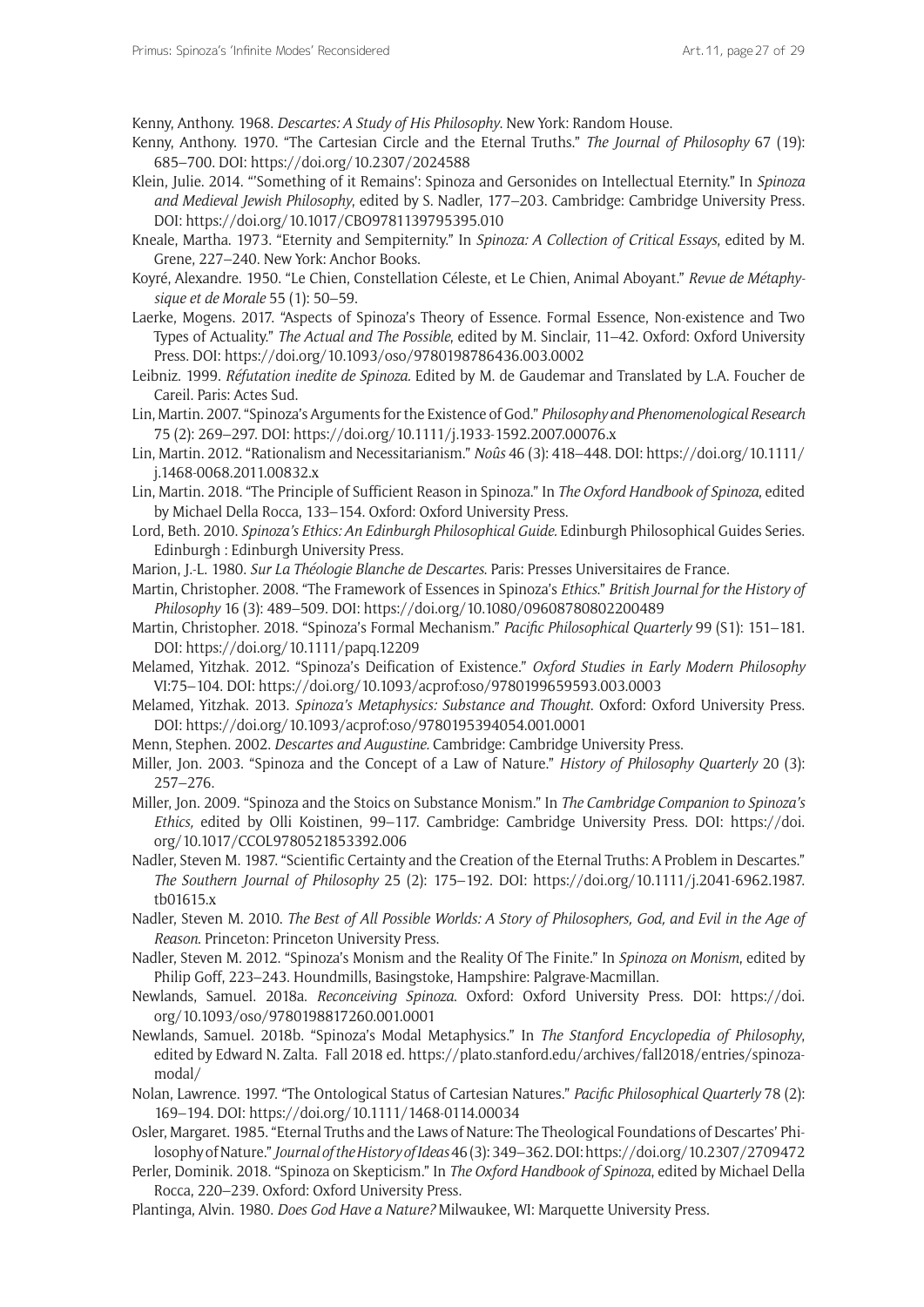Primus, Kristin. 2017. "*Scientia intuitiva* in the *Ethics*." In *The Critical Guide to Spinoza's Ethics,*  edited by Yitzhak Melamed, 169–186. Cambridge: Cambridge University Press. DOI: [https://doi.](https://doi.org/10.1017/9781316339213.009) [org/10.1017/9781316339213.009](https://doi.org/10.1017/9781316339213.009)

Primus, Kristin. 2019. "Spinoza's Monism." Unpublished manuscript.

- Primus, Kristin. Forthcoming-a. "Finding oneself in God: *scientia intuitiva* as a metaphysically self-locating thought." In *Spinoza's Ethics and Theological-Political Treatise*, edited by Daniel Garber, Mogens Laerke, Pierre-Fran**ç**ois Moreau, and Pina Totaro*.* Oxford: Oxford University Press.
- Primus, Kristin. Forthcoming-b. "Ideas of Ideas and Knowing that one Knows." In *The Blackwell Guide to Spinoza's Ethics*, edited by Yitzhak Melamed. Oxford: Blackwell.
- Rozemond, Marleen. 2008. "Descartes Ontology of Eternal Truths." In *Contemporary Perspectives on Early Modern Philosophy: Essays in Honor of Vere Chappell*, edited by David Owen, Gideon Yaffe, and Paul Hoffman, 41–63. Peterborough, Ontario: Broadview.
- Schechtman, Anat. 2014. "Descartes's Argument for the Existence of the Idea of an Infinite Being." *Journal of the History of Philosophy* 52 (3): 487–517. DOI:<https://doi.org/10.1353/hph.2014.0061>
- Schmaltz, Tad M. 1991. "Platonism and Descartes' View of Immutable Essences." *Archiv Fur Geschichte Der Philosophie* 73 (2): 129–170. DOI: <https://doi.org/10.1515/agph.1991.73.2.129>
- Schmaltz, Tad M. 1997. "Spinoza's Mediate Infinite Mode." *Journal of the History of Philosophy* 35 (2): 199–235. DOI: <https://doi.org/10.1353/hph.1997.0024>

Schmaltz, Tad M. 2000. "The Disappearance Of Analogy in Descartes, Spinoza, and Regis." *Canadian Journal of Philosophy* 30 (1): 85–114. DOI:<https://doi.org/10.1080/00455091.2000.10717526>

- Schmaltz, Tad M. 2002. *Radical Cartesianism: The French Reception of Descartes.* Cambridge: Cambridge University Press. DOI:<https://doi.org/10.1017/CBO9780511498312>
- Schmaltz, Tad M. 2014. "The Fifth Meditation: Descartes' Doctrine of True and Immutable Natures." In *The Cambridge Companion to: Descartes' Meditations*, edited by David Cunning, 205–222. Cambridge: Cambridge University Press. DOI:<https://doi.org/10.1017/CCO9781139088220.011>
- Schmaltz, Tad M. 2015. "Spinoza on Eternity and Duration." In *The Young Spinoza: A Metaphysician in the Making*, edited by Yitzhak Melamed, 205–220. Oxford: Oxford University Press. DOI: [https://doi.](https://doi.org/10.1093/acprof:oso/9780199971657.003.0014) [org/10.1093/acprof:oso/9780199971657.003.0014](https://doi.org/10.1093/acprof:oso/9780199971657.003.0014)
- Schmaltz, Tad M. 2017. "Platonism and Conceptualism among the Cartesians." In *The Problem of Universals in Early Modern Philosophy*, edited by Stefano di Bella and Tad Schmaltz, 117–141. Oxford: Oxford University Press. DOI: <https://doi.org/10.1093/acprof:oso/9780190608040.003.0006>
- Schmaltz, Tad M. 2018. "Spinoza and Descartes." In *The Oxford Handbook of Spinoza*, edited by Michael Della Rocca, 63–83. Oxford: Oxford University Press.
- Scribano, Emanuela. 2008. *Guida alla lettura dell'Etica di Spinoza*. Rome-Bari: Editori Laterza.
- Spinoza, Benedict. 1972. *Spinoza Opera*. 4 vols. Edited by Carl Gebhardt. Carl Winters.
- Spinoza, Benedict. 1985–2016. *The Collected Works of Spinoza*. 2 vols. Edited and translated by Edwin Curley. Princeton: Princeton University Press. DOI: <https://doi.org/10.1515/9781400873609>
- Van Cleve, James. 1994. "Descartes and the Destruction of the Eternal Truths." *Ratio* 7: 58–62. DOI: [https://](https://doi.org/10.1111/j.1467-9329.1994.tb00153.x) [doi.org/10.1111/j.1467-9329.1994.tb00153.x](https://doi.org/10.1111/j.1467-9329.1994.tb00153.x)
- Viljanen, Valtteri. 2011. *Spinoza's Geometry of Power*. Cambridge: Cambridge University Press. DOI: [https://](https://doi.org/10.1017/CBO9781139005210) [doi.org/10.1017/CBO9781139005210](https://doi.org/10.1017/CBO9781139005210)
- Ward, Thomas M. 2011. "Spinoza on the Essences of Modes." *British Journal for the History of Philosophy* 19 (1): 19–46. DOI:<https://doi.org/10.1080/09608788.2011.533010>
- Wells, Norman J. 1982. "Descartes' Uncreated Eternal Truths." *New Scholasticism* 56 (2): 185–199. DOI: <https://doi.org/10.5840/newscholas198256227>
- Williams, Bernard. 1978. *Descartes: The Project of Pure Enquiry*. New York: Routledge.
- Wilson, Margaret Dauler. 1978. *Descartes*. New York: Routledge.
- Wolfson, Harry. 1934. *Philosophy of Spinoza*. Cambridge, MA: Harvard University Press.

Yovel, Yirmiyahu. 1989. *Spinoza and Other Heretics*. Princeton: Princeton University Press.